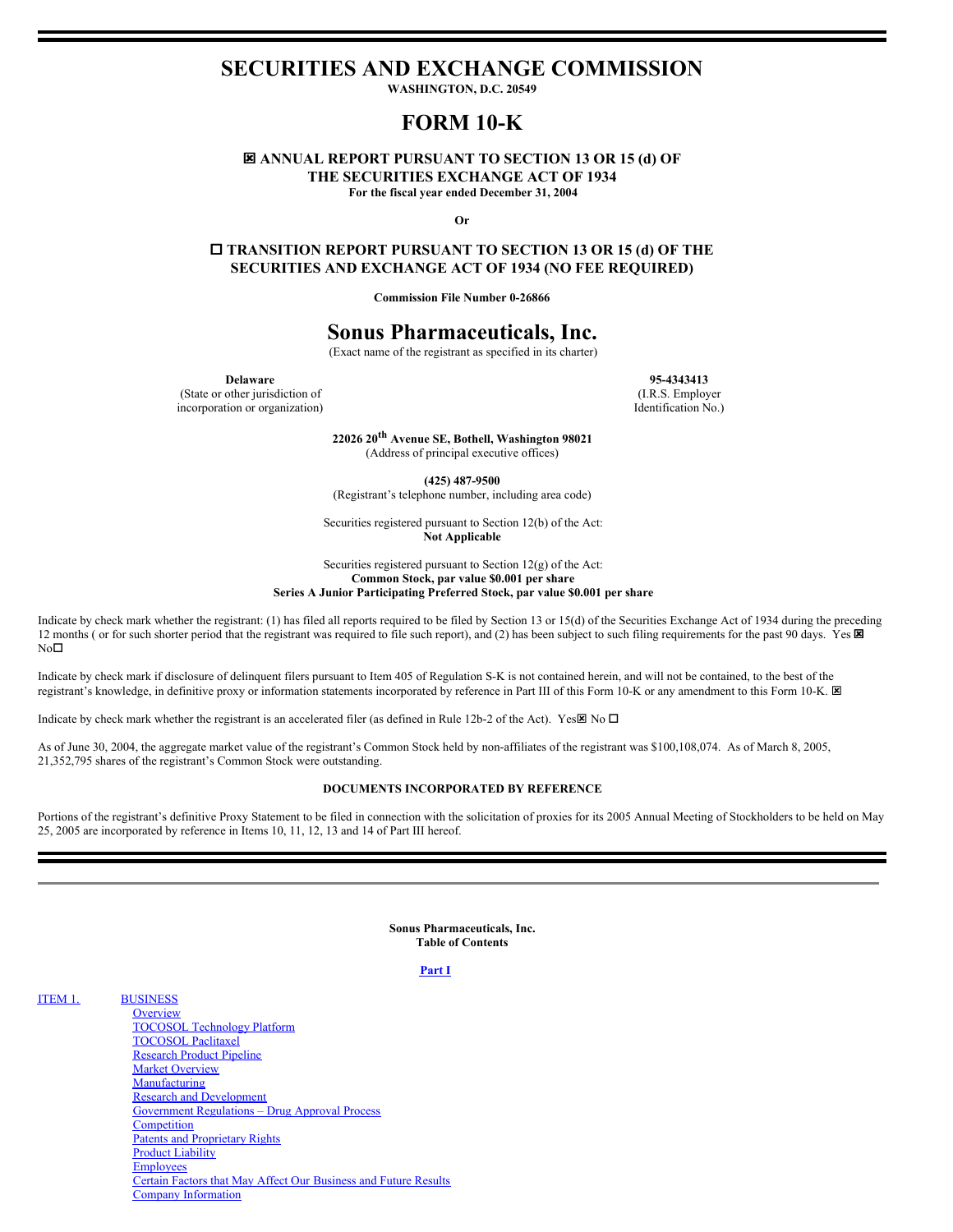| ITEM 2.         | <b>PROPERTIES</b>                                                                    |
|-----------------|--------------------------------------------------------------------------------------|
| ITEM 3.         | <b>LEGAL PROCEEDINGS</b>                                                             |
| ITEM 4.         | SUBMISSION OF MATTERS TO A VOTE OF SECURITY HOLDERS                                  |
|                 | Part II                                                                              |
| ITEM 5.         | MARKET FOR REGISTRANT'S COMMON STOCK                                                 |
| ITEM 6.         | <b>SELECTED FINANCIAL DATA</b>                                                       |
| ITEM 7.         | MANAGEMENTS DISCUSSION AND ANALYSIS OF FINANCIAL CONDITION AND RESULTS OF OPERATIONS |
| ITEM 7A.        | <b>QUANTITATIVE AND QUALITATIVE DISCLOSURES ABOUT MARKET RISK</b>                    |
| ITEM 8.         | FINANCIAL STATEMENTS AND SUPPLEMENTARY DATA                                          |
| ITEM 9.         | CHANGES IN AND DISAGREEMENTS WITH ACCOUNTANTS ON ACCOUNTING AND FINANCIAL DISCLOSURE |
| ITEM 9A.        | <b>CONTROLS AND PROCEDURES</b>                                                       |
|                 | Part III                                                                             |
| <b>ITEM 10.</b> | DIRECTORS AND EXECUTIVE OFFICERS OF THE REGISTRANT                                   |
| <b>ITEM 11.</b> | <b>EXECUTIVE COMPENSATION</b>                                                        |
| <b>ITEM 12.</b> | SECURITY OWNERSHIP OF CERTAIN BENEFICIAL OWNERS AND MANAGEMENT                       |
| <b>ITEM 13.</b> | <b>CERTAIN RELATIONSHIPS AND RELATED TRANSACTIONS</b>                                |
| <b>ITEM 14.</b> | PRINCIPAL ACCOUNTANT FEES AND SERVICES                                               |
|                 | <b>Part IV</b>                                                                       |
| <b>ITEM 15.</b> | EXHIBITS AND FINANCIAL STATEMENT SCHEDULES                                           |
|                 | 2                                                                                    |

## <span id="page-1-0"></span>**PART I**

References in this Form 10-K to "Sonus Pharmaceuticals", "Sonus", the "Company", "we", "us" or "our" refer to Sonus Pharmaceuticals, Inc. The information in this Form 10-K contains certain forward-looking statements, including statements related to clinical trials, regulatory approvals, markets for the Company's products, capital requirements and trends in its business that involve risks and uncertainties. The Company's actual results may differ materially from the results discussed in the forwardlooking statements. Factors that might cause such a difference include those discussed in "Business", "Certain Factors that May Affect Our Business and Future Results" and "Management's Discussion and Analysis of Financial Condition and Results of Operations" as well as those discussed elsewhere in this Form 10-K.

## <span id="page-1-2"></span><span id="page-1-1"></span>**ITEM 1. BUSINESS**

## **Overview**

Sonus Pharmaceuticals is focused on the development of drugs that may offer improved effectiveness, safety, tolerability and administration for the treatment of cancer and related therapies. Our business strategy is as follows:

- Develop proprietary formulations of therapeutic drugs utilizing our TOCOSOL® technology platform; and
- Identify and acquire products/technologies that are complementary to our focus in oncology and related markets in order to broaden our business and market opportunities.

On December 22, 2004, we executed an Amended and Restated Stock Purchase Agreement with the stockholders of Synt:em S.A. for the purchase of all of the outstanding capital stock of Synt:em. On March 15, 2005, we delivered an irrevocable notice to the Chief Executive Officer of Synt:em, S.A., pursuant to Sections 8.1(e) and 8.2 the Amended and Restated Stock Purchase Agreement terminating the Amended and Restated Stock Purchase Agreement effective March 31, 2005.

In reaching our conclusion to terminate the Amended and Restated Stock Purchase Agreement, management weighed the increased human and financial resources required to take advantage of opportunities with TOCOSOL® Paclitaxel, our lead oncology candidate, against the human and financial resources required to complete the transaction and subsequent integration of the Synt:em S.A. business with our business. We concluded that the best course of action was to focus our resources on opportunities with TOCOSOL® Paclitaxel and remain as a standalone company.

According to the terms of the Amended and Restated Stock Purchase Agreement, properly terminating the Amended and Restated Stock Purchase Agreement pursuant to Section 8.1(e) will not result in any material early termination penalties or financial liability to us. Through December 31, 2004, we incurred approximately \$1.0 million in legal, accounting and investment banker fees on this transaction. These charges are reflected in our 2004 financial statements as general and administrative expense. We anticipate that we will incur an additional \$100,000 to \$200,000 in legal, accounting and investment banker fees in 2005 for work done subsequent to December 31, 2004.

## <span id="page-1-3"></span>**TOCOSOL Technology Platform**

Our proprietary TOCOSOL technology platform has been designed to address the formulation challenges of hard-to-formulate therapeutic drugs for cancer. Development of drug products with our TOCOSOL technology may result in products with equivalent or better efficacy, decreased incidences of side effects and dosing convenience. The TOCOSOL technology uses vitamin E oil  $(\alpha$ -tocopherol) and tocopherol derivatives to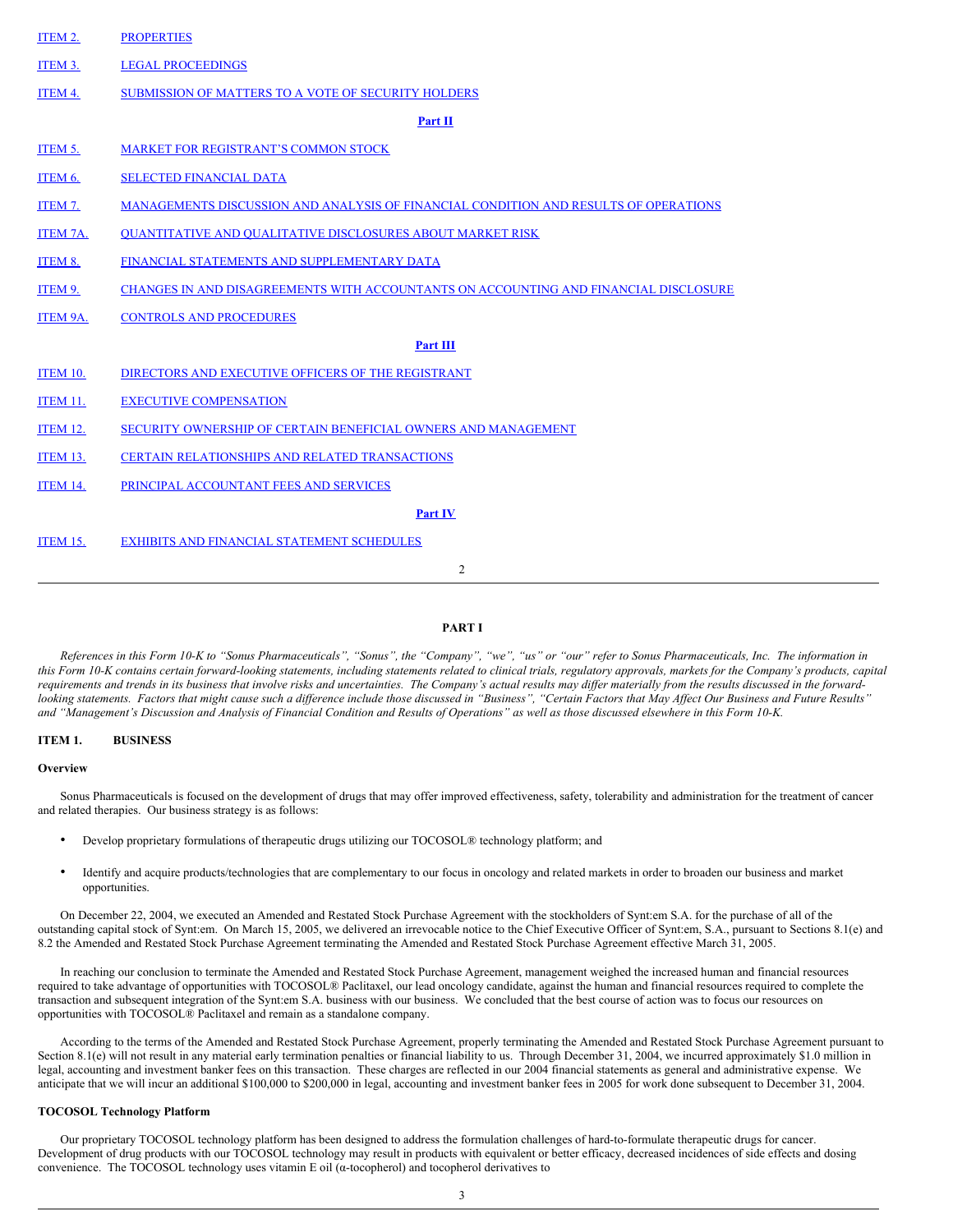solubilize and stabilize drugs, making them easier to formulate and deliver into the body. While the TOCOSOL technology is particularly suited to injectable drugs that are poorly soluble in water, research continues into the application of new versions of this technology that could prove applicable to oral delivery.

## <span id="page-2-0"></span>**TOCOSOL Paclitaxel**

Our lead oncology candidate, TOCOSOL Paclitaxel, is a novel formulation of paclitaxel, one of the world's most widely prescribed anti-cancer drugs. Paclitaxel, a member of the taxane family of cancer drugs, is the active ingredient in Taxol®, which is approved in the U.S. for the treatment of breast, ovarian and non-small cell lung cancers and Kaposi's sarcoma. Our product, TOCOSOL Paclitaxel, is a ready-to-use, injectable paclitaxel emulsion formulation. We believe that data from our clinical trials conducted to date suggest that TOCOSOL Paclitaxel compares favorably with approved taxane products and other new paclitaxel formulations under development (safety and efficacy remain to be proven in Phase 3 testing); offers the convenience of a ready-to-use formulation that does not require time consuming preparation prior to administration; can be administered to patients by a short 15-minute infusion, compared to the one- to three-hour infusion that is typically required with Taxotere® and Taxol or generic versions of paclitaxel; does not require any special intravenous, or IV tubing, filters or other apparatus; and does not require reconstitution or dilution, which results in administration of small volumes of 25 to 35 milliliters compared to several hundred milliliters for Taxol.

We concluded a Phase 1 study for TOCOSOL Paclitaxel in August 2002, with a total of 37 patients. The objectives of the Phase 1 study were to estimate the maximum tolerated dose of TOCOSOL Paclitaxel in patients with advanced cancers, and to evaluate the safety of repeated doses of TOCOSOL Paclitaxel given every three weeks. In the Phase 1 study, 30 of the 37 patients were treated at doses ranging from 175 mg/m<sup>2</sup> to 225 mg/m<sup>2</sup> every three weeks. The maximum tolerated dose (MTD) was estimated in this study to be 200 mg/m<sup>2</sup> every three weeks, slightly higher than the approved dose of Taxol at 175 mg/m<sup>2</sup> every three weeks. TOCOSOL Paclitaxel was generally well tolerated in all patients treated. All patients in the Phase 1 study had advanced cancers that were no longer responding to previous therapies or for which no standard therapy existed. Five patients with different types of cancers had objective partial responses during the course of the study, including four patients who had previously been treated with taxane-containing chemotherapy regimens (under the RECIST criteria, partial response is defined as reduction in the sum of the longest tumor dimensions of target lesions of 330% for at least four weeks, and no evidence of progressive disease elsewhere). Dose-limiting toxicities included myalgia (muscle aches), fatigue, and neutropenia (low neutrophilic white blood cell count). No Grade 4 neuropathy (damage to the peripheral nerves) was seen at or below the estimated MTD in the Phase 1 study.

We initiated Phase 2a studies for TOCOSOL Paclitaxel in March 2002 to evaluate the safety and efficacy of TOCOSOL Paclitaxel in ovarian, non-small cell lung and bladder cancers using weekly dosing of the product. These were single agent, open label studies that enrolled patients who had progressive disease despite prior treatment with one standard chemotherapy regimen, but who had not previously received taxane chemotherapy. Each Phase 2a study began with a dose escalation phase to estimate the best tolerated dose of TOCOSOL Paclitaxel using weekly administration. The best tolerated dose was initially estimated to be 120 mg/m<sup>2</sup> per week in the ovarian and lung cancer trials, and 100 mg/m<sup>2</sup> per week in the bladder cancer trial, based on observations among a small number of patients treated for a few weeks. However, subsequent retrospective review of actual doses administered across all patients in all studies over extended treatment periods has suggested that patients assigned to receive weekly doses of 100 mg/m² or 120 mg/m² actually received similar cumulative doses over time.

Patient enrollment in the Phase 2a clinical trials was completed in the second quarter of 2003, and all patients have been evaluated by their physicians for efficacy results. A total of 120 patients in the ovarian, non-small cell lung and bladder cancer studies were evaluable for objective response, which means that the patients received at least eight weekly cycles of TOCOSOL Paclitaxel and had at least one CT scan to confirm anti-tumor responses according to the RECIST criteria.

In the ovarian cancer study, 51 enrolled patients were evaluable for anti-tumor effect. Twenty of the 51 evaluable patients (39%) were reported as having objective responses, including three complete responses (under the RECIST criteria, complete response is defined as no evidence of remaining tumor, confirmed on two CT scans

4

at least four weeks apart) and 17 partial responses; 16 additional patients were reported to have stable disease (stable disease is defined as less than a 30% decrease and no more than a 20% increase in the sum of the longest tumor diameters).

In the non-small cell lung cancer study, 42 enrolled patients were evaluable for anti-tumor effect. Nine of the 42 evaluable patients (21%) were reported as having objective responses, including three complete responses and six partial responses; 18 additional patients were reported to have stable disease.

In the bladder cancer study, 27 patients enrolled were evaluable for anti-tumor effect. Nine of the 27 evaluable patients (33%) were reported as having objective responses, including two complete responses and seven partial responses; 11 additional patients were reported to have stable disease.

The Phase 2a investigator-reported efficacy results are summarized in the table below:

|                | No.                              |                | <b>Objective Responses (OR)</b> |                 |       |      |  |  |  |  |  |
|----------------|----------------------------------|----------------|---------------------------------|-----------------|-------|------|--|--|--|--|--|
| Cancer         | <b>Patients</b><br><b>Stable</b> |                | Partial                         | Complete        | Total |      |  |  |  |  |  |
| Type           | Evaluable                        | <b>Disease</b> | <b>Response</b>                 | <b>Response</b> | OR    | % OR |  |  |  |  |  |
| Ovarian        | 51                               | 10             |                                 |                 | 20    | 39%  |  |  |  |  |  |
| <b>NSCL</b>    | 42                               | 18             |                                 |                 |       | 21%  |  |  |  |  |  |
| <b>Bladder</b> | 27                               |                |                                 |                 |       | 33%  |  |  |  |  |  |

In addition to being assessed for anti-tumor efficacy, patients are also monitored for adverse events in clinical studies. The most significant adverse events expected with taxanes are neutropenia and peripheral neuropathy. The incidence of Grade 3 or Grade 4 neutropenia across all the Phase 2a studies conducted was 36%. No peripheral neuropathy was observed in 63% of patients, Grade 3 peripheral neuropathy was reported in only 10% of patients, and no patients experienced Grade 4 peripheral neuropathy in the Phase 2a studies. We believe these adverse event rates compare favorably to the reported neutropenia and peripheral neuropathy experienced when Taxol is administered at the approved dose of 175 mg/m<sup>2</sup> every three weeks. Dose reductions or treatment delays due to toxicity from TOCOSOL Paclitaxel did not limit long-term treatment in most patients. At the highest dose tested, 120 mg/m<sup>2</sup> weekly, approximately 70% of planned doses were delivered on schedule at full dose, for a median weekly dose over time of 105 mg/m<sup>2</sup>. At the 100 mg/m<sup>2</sup> dose level, approximately 84% of doses were delivered on schedule at full dose, for a median weekly dose of 96 mg/m<sup>2</sup>. Paclitaxel-mediated infusion reactions, sometimes called "hypersensitivity reactions" and involving pain, flushing, shortness of breath or chest tightness, were infrequently observed following more than 2,200 administered doses. Only 15% of doses led to a reaction of any severity, and only 1% of doses led to reactions that were of Grade 3 severity, i.e., requiring supportive treatment. There were no Grade 4 infusion reactions. Again, we believe these frequencies compare favorably with reported rates of infusion reactions upon administration of Taxol. Investigators have reported that infusion reactions with our product could be ameliorated by temporary (a few minutes) interruption of infusion, while corticosteroid premedications were not helpful. Infusion reactions very rarely prevented delivery of intended doses. Overall, we believe that TOCOSOL Paclitaxel appears to be well tolerated over multiple treatment cycles.

In September 2004, we initiated a Phase 2b study of TOCOSOL Paclitaxel for first line treatment of women with metastatic breast cancer. By October 2004, we had enrolled a total of 47 patients. As of March 4, 2005, investigators reported an overall objective response rate in the mid 30% to 40% range, and 35 patients remained on active treatment. We expect to be able to estimate the median time to progression in the third quarter of this year and evaluation will continue throughout the next two years.

The results of the Phase 2a and 2b clinical trials are preliminary at this time and have not been independently verified by third party radiologists and may or may not be indicative of the final results upon completion of the these studies or of the results of our planned Phase 3 study that is yet to be initiated.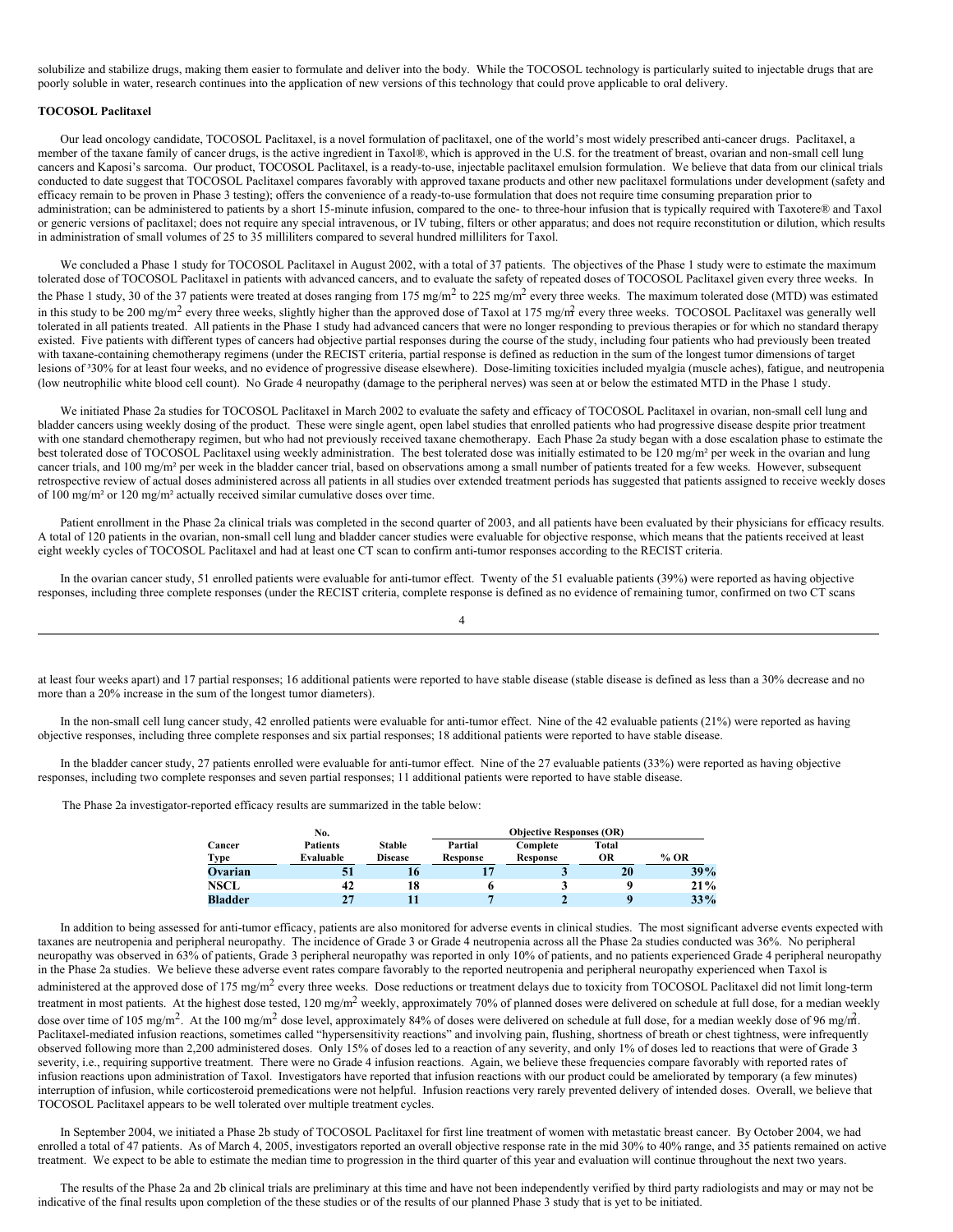Our objective is to advance the final clinical development, gain marketing approval and then maximize the commercial opportunity of TOCOSOL Paclitaxel. We have outlined a regulatory strategy for TOCOSOL Paclitaxel that includes three potential development paths. Our goal with the regulatory strategy is to gain the

5

fastest possible market entry with a competitive label, while in parallel pursuing opportunities to expand the label indications to further differentiate the product. Our strategy for product approval includes.

- *505(b)(2).* We will seek initial approval of TOCOSOL Paclitaxel with a 505(b)(2) New Drug Application ("NDA") submission, which will rely on the FDA's previous findings of safety and efficacy for Taxol (the reference paclitaxel product), supplemented by data supporting TOCOSOL Paclitaxel's safety and efficacy. The FDA's use of the 505(b)(2) mechanism is designed to streamline the NDA review process by not requiring duplicate work for active ingredients that are already well known. As part of our regulatory strategy, we initiated a randomized crossover clinical pharmacology study in the fourth quarter of 2003, to compare the amount of paclitaxel delivered into circulation over time by TOCOSOL Paclitaxel and Taxol, with both drugs given at  $175 \text{ mg/m}^2$  every three weeks (the approved dosing regimen for Taxol). We completed patient enrollment in March 2004 and final data were available for analysis in September 2004. The data from this study indicate that TOCOSOL Paclitaxel delivers substantially more active paclitaxel into circulation than can be achieved with Taxol. How this may or may not correlate to the efficacy of TOCOSOL Paclitaxel as compared to Taxol is yet to be proven in Phase 3 clinical testing. In September 2004, Sonus Pharmaceuticals requested and was subsequently granted a meeting with the FDA to discuss its plans for Phase 3 testing of TOCOSOL Paclitaxel. Sonus met with the FDA in December 2004, and based on preclinical and clinical data generated to date, the FDA indicated that it is appropriate for Sonus to pursue Phase 3 testing and submission of a TOCOSOL Paclitaxel New Drug Application under a 505(b)(2) regulatory mechanism. In addition, the FDA recommended that Sonus finalize the design and plan of the TOCOSOL Paclitaxel Phase 3 program under a Special Protocol Assessment ("SPA"), which the Company plans to pursue. Our original guidance for the possible timing of submission of an NDA, seeking approval of TOCOSOL Paclitaxel based on a single confirmatory efficacy trial, was that it might occur as early as late 2005 or early 2006. While we have agreement in concept from the FDA on the use of a single Phase 3 trial, we do not believe that it will be possible to submit the NDA by the end of 2005 or possibly even early 2006 per our original guidance.
- *New indication for taxanes.* Under this component of our strategy, we will pursue approval for the use of TOCOSOL Paclitaxel as a treatment for inoperable or metastatic urothelial transitional cell cancers (mostly urinary bladder cancers), an indication for which there is an unmet medical need for an effective, less toxic therapy. In October 2003, we announced that we were granted Fast Track designation by the FDA for the development of TOCOSOL Paclitaxel for this indication. We initiated a Phase 2b study in bladder cancer in the U.S. using weekly dosing of TOCOSOL Paclitaxel in the fourth quarter of 2003. Enrollment in this trial has been challenging due to the limited population of patients in this indication and the inconsistent standard of treatment for it. As previously indicated, we are opening additional study sights in Europe to augment enrollment in this trial. In December 2004, the FDA also granted an Orphan Drug designation to TOCOSOL Paclitaxel for the treatment of non-superficial urothelial cancer.
- *Life cycle management.* We intend to conduct trials in other types of cancer, for which paclitaxel given once every three weeks is already approved, to support labeling of TOCOSOL Paclitaxel for weekly treatment of those diseases or to use higher doses of TOCOSOL Paclitaxel given every three weeks, potentially leading to greater anti-tumor efficacy. The data from such clinical trials could support Supplemental New Drug Applications (SNDAs) following a 505(b)(2) NDA, if successful. We initiated a Phase 2b study in breast cancer during the third quarter of 2004.

The scope, timing and expense of the clinical trials to be conducted under all of the above regulatory strategies are difficult to determine with accuracy until these clinical trials are specifically approved by the FDA. At this time it is our intent to pursue a single pivotal trial in an indication where Paclitaxel is approved as a single

6

agent, with a primary endpoint of objective response rate and secondary endpoints of time to progression and survival duration. We expect to submit the NDA with data on the primary endpoint, followed by supplemental applications when data are mature for the secondary endpoints. We intend the trial to be powered to achieve statistical significance on all three endpoints, which may require us to enroll approximately 700 to 800 patients. We estimate that the total cost to complete the proposed Phase 3 clinical trial for TOCOSOL Paclitaxel and submission of a TOCOSOL Paclitaxel NDA under a 505(b)(2) regulatory mechanism over a period of about three years will be in the mid to upper \$30 million range. Should our clinical data support an NDA submission based on the primary endpoint of objective response rates, we anticipate that the NDA could be submitted within twelve months after conclusion of patient enrollment. This trial constitutes the bulk of our clinical trial spending anticipated in the next 12 months. However, these costs may vary significantly depending upon regulatory and other matters that are not within our control and there can be no assurance that such amount will be sufficient to submit an NDA for TOCOSOL Paclitaxel. There can be no assurance that the results of any or all of the anticipated clinical trials will be successful or will support an approved product. The completion of any and all of the anticipated clinical trials is dependent upon our receipt of additional financing, either through debt or equity offerings of our securities or through a corporate or strategic partnership.

If we are unable to secure a corporate partner or raise additional financing in 2005 and beyond through other means, we will have to substantially reduce our expenditures, delay the enrollment of patients in our Phase 3 clinical trial for TOCOSOL Paclitaxel, scale back the development of our other products and new product research and development and reduce personnel costs. In addition, we would likely have to out license products that we otherwise would seek to commercialize ourselves, which could seriously harm our business, and cause us to explore other strategic alternatives.

## <span id="page-3-0"></span>**Research and Development Pipeline**

We continue to invest in the research and development of new product candidates, including those that we believe could extend the application of our TOCOSOL technology platform. We are currently evaluating early stage therapeutic drug formulations utilizing the TOCOSOL technology, including potential product candidates based on the camptothecin molecule. The camptothecin molecule family is poorly soluble and difficult to formulate for administration to humans. There are currently two marketed hydrophilic (water-based) camptothecin analogs that are based on chemical modifications to the camptothecin molecule. Irinotecan, which is marketed under the name Camptosar®, is indicated for treatment of colorectal cancer. Topotecan, which is marketed under the name Hycamtin®, is indicated for treatment of ovarian and non-small cell lung cancers. Our research and development efforts on these camptothecin product candidates are preliminary and we cannot give any assurance that any of these compounds will be successful or that they will progress to clinical trials. Advancing one or more of these development candidates into human clinical trials is dependent on several factors including technological feasibility and commercial opportunity.

In addition to our internal research and development efforts, we may also consider other acquisitions of complementary products, development candidates or technologies to expand our pipeline and capabilities.

#### <span id="page-3-1"></span>**Market Overview**

Cancer is characterized by rapid, uncontrolled cell division resulting in the growth of an abnormal mass of cells generally referred to as a tumor. Cancerous tumors can arise in almost any tissue or organ, and cancer cells, if not eradicated, can spread, or metastasize, throughout the body. As these tumors grow, they cause damage to the surrounding tissue and organs and commonly result in death if left untreated. Cancer is believed to occur as a result of a number of hereditary and environmental factors. According to the American Cancer Society, cancer is the second leading cause of death in the United States and accounts for approximately one in every four deaths.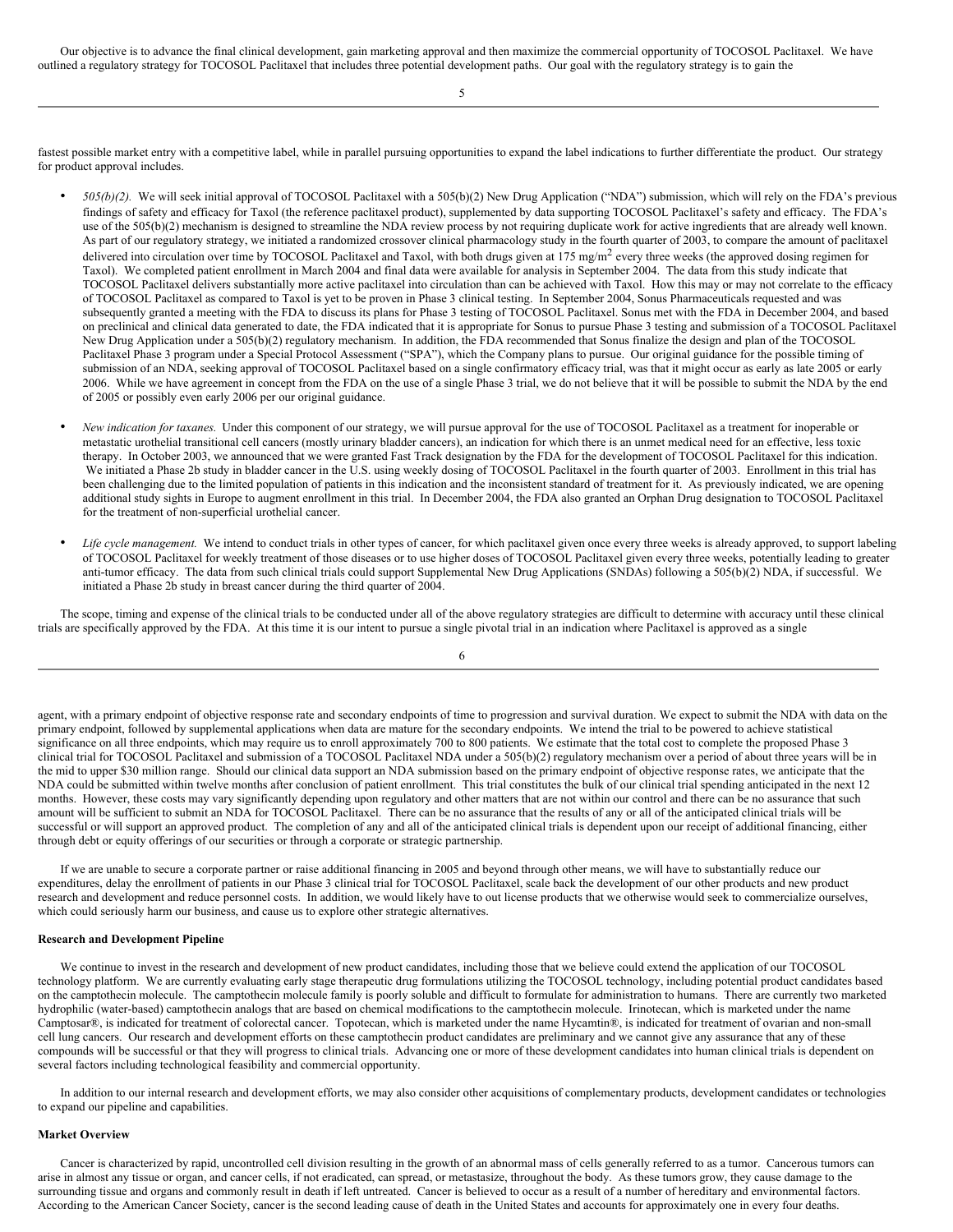Approximately 570,000 Americans are expected to die of cancer in 2005. The National Institutes of Health estimated the direct medical cost of cancer to be \$69 billion in 2004.

Our lead product candidate, TOCOSOL Paclitaxel, is a cancer therapy drug. Paclitaxel, the active ingredient in TOCOSOL Paclitaxel, is a member of the taxane class of chemotherapy drugs, which generate annual worldwide sales in excess of \$2 billion. TOCOSOL Paclitaxel, if approved, would address only a portion of this market depending on the approved indication(s). Other products in our pipeline are for the most part, in the early

7

stages of development, and it is difficult to evaluate the potential markets for these products as the areas of potential application are diverse and specific applications are yet to be determined.

## <span id="page-4-0"></span>**Manufacturing**

We originally used the University of Iowa as the FDA-certified institution to manufacture TOCOSOL Paclitaxel under current Good Manufacturing Practice ("GMP") requirements for our use in preclinical and clinical studies. In mid-2002, we entered into a manufacturing and supply agreement with SICOR Pharmaceuticals, Inc. The SICOR agreement has an initial term of five years after the market introduction of TOCOSOL Paclitaxel, provided that market introduction occurs before June 2009, and is not terminable at will. During 2003, in collaboration with SICOR, we completed scaling of the drug product manufacturing process for TOCOSOL Paclitaxel to commercial levels under current GMP requirements, ensuring adequate clinical drug supplies for ongoing and planned clinical trials, and providing a commercial scale process to enable regulatory approval and product launch. On the material supply side, we have entered into agreements for the supply of GMP-grade paclitaxel, which is the active pharmaceutical ingredient in TOCOSOL Paclitaxel.

#### <span id="page-4-1"></span>**Research and Development**

We currently conduct research and development activities at our facilities in Bothell, Washington. We also engage in certain research, preclinical studies and clinical development efforts at third party laboratories and other institutions. Our primary research and development efforts are currently directed at the development and application of the TOCOSOL technology with respect to TOCOSOL Paclitaxel and to a lesser extent, other various compounds to which the technology can bring advantage.

Our research and development activities for the last three years can be divided into research and preclinical programs and clinical development programs primarily for the treatment of cancer. The costs associated with research and preclinical programs and clinical development programs for the last three fiscal years were as follows *(in millions)*:

|                                   | 2004 |      | 2003 |     | 2002 |
|-----------------------------------|------|------|------|-----|------|
| Research and preclinical programs |      | J.O  |      |     |      |
| Clinical development programs     |      |      |      | 2.c |      |
| Total research and development    |      | 10.7 |      |     |      |

Because of the number of research projects we have ongoing at any one time, and the ability to utilize resources across several projects, the majority of our research and development costs are not directly tied to any individual project and are allocated among multiple projects. We manage our projects by reviewing scientific data and by supplementing these data with our cost allocations. Our cost allocations are based primarily on human resource time incurred on each project. As a result, the costs allocated to a project do not necessarily reflect the actual cash costs of the project. Accordingly, we do not maintain actual cost incurred information for our projects on a project-byproject basis. Costs attributed to research and preclinical projects largely represent our pipeline generating activities. Costs associated with clinical development programs represent the advancement of these activities into testing of product candidates in humans. See Item 7. "Management's Discussion and Analysis of Financial Condition and Results of Operations" for further discussion of research and development spending trends.

#### <span id="page-4-2"></span>**Government Regulations – Drug Approval Process**

Regulation by governmental authorities in the U.S. and other countries is a significant factor in our ongoing research and development activities and in the production and marketing of our products. In order to undertake clinical tests, to produce and market products for human diagnostic use, mandatory procedures and safety standards established by the FDA in the U.S. and comparable agencies in other countries must be followed.

8

The standard process required by the FDA before a pharmaceutical agent may be marketed in the U.S. includes the following steps:

(i) Preclinical studies including laboratory evaluation and animal studies to test for initial safety and efficacy;<br>(ii) Submission to the FDA of an Investigational New Drug application, or IND, which must become effective

- Submission to the FDA of an Investigational New Drug application, or IND, which must become effective before human clinical trials in the U.S. may commence;
- (iii) Adequate and well-controlled clinical trials to establish the safety and efficacy of the drug in its intended population and use(s);
- (iv) Submission to the FDA of a New Drug Application, or NDA, which application is not automatically accepted by the FDA for consideration; and
- (v) FDA approval of the NDA prior to any commercial sale or shipment of the drug.

In addition to obtaining FDA approval for each product, each domestic drug-manufacturing establishment must be registered by the FDA for each product that is manufactured at that facility. U.S. manufacturing establishments are subject to inspections by the FDA and by other federal, state and local agencies and must comply with GMP requirements applicable to the production of pharmaceutical drug products. GMP are enumerated in FDA regulations and guidance documents. The facilities, procedures, and operations of our contract manufacturers must be determined to be adequate by the FDA before approval of product manufacturing. Manufacturing facilities are subject to inspections by the FDA for compliance with GMP, licensing specifications, and other FDA regulations. Failure to comply with FDA and other governmental regulations can result in fines, unanticipated compliance expenditures, recall or seizure of products, total or partial suspension of production and/or distribution, suspension of the FDA's review of NDAs, injunctions and criminal prosecution.

Preclinical studies include laboratory evaluation of the active drug substance and its formulation in animal studies to assess the potential safety and efficacy of the drug and its formulation. Prior to initiating the first clinical testing of a new drug product candidate, the results of the preclinical studies are submitted to the FDA as part of an IND, and unless the FDA objects, the IND will become effective 30 days following its receipt by the FDA.

Clinical trials involve the administration of the investigational drug product to healthy volunteers and/or to patients with a defined disease state, under the supervision of a qualified principal investigator. In the case of cytotoxic drugs, such as TOCOSOL Paclitaxel, all clinical trials are conducted only in eligible patients with cancer. Clinical trials are conducted in accordance with protocols that detail the objectives of the study, the parameters to be used to monitor safety and the efficacy criteria to be evaluated. Each protocol is submitted to the FDA as part of the IND. Each clinical study is approved and monitored by one or more independent Institutional Review Boards or Ethics Committees who consider, among other things, ethical factors, informed consent documents, the safety of human subjects and the possible liability of the institutions conducting a clinical study. The Institutional Review Board or Ethics Committee may require changes in the clinical trials protocol, which may delay initiation or completion of the study.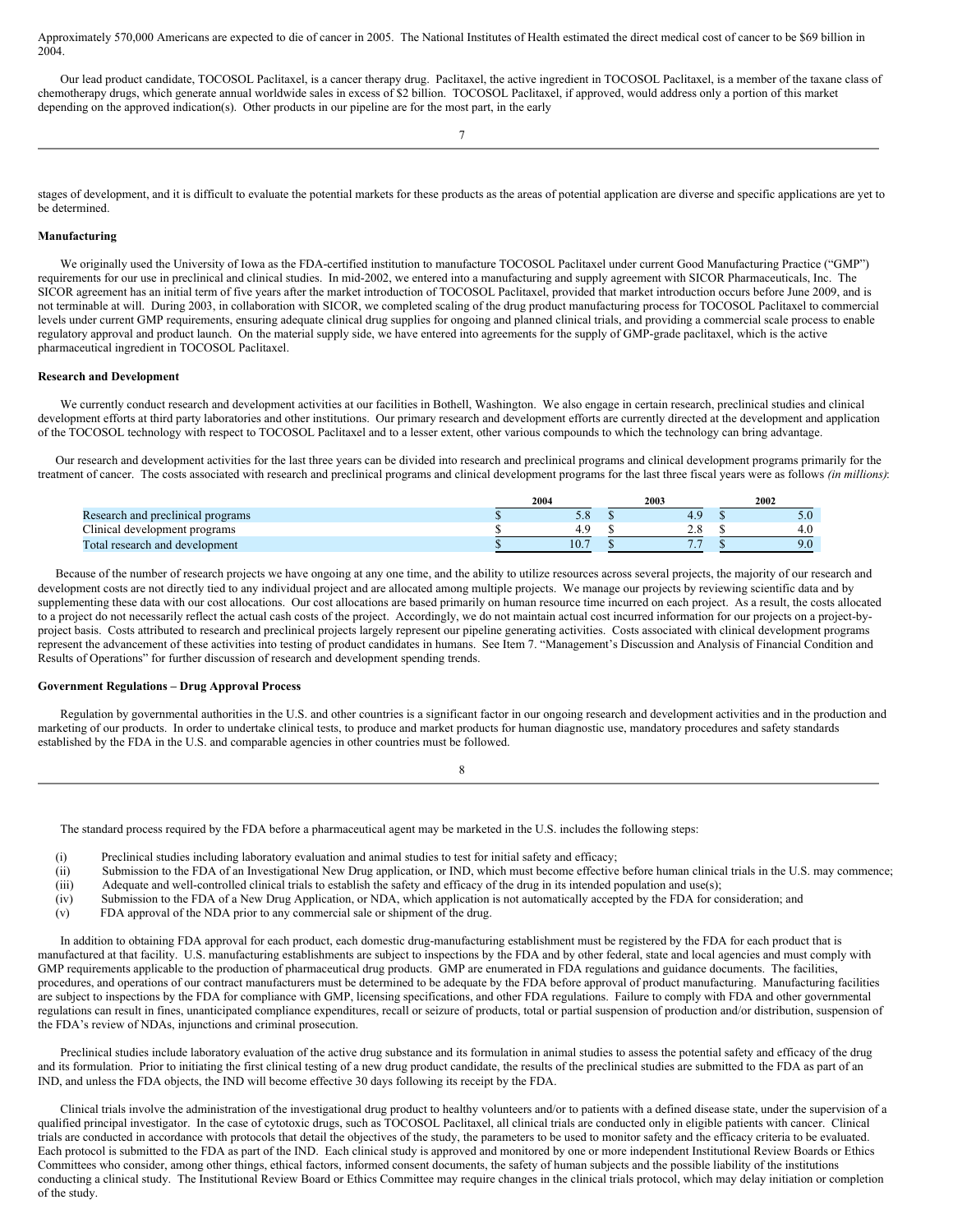Clinical trials typically are conducted in three sequential phases, although the phases may overlap. In Phase 1, the initial introduction of the drug to humans, the drug is tested for safety and clinical pharmacology. Phase 2 trials involve more detailed evaluation of the safety and efficacy of the drug in patients with the disease or condition being studied. Phase 3 trials consist of large scale evaluations of safety and efficacy compared to accepted standard therapy and typically require multiple clinical trial sites.

The process of completing clinical testing and obtaining FDA approval for a new product takes a number of years and requires the expenditure of substantial resources. The FDA may grant full approval of a drug product for a particular indication or may grant approval conditioned on further post-marketing clinical trials. The FDA also may conclude that the NDA is not adequate to support an approval and may require further clinical and preclinical testing, re-submission of the NDA, and further review. Even after initial FDA approval has been obtained, further studies may be required to provide additional data about the approved indication, and further studies will be required to gain approval for the use of a product for clinical indications other than those for which

the product was approved initially. Also, the FDA may require post-marketing testing and surveillance programs to monitor the drug product's side effects.

Marketing of pharmaceutical products outside of the U.S. is subject to regulatory requirements that vary from country to country. In the European Union, the general trend has been towards coordination of common standards for clinical testing of new drug products. Centralized approval in the European Union is coordinated through the European Medicines Evaluation Agency, or EMEA.

The level of regulation outside of the U.S. and European Union varies widely. The time required to obtain regulatory approval from regulatory agencies in each country may be longer or shorter than that required for FDA or EMEA approval. In addition, in certain markets, reimbursement may be subject to governmentally mandated prices.

Many of the chemicals and compounds used in our research and development efforts are classified as hazardous materials under applicable federal, state and local environmental laws and regulations. We are subject to regulations under state and federal law regarding occupational safety, laboratory practices, handling and disposing of chemicals, environmental protection and hazardous substance control. We also will be subject to other possible future regulations of local, state, federal and other jurisdictions.

#### <span id="page-5-0"></span>**Competition**

The healthcare industry in general is characterized by extensive research efforts, rapid technological change and intense competition. We believe that other pharmaceutical companies will compete with us in areas of research and development, acquisition of products and technology licenses, and the manufacturing and marketing of products that could potentially compete with ours. We expect that competition will be based on safety, efficacy, ease of administration, breadth of approved indications, price, reimbursement and physician and patient acceptance.

Several other companies are developing paclitaxel reformulations with a goal of delivering a more effective and tolerable therapy than Taxol and the approved generic paclitaxel-based products. Some of these products are further in development than TOCOSOL Paclitaxel and may achieve regulatory approval before our product. On January 7, 2005, American Pharmaceutical Partners obtained FDA approval to market its Paclitaxel-based product, Abraxane® (paclitaxel protein-bound particles for injectible suspension). In addition, Aventis has a taxane product, Taxotere (docetaxel), which has a similar mechanism of action to paclitaxel and is marketed for the treatment of breast and non-small cell lung cancers. There are also a number of generic formulations of Taxol currently on the market. As a result of the increased competition, the price for paclitaxel products has been under pressure and may drop significantly even if we achieve regulatory approval.

We believe that our ability to successfully compete in the biotechnology and pharmaceutical industries will be based on our ability to do the following:

- Create and maintain advanced formulation technologies;
- Develop proprietary products;
- Attract and retain key scientific personnel;
- Obtain patent or other protection for products;
- Obtain required regulatory approvals; and
- Manufacture, market and or license our products alone or with collaborative partners.

Many of our competitors and potential competitors have substantially greater financial, technical and human resources than we do and have substantially greater experience in developing products, obtaining regulatory approvals and marketing and manufacturing products. Companies that complete clinical trials, obtain required regulatory approvals and commence commercial sales of their products before their competitors may achieve a significant competitive advantage if their products work through a similar mechanism as our products. In

| I            |
|--------------|
|              |
| ٦<br>×<br>۰. |

addition, other technologies or products may be developed that have an entirely different approach that would render our technology and products noncompetitive or obsolete.

## <span id="page-5-1"></span>**Patents and Proprietary Rights**

We consider the protection of our technology to be important to our business. In addition to seeking U.S. patent protection for our inventions, we are also seeking patent protection in other selected countries in order to broadly protect our proprietary rights. We also rely upon trade secrets, know-how, continuing technological innovations and licensing opportunities to develop and maintain our competitive position.

Our success will depend, in part, on our ability to obtain and defend patents and protect trade secrets. As of March 16, 2005, seven United States patents and two patents outside the U.S., one in Canada and one in Taiwan, have issued pertaining to our TOCOSOL technology platform. Additional patent applications are pending in the United States and counterpart filings have been made in Europe, Canada and key countries in Asia and Latin America.

The patent position of medical and pharmaceutical companies is highly uncertain and involves complex legal and factual questions. There can be no assurance that any claims which are included in pending or future patent applications will be issued, that any issued patents will provide us with competitive advantage or will not be challenged by third parties, or that existing or future patents of third parties will not have an adverse effect on our ability to commercialize our products. Furthermore, there can be no assurance that other companies will not independently develop similar products, duplicate any of our products or design around patents that may be issued to us. Litigation or administrative proceedings may be necessary to enforce any patents issued to us or to determine the scope and validity of others' proprietary rights.

Our commercial success will depend in part on not infringing patents issued to competitors. There can be no assurance that patents belonging to competitors or others will not require us to alter our products or processes, pay licensing fees or cease development of our current or future products. Further, there can be no assurance that we will be able to license other technology that we may require at a reasonable cost or at all. Failure by us to obtain a license to any technology that we may require to commercialize our products could have a material adverse effect on our business, financial condition and results of operations.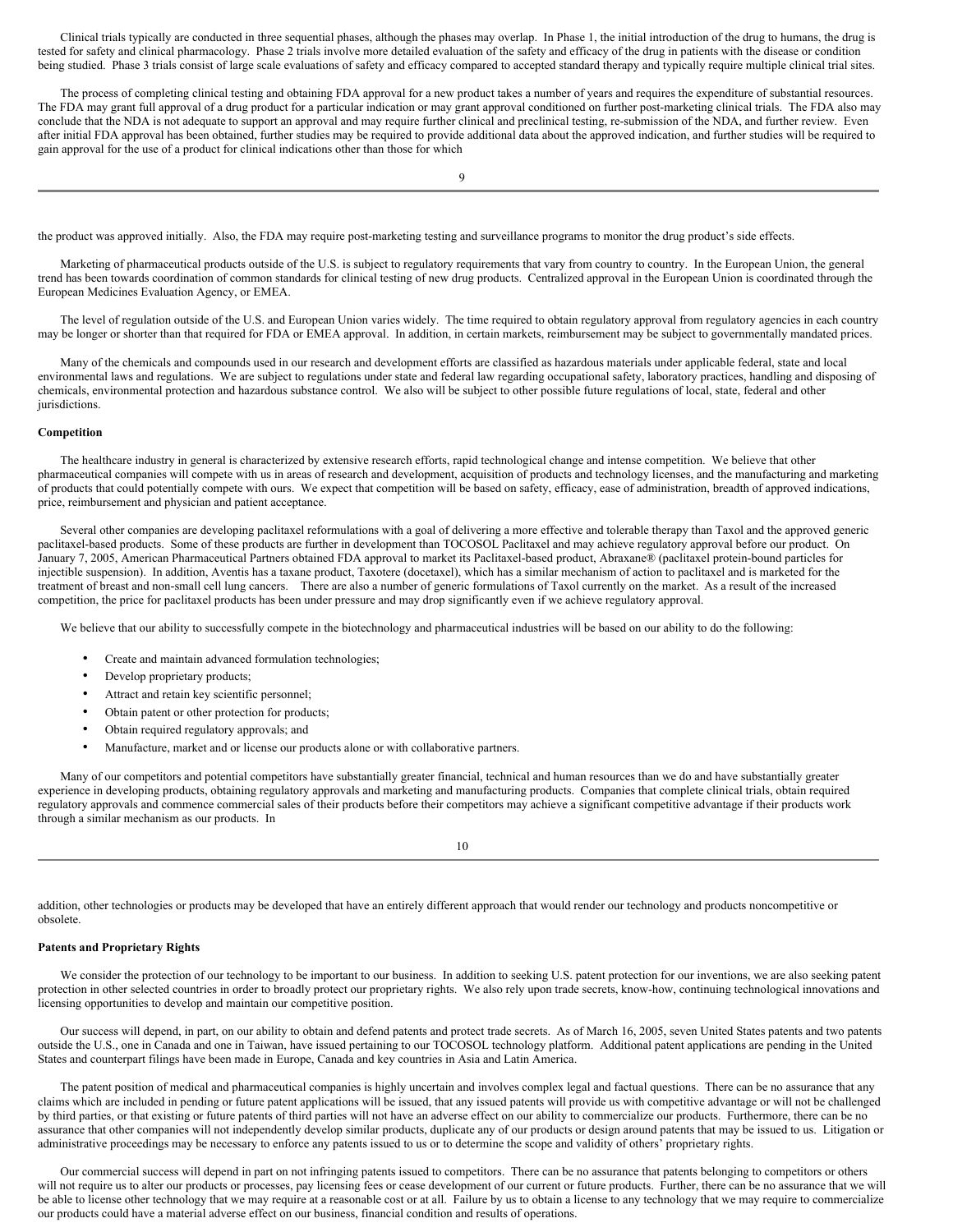We have obtained registration for our mark TOCOSOL®, in the United States. There can be no assurance that the registered or unregistered trademarks or trade names of our company will not infringe upon third party rights or will be acceptable to regulatory agencies.

We also rely on unpatented trade secrets, proprietary know-how and continuing technological innovation, which we seek to protect, in part, by confidentiality agreements with our corporate partners, collaborators, employees and consultants in our drug development research. There can be no assurance that these agreements will not be breached, that we will have adequate remedies for any breach, or that our trade secrets or know-how will not otherwise become known or be independently discovered by competitors. Further, there can be no assurance that we will be able to protect our trade secrets or that others will not independently develop substantially equivalent proprietary information and techniques.

#### <span id="page-6-0"></span>**Product Liability**

The clinical testing, manufacturing and marketing of our products may expose us to product liability claims. We maintain liability insurance for possible claims arising from the use of our products in clinical trials with limits of \$5.0 million per claim and in the aggregate, which we believe to be adequate for the current non-commercial applications of our products. We do anticipate increasing this coverage upon enrollment of patients in our Phase 3 clinical trial for TOCOSOL Paclitaxel. The incremental coverage requirements and costs are yet to be determined. Although we have never been subject to a product liability claim, there can be no assurance that the coverage limits of our insurance policies will be adequate or that one or more successful claims brought against us would not have a material adverse effect upon our business, financial condition and results of operations. If any of our products under development gain marketing approval from the FDA, there can be no assurance that adequate product liability insurance will be available, or if available, that it will be available at a

11

reasonable cost. Any adverse outcome resulting from a product liability claim could have a material adverse effect on our business, financial condition and results of operations.

#### <span id="page-6-1"></span>**Employees**

As of March 8, 2005, we had 47 employees, 32 engaged in research and development, regulatory, clinical and manufacturing activities, and 15 in business operations and administration. All of our employees are covered by confidentiality agreements. We consider our relations with our employees to be good, and none of our employees is a party to a collective bargaining agreement.

## <span id="page-6-2"></span>**Certain Factors That May Affect Our Business and Future Results**

We will need additional capital in the future, and if it is not available on terms acceptable to us, or at all, we would have to scale back our expenditures, development *and commercialization activities as well as reduce personnel costs.*

We expect that our cash requirements will continue to increase in future periods due to development costs associated with TOCOSOL Paclitaxel and other product candidates. We do expect to see a decline in G&A expenses in 2005, as 2004 included the majority of the costs related to the terminated Synt:em acquisition. Based on our 2005 operating plan, which includes certain cost reductions, we estimate that existing cash, cash equivalents and marketable securities will be sufficient to meet our cash requirements through at least the end of first quarter 2006. We intend to raise at least \$10.0 million in additional cash through debt or equity financing or pursuant to a corporate partnership in 2005, to permit us to proceed with certain of our product development efforts, which are currently not included in the 2005 operating plan. We are seeking a corporate partnership to proceed with the enrollment of patients in the Phase 3 clinical trial of TOCOSOL Paclitaxel. If we are unable to raise additional cash in 2005 through either a debt or equity financing or pursuant to a corporate partnership by the end of the second quarter 2005, we will continue our scaled back 2005 operating plan such that we would have sufficient cash to fund our operations through at least the first quarter of 2006. Under this assumption, the required scale back would be significant and would involve programs, operations and personnel which would materially impact our ability to initiate the Phase 3 clinical trial for TOCOSOL Paclitaxel as well as advance our other product candidates along in development. Our current balance of cash and marketable securities should enable us to proceed with the development and testing of TOCOSOL Paclitaxel up to the point of patient enrollment in the Phase 3 clinical trial. Enrollment of patients in the Phase 3 trial cannot occur until we have additional funding either through a corporate partner or other type of financing. In addition to funding planned in 2005, we will need additional capital to complete the development of TOCOSOL Paclitaxel and other product candidates. We estimate that the total cost to complete the Phase 3 clinical trial for TOCOSOL Paclitaxel and submission of a TOCOSOL Paclitaxel New Drug Application under a 505(b)(2) regulatory mechanism over a period of three years will be in the mid to upper \$30 million range. However, until we agree upon an SPA with the FDA, the scope and structure of the Phase 3 clinical trial is uncertain and these costs may vary significantly depending upon regulatory and other matters that are not within our control and there can be no assurance that such amount will be sufficient to submit a New Drug Application for TOCOSOL Paclitaxel. Should our clinical data support an NDA submission based on the primary endpoint of objective response rates, we anticipate that the NDA could be submitted within twelve months after conclusion of patient enrollment. Our future capital requirements depend on many factors including:

- our ability to obtain and timing of payments, if any, under corporate partner agreements or other financing;
- timing and costs of preclinical development, clinical trials and regulatory approvals;
- entering into new collaborative or product license agreements;
- timing and costs of technology transfer associated with manufacturing and supply agreements; and
- costs related to obtaining, defending and enforcing patents.

12

Any future debt or equity financing, if available, may result in substantial dilution to existing stockholders, and debt financing, if available, may include restrictive covenants. If we are unable to raise additional financing in 2005 and beyond, we will have to substantially reduce our expenditures, scale back the development of our products and new product research and development and reduce our personnel costs. In addition, we would likely have to out license products that we otherwise would seek to commercialize ourselves, which could seriously harm our business, and cause us to explore other strategic alternatives.

#### *If we fail to develop products, then we may never realize revenue from product commercialization.*

A key element of our business strategy is to utilize our technologies for the development and commercialization of products that utilize our TOCOSOL technology platform. Most of our attention and resources are directed to the development of TOCOSOL, a technology that provides a novel approach to the formulation of water insoluble compounds for therapeutic applications. Significant expenditures in additional research and development, clinical testing, regulatory, manufacturing, and sales and marketing activities will be necessary in order for us to demonstrate the efficacy of our products, or commercialize any products developed with our technology. There can be no assurance that TOCOSOL based products under development or any future products will be safe or efficacious. If the TOCOSOL based products under development are ultimately ineffective in treating cancer, do not receive the necessary regulatory approvals or do not obtain commercial acceptance, we will incur additional losses, our accumulated deficit will increase and our business will be materially adversely affected.

Even if we are successful in developing our products, there is no assurance that such products will receive regulatory approval or that a commercially viable market will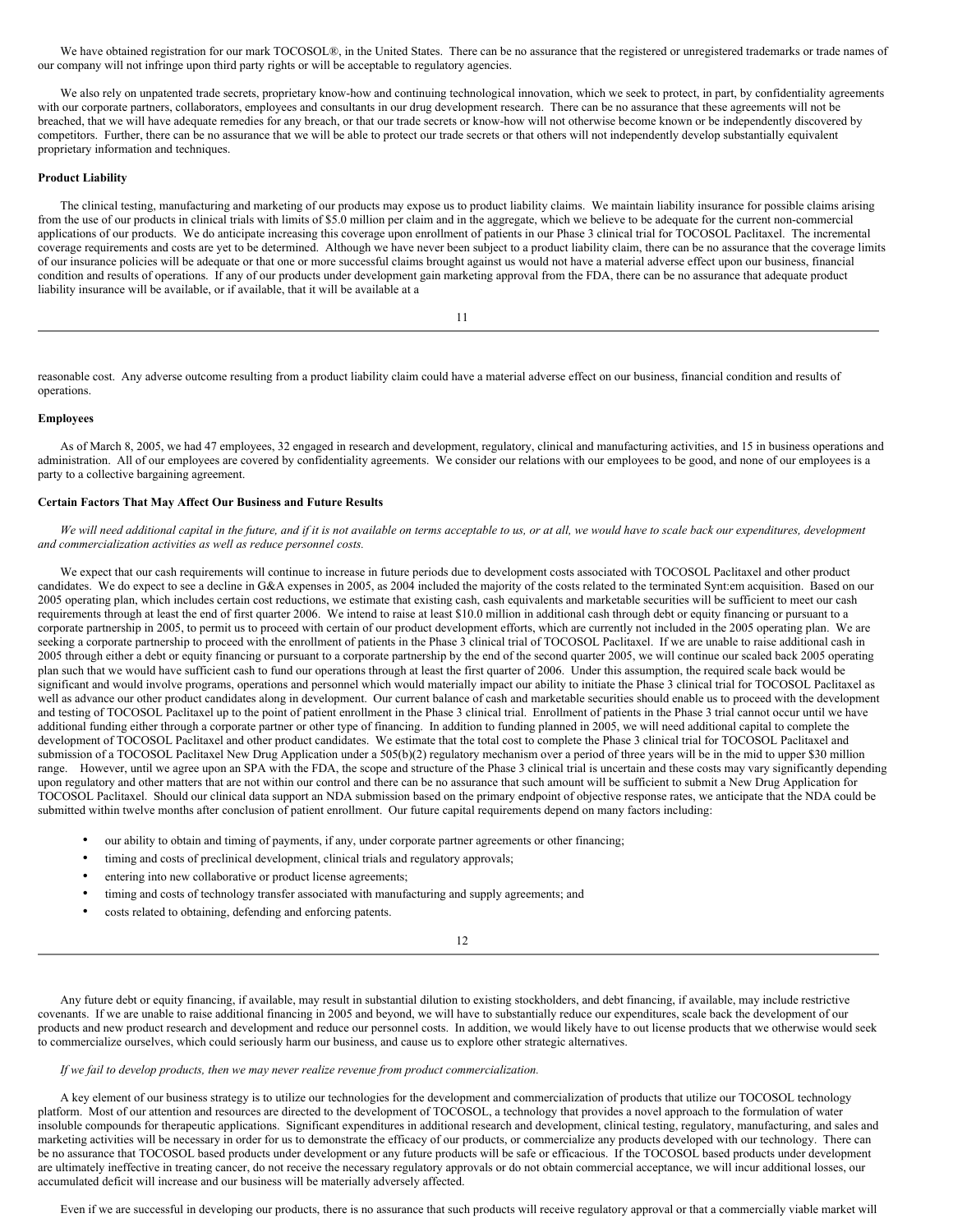develop.

### We have a history of operating losses which we expect will continue and we may never become profitable.

We have experienced significant accumulated losses since our inception, and are expected to incur net losses for the foreseeable future. These losses have resulted primarily from expenses associated with our research and development activities, including nonclinical and clinical trials, and general and administrative expenses. As of December 31, 2004, our accumulated deficit totaled \$67.1 million. We anticipate that our operating losses will continue as we further invest in research and development for our products. We will not generate any product revenue unless and until we receive regulatory approval, which is not likely to occur in the near future. Even if we generate significant product revenue, there can be no assurance that we will be able to achieve or sustain profitability. Our results of operations have varied and will continue to vary significantly and depend on, among other factors:

- our ability to obtain, and timing of payments, if any, under corporate partner agreements or other financing;
- timing and costs of preclinical development, clinical trials and regulatory approvals;
- drug discovery and research & development;
- timing and costs of technology transfer associated with manufacturing and supply agreements; and
- costs related to obtaining, defending and enforcing patents.

Governmental regulatory requirements are lengthy and expensive and failure to obtain necessary approvals will prevent us or our partners from commercializing a *product.*

We are subject to uncertain governmental regulatory requirements and a lengthy approval process for our products prior to any commercial sales of our products. The development and commercial use of our products are regulated by the U.S. Food and Drug Administration, or FDA, the European Medicines Evaluation Agency, or EMEA, and comparable regulatory agencies in other countries. The regulatory approval process for new products is lengthy and expensive. Before we can submit an application to the FDA and comparable international agencies, the product candidate must undergo extensive testing, including animal studies and human clinical trials that can take many years and require substantial expenditures. Data obtained from such testing may be

13

susceptible to varying interpretations, which could delay, limit or prevent regulatory approval. In addition, changes in regulatory policy for product approval may cause additional costs in our efforts to secure necessary approvals.

Our product candidates are subject to significant uncertainty because they are in both early and middle stages of development and are subject to regulatory approval. The results of preclinical and clinical testing of our products are uncertain and regulatory approval of our products may take longer or be more expensive than anticipated, which could have a material adverse effect on our business, financial condition and results of operations. While the FDA has informally indicated that it is appropriate for Sonus to submit a TOCOSOL Paclitaxel NDA under a 505(b)(2) regulatory mechanism using a single Phase 3 clinical trial, there can be no assurance that the FDA will agree to our proposed 505(b)(2) regulatory strategy and Phase 3 protocol until such time that we have an executed SPA in place with them. In addition, there is pending litigation attacking the utilization of the 505(b)(2) regulatory strategy generally. There can be no assurance that such litigation will not be successful. A 505(b)(2) application permits us to rely upon the FDA's findings of safety and efficacy for a previously approved drug product without requiring us to obtain a right of reference from the original applicant. In addition to permitting reliance upon the FDA's prior findings of safety and effectiveness for previously approved drugs, section 505(b)(2) continues to allow reliance on third party data that is available in published literature and which establishes the safety and effectiveness of a drug. However, we are required to provide any additional clinical data necessary to demonstrate the safety and effectiveness of differences between the original drug and the 505(b)(2) drug, so while unnecessary duplication of preclinical and certain human studies is avoided, specific studies may be required to establish the relevance and applicability of prior findings for our particular product formulation. We cannot predict if or when any of our products under development will be commercialized.

## *We depend on third parties for funding, clinical development, manufacturing and distribution.*

We are dependent, and may in the future be dependent, on third parties for funding or performance of a variety of key activities including research, clinical development, manufacturing, marketing, sales and distribution of our products. Our current business strategy is to enter into agreements with third parties both to license rights to our potential products and to develop and commercialize new products. We currently do not have any arrangements with third parties that will provide any funding to the Company. If we are unable to establish these arrangements with third parties, if they are terminated or the collaborations are not successful, we will be required to identify alternative sources of funding to finance research, clinical development, manufacturing, marketing, sales and/or distribution. Our inability to secure additional funding would have a material adverse effect on our business, financial condition and results of operations. Our success depends in part upon the performance by these collaborators of their responsibilities under these arrangements. We have no control over the resources that any potential partner may devote to the development and commercialization of products under these potential collaborations and our partners may fail to conduct their collaborative activities successfully or in a timely manner.

#### If we lose our key personnel or are unable to attract and retain qualified scientific and management personnel, we may be unable to become profitable.

We are highly dependent on our key executives, including Michael A. Martino, President & Chief Executive Officer, Michael B. Stewart, Senior Vice President & Chief Medical Officer and Alan Fuhrman, Senior Vice President & Chief Financial Officer. We do not have employment agreements in place with these key executives nor do we maintain any key person life insurance coverage on these persons. The loss of any of these key executives or the inability to recruit and retain qualified scientific personnel to perform research and development and qualified management personnel could have a material adverse effect on our business, financial condition and results of operations. There can be no assurance that we will be able to attract and retain such personnel on acceptable terms, if at all, given the competition for experienced scientists and other personnel among numerous medical and pharmaceutical companies, universities and research institutions.

14

Future U.S. or international legislative or administrative actions also could prevent or delay regulatory approval of our products.

Even if regulatory approvals are obtained, they may include significant limitations on the indicated uses for which a product may be marketed. A marketed product also is subject to continual FDA, EMEA and other regulatory agency review and regulation. Later discovery of previously unknown problems or failure to comply with the applicable regulatory requirements may result in restrictions on the marketing of a product or withdrawal of the product from the market, as well as possible civil or criminal sanctions. In addition, if marketing approval is obtained, the FDA, EMEA or other regulatory agency may require post-marketing testing and surveillance programs to monitor the product's efficacy and side effects. Results of these post-marketing programs may prevent or limit the further marketing of a product.

The development of pharmaceutical products in general and the development of paclitaxel reformulations in particular is extremely competitive, and if we fail to compete *ef ectively, it would negatively impact our business.*

Competition in the development of pharmaceutical products is intense and expected to increase. We also believe that other medical and pharmaceutical companies will compete with us in the areas of research and development, acquisition of products and technology licenses, and the manufacturing and marketing of our products. Success of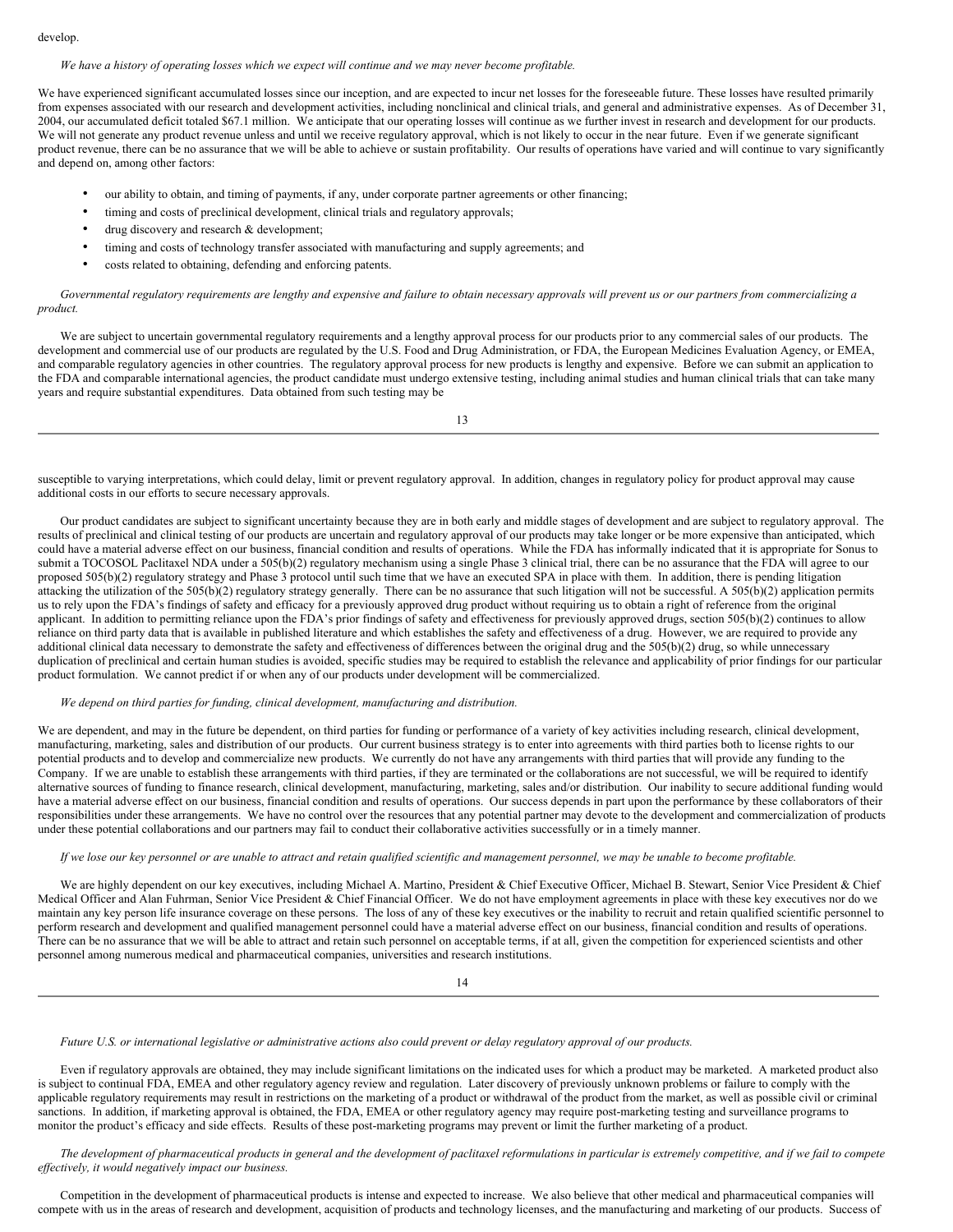products in these fields will be based primarily on:

- efficacy;
- safety;
- price;
- ease of administration;
- breadth of approved indications; and
- physician, healthcare payor and patient acceptance.

Several other companies are developing paclitaxel reformulations with a goal of delivering a more effective and tolerable therapy than the approved paclitaxel products. Some of these products are further in development than TOCOSOL Paclitaxel and may achieve regulatory approval before our product. On January 7, 2005, American Pharmaceutical Partners obtained FDA approval to market its Paclitaxel-based product, Abraxane® (paclitaxel protein-bound particles for injectible suspension). In addition, Aventis has a taxane product, Taxotere, which is similar to paclitaxel and is marketed for the treatment of breast and non-small cell lung cancers. As a result of the increased competition, the price for paclitaxel products has been under pressure and may drop significantly even if we achieve regulatory approval.

Many of our competitors and potential competitors, including large pharmaceutical, chemical and biotechnology concerns and universities and other research institutions, have substantially greater financial, technical and human resources than we do and have substantially greater experience in developing products, obtaining regulatory approvals and marketing and manufacturing medical products. Accordingly, these competitors may succeed in obtaining FDA approval for their products more rapidly than us. In addition, other technologies or products may be developed that have an entirely different approach that would render our technology and products noncompetitive or obsolete. If we fail to compete effectively, it would have a material adverse effect on our business, financial condition and results of operations.

We rely on third party suppliers and manufacturers to produce products that we develop and failure to retain such suppliers and manufacturers would adversely impact *our ability to commercialize our products.*

We currently rely on third parties to supply the chemical ingredients necessary for our drug product candidates. We have entered into supply agreements for the supply of GMP grade paclitaxel, which is the active pharmaceutical ingredient in TOCOSOL Paclitaxel. The chemical ingredients for our products are manufactured by a limited number of vendors. The inability of these vendors to supply medical-grade materials to us could delay the manufacturing of, or cause us to cease the manufacturing of our products. We also rely on third parties to manufacture our products for research and development and clinical trials. SICOR Pharmaceuticals, Inc. is our

15

primary manufacturer of TOCOSOL Paclitaxel for clinical studies and has also agreed to manufacture TOCOSOL Paclitaxel for commercialization. The SICOR agreement has an initial term of five years after market introduction of TOCOSOL Paclitaxel, provided that market introduction occurs before June 2009, and is not terminable at will. We previously manufactured clinical supplies of TOCOSOL Paclitaxel at other GMP certified contract laboratories. Suppliers and manufacturers of our products must operate under GMP regulations, as required by the FDA, and there are a limited number of contract manufacturers that operate under GMP regulations. GMP are enumerated in FDA regulations and guidance documents. The facilities, procedures, and operations of our contract manufacturers must be determined to be adequate by the FDA before approval of product manufacturing. Manufacturing facilities are subject to inspections by the FDA for compliance with GMP, licensing specifications, and other FDA regulations. Failure to comply with FDA and other governmental regulations can result in fines, unanticipated compliance expenditures, recall or seizure of products, total or partial suspension of production and/or distribution, suspension of the FDA's review of NDAs, injunctions and criminal prosecution. Any of these actions could have a material adverse effect on us. Our reliance on independent manufacturers involves a number of other risks, including the absence of adequate capacity, the unavailability of, or interruptions in, access to necessary manufacturing processes and reduced control over delivery schedules. If our manufacturers are unable or unwilling to continue manufacturing our products in required volumes or have problems with commercial scale-up, we will have to identify acceptable alternative manufacturers. The use of a new manufacturer may cause significant interruptions in supply if the new manufacturer has difficulty manufacturing products to our specifications. Further, the introduction of a new manufacturer may increase the variation in the quality of our products.

If we fail to secure adequate intellectual property protection or become involved in an intellectual property dispute, it could significantly harm our financial results and *ability to compete.*

Our success will depend, in part, on our ability to obtain and defend patents and protect trade secrets. As of March 16, 2005, seven United States patents and two patents outside the U.S., one in Canada and one in Taiwan, have issued pertaining to our TOCOSOL technology platform. Additional patent applications are pending in the United States and counterpart filings have been made in Europe, Canada and key countries in Asia and Latin America. The patent position of medical and pharmaceutical companies is highly uncertain and involves complex legal and factual questions. There can be no assurance that any claims which are included in pending or future patent applications will be issued, that any issued patents will provide us with competitive advantages or will not be challenged by third parties, or that the existing or future patents of third parties will not have an adverse effect on our ability to commercialize our products. Furthermore, there can be no assurance that other companies will not independently develop similar products, duplicate any of our products or design around patents that may be issued to us. Litigation may be necessary to enforce any patents issued to us or to determine the scope and validity of others' proprietary rights in court or administrative proceedings. Any litigation or administrative proceeding could result in substantial costs to us and distraction of our management. An adverse ruling in any litigation or administrative proceeding could have a material adverse effect on our business, financial condition and results of operations.

#### *Our commercial success will depend in part on not infringing patents issued to competitors.*

There can be no assurance that patents belonging to competitors will not require us to alter our products or processes, pay licensing fees or cease development of our current or future products. Any litigation regarding infringement could result in substantial costs to us and distraction of our management, and any adverse ruling in any litigation could have a material adverse effect on our business, financial condition and results of operations. Further, there can be no assurance that we will be able to license other technology that we may require at a reasonable cost or at all. Failure by us to obtain a license to any technology that we may require to commercialize our products would have a material adverse effect on our business, financial condition and results of operations. In addition, to determine the priority of inventions and the ultimate ownership of patents, we may participate in interference, reissue or re-examination proceedings conducted by the U.S. Patent and Trademark Office or in proceedings before international agencies with respect to any of our existing patents or patent applications or any future patents or applications, any of which could result in loss of ownership of existing, issued patents, substantial costs to us and distraction of our management.

Reimbursement procedures and future healthcare reform measures are uncertain and may adversely impact our ability to successfully sell pharmaceutical products.

Our ability to successfully sell any pharmaceutical products will depend in part on the extent to which government health administration authorities, private health insurers and other organizations will reimburse patients for the costs of future pharmaceutical products and related treatments. In the United States, government and other third-party payors have sought to contain healthcare costs by limiting both coverage and the level of reimbursement for new pharmaceutical products approved for marketing by the FDA. In some cases, these payors may refuse to provide any coverage for uses of approved products to treat medical conditions even though the FDA has granted marketing approval. Healthcare reform may increase these cost containment efforts. We believe that managed care organizations may seek to restrict the use of new products, delay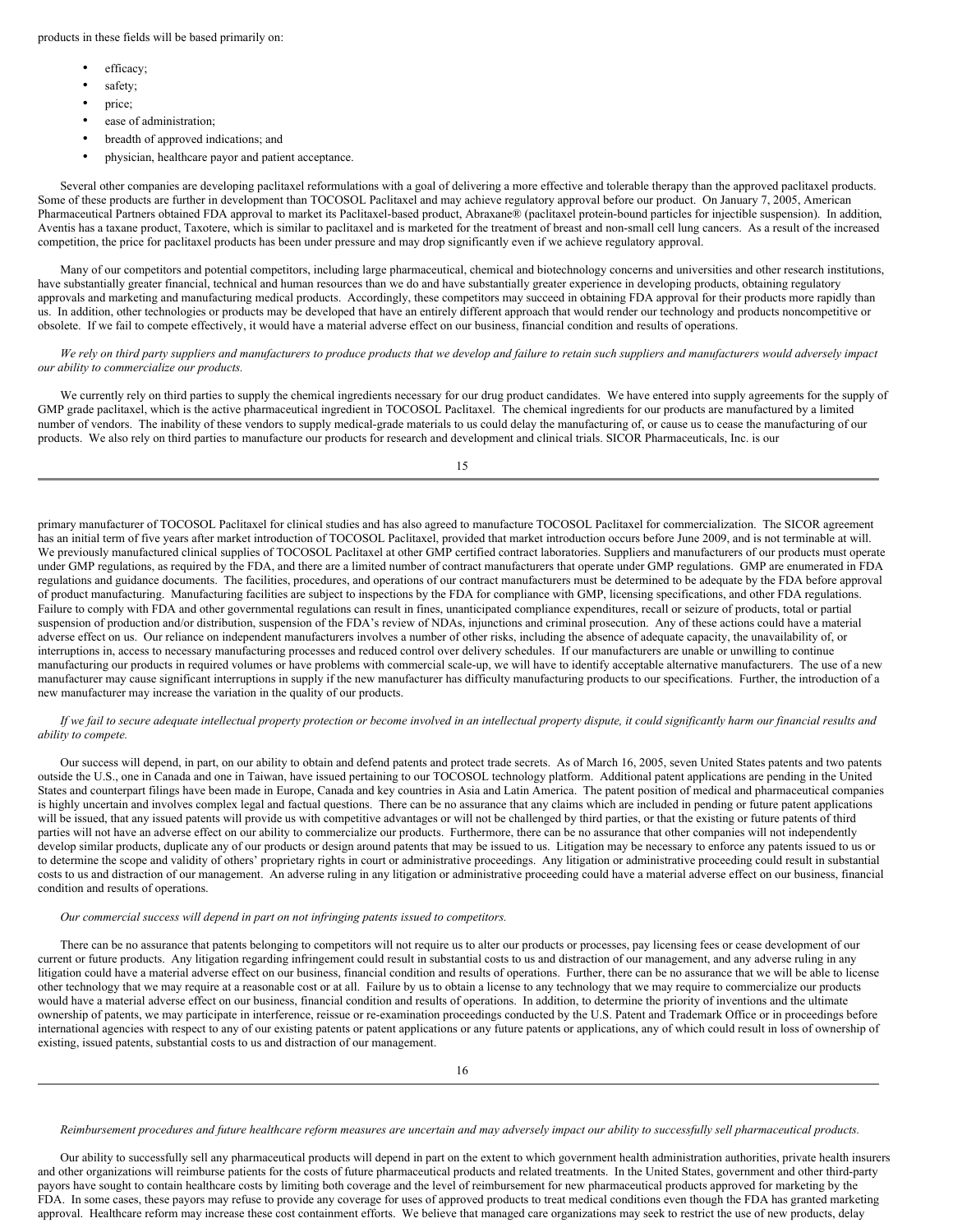authorization to use new products or limit coverage and the level of reimbursement for new products. Internationally, where national healthcare systems are prevalent, little if any funding may be available for new products, and cost containment and cost reduction efforts can be more pronounced than in the United States.

#### If our products are not accepted by the medical community our business will suffer.

Commercial sales of our proposed products will substantially depend upon the products' efficacy and on their acceptance by the medical community. Widespread acceptance of our products will require educating the medical community as to the benefits and reliability of the products. Our proposed products may not be accepted, and, even if accepted, we are unable to estimate the length of time it would take to gain such acceptance.

## The businesses in which we engage have a risk of product liability, and in the event of a successful suit against us, our business could be severely harmed.

The testing, marketing and sale of pharmaceutical products entails a risk of product liability claims by consumers and others. While we currently maintain product liability insurance for our clinical trials with limits of \$5 million per claim in the aggregate, which we believe to be adequate for current non-commercial and pre-Phase 3 applications of our products, such insurance may not continue to be available at a reasonable cost for large scale clinical trials or commercial applications, or may not be sufficient to fully cover any potential claims. In the event of a successful suit against us, the lack or insufficiency of insurance coverage could have a material adverse effect on our business and financial condition.

## Since we use hazardous materials in our business, we may be subject to claims relating to improper handling, storage or disposal of these materials.

Our research and development activities involve the controlled use of hazardous materials, chemicals and various radioactive compounds. We are subject to federal, state and local laws and regulations governing the use, manufacture, storage, handling and disposal of such materials and certain waste products. Although we believe that our safety procedures for handling and disposing of such materials comply with the standards prescribed by state and federal regulations, the risk of accidental contamination or injury from these materials cannot be eliminated completely. In the event of such an accident, we could be held liable for any damages that result and any such liability not covered by insurance could exceed our resources. Compliance with environmental laws and regulations may be expensive, and current or future environmental regulations may impair our research, development or production efforts.

## Failure to satisfy Nasdaq National Market Listing requirements may result in our common stock being delisted from The Nasdaq National Market.

Our common stock is currently listed on The Nasdaq National Market under the symbol "SNUS." For continued inclusion on The Nasdaq National Market, we must maintain among other requirements stockholders' equity of at least \$10.0 million, a minimum bid price of \$1.00 per share and a market value of our public float of

17

at least \$5.0 million; or market capitalization of at least \$50 million, a minimum bid price of \$3.00 per share and a market value of our public float of at least \$15.0 million. As of December 31, 2004, we had stockholders' equity of approximately \$19.1 million. In the event that we fail to satisfy the listing standards on a continuous basis, our common stock may be removed from listing on The Nasdaq National Market. If our common stock were delisted from The Nasdaq National Market, our common stock may be transferred to the Nasdaq SmallCap Market if we satisfy the listing criteria for the Nasdaq SmallCap Market or trading of our common stock, if any, may be conducted in the over-the-counter market in the so-called "pink sheets" or, if available, the National Association of Securities Dealer's "Electronic Bulletin Board." In addition, delisting from Nasdaq may subject our common stock to so-called "penny stock" rules. These rules impose additional sales practice and market making requirements on broker-dealers who sell and/or make a market in such securities. Consequently, broker-dealers may be less willing or able to sell and/or make a market in our common stock. Additionally, an investor would find it more difficult to dispose of, or to obtain accurate quotations for the price of, our common stock. As a result of a delisting, it may become more difficult for us to raise funds through the sale of our securities.

#### Market volatility may affect our stock price and the value of an investment in our common stock may be subject to sudden decreases.

The trading price for our common stock has been, and we expect it to continue to be, volatile. The price at which our common stock trades depends upon a number of factors, including our historical and anticipated operating results, preclinical and clinical trial results, market perception of the prospects for biotechnology companies as an industry sector and general market and economic conditions, some of which are beyond our control. Factors such as fluctuations in our financial and operating results, changes in government regulations affecting product approvals, reimbursement or other aspects of our or our competitors' businesses, FDA review of our product development activities, the results of preclinical studies and clinical trials, announcements of technological innovations or new commercial products by us or our competitors, developments concerning key personnel and our intellectual property rights, significant collaborations or strategic alliances and publicity regarding actual or potential performance of products under development by us or our competitors could also cause the market price of our common stock to fluctuate substantially. In addition, the stock market has from time to time experienced extreme price and volume fluctuations. These broad market fluctuations may lower the market price of our common stock. Moreover, during periods of stock market price volatility, share prices of many biotechnology companies have often fluctuated in a manner not necessarily related to the companies' operating performance. Also, biotechnology or pharmaceutical stocks may be volatile even during periods of relative market stability. Accordingly, our common stock may be subject to greater price volatility than the stock market as a whole.

#### <span id="page-9-0"></span>**Company Information**

Sonus Pharmaceuticals was incorporated in California in October 1991 and subsequently reorganized as a Delaware corporation in September 1995. The Company's principal executive offices are located at 22026 20th Avenue SE, Bothell, Washington 98021, and its telephone number is (425) 487-9500. The Company makes its annual reports on Form 10-K, quarterly reports on Form 10-Q, current reports on Form 8-K and amendments to these reports available on its website, at http://www.sonuspharma.com, free of charge as soon as practicable after filing with the SEC. All such reports are also available free of charge via EDGAR through the SEC website at www.sec.gov. In addition, the public may read and copy materials filed by the Company with the SEC at the SEC's public reference room located at 450 Fifth St., N.W., Washington, D.C., 20549. Information regarding operation of the SEC's public reference room can be obtained by calling the SEC at 1-800-SEC-0330.

## <span id="page-9-1"></span>**ITEM 2. PROPERTIES**

We currently lease approximately 27,000 square feet of laboratory and office space in a single facility near Seattle, Washington. The lease expires in July 2007 and includes an option to extend the term of the lease for three years. We believe that this facility will be adequate to meet our projected needs for the foreseeable future and that our monthly rent is reflective of current market rates.

## <span id="page-9-2"></span>**ITEM 3. LEGAL PROCEEDINGS**

From time to time, the Company may be involved in litigation relating to claims arising out of our operations in the normal course of business. The Company currently is not a party to any legal proceedings, the adverse outcome of which, in management's opinion, individually or in the aggregate, would have a material adverse effect on the Company's results of operations or financial position.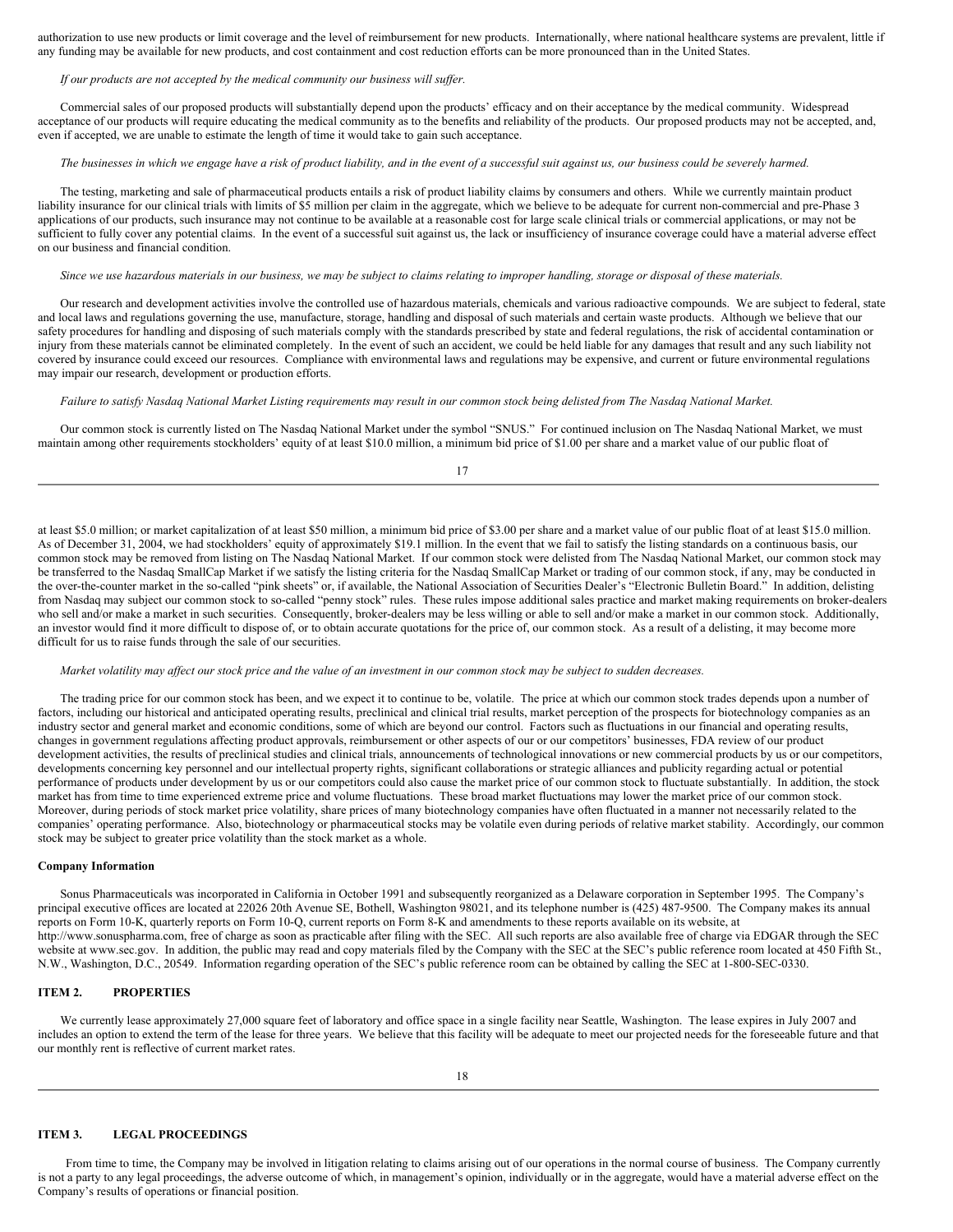### <span id="page-10-0"></span>**ITEM 4. SUBMISSION OF MATTERS TO A VOTE OF SECURITY HOLDERS**

No matters were submitted to a vote of security holders during the fourth quarter of the year ended December 31, 2004.

#### <span id="page-10-1"></span>**PART II**

## <span id="page-10-2"></span>**ITEM 5. MARKET FOR THE REGISTRANT'S COMMON STOCK**

Our common stock first began trading on the Nasdaq National Market under the symbol SNUS on October 12, 1995. No cash dividends have been paid on the common stock, and we do not anticipate paying any cash dividends in the foreseeable future. As of March 8, 2005, there were 250 stockholders of record and approximately 5,700 beneficial stockholders of our Common Stock. The high and low sales prices of our common stock as reported by Nasdaq National Market for the periods indicated are as follows:

|                                |    | High |               | Low  |
|--------------------------------|----|------|---------------|------|
| 2003                           |    |      |               |      |
| First Quarter                  | \$ | 2.75 | <sup>\$</sup> | 1.90 |
| <b>Second Quarter</b>          |    | 4.32 |               | 1.95 |
| Third Quarter                  |    | 6.45 |               | 3.45 |
| Fourth Quarter                 |    | 6.26 |               | 4.55 |
|                                |    |      |               |      |
| 2004                           |    |      |               |      |
| First Quarter                  | \$ | 8.81 | S             | 5.00 |
| <b>Second Quarter</b>          |    | 7.64 |               | 3.67 |
| Third Quarter                  |    | 4.76 |               | 2.97 |
| Fourth Quarter                 |    | 3.95 |               | 2.15 |
|                                |    |      |               |      |
| 2005                           |    |      |               |      |
| First Quarter (through 3/8/05) | \$ | 4.50 | S             | 3.20 |
|                                |    |      |               |      |
|                                | 19 |      |               |      |

#### <span id="page-10-3"></span>**ITEM 6. SELECTED FINANCIAL DATA**

The data set forth below should be read in conjunction with Item 7, "Management's Discussion and Analysis of Financial Condition and Results of Operations" and the Financial Statements and Notes thereto appearing at Item 8 of this report.

| Year Ended December 31, |               |             |        |               |                                                                                                     |                                                            |                                                                                                                      |                  |         |
|-------------------------|---------------|-------------|--------|---------------|-----------------------------------------------------------------------------------------------------|------------------------------------------------------------|----------------------------------------------------------------------------------------------------------------------|------------------|---------|
|                         | 2004          |             |        |               | 2002                                                                                                |                                                            | 2001                                                                                                                 |                  | 2000    |
|                         |               |             |        |               |                                                                                                     |                                                            |                                                                                                                      |                  |         |
|                         |               |             |        |               |                                                                                                     |                                                            |                                                                                                                      |                  |         |
|                         |               |             |        |               |                                                                                                     |                                                            |                                                                                                                      |                  |         |
| \$                      | <sup>\$</sup> |             | 25     |               | 25                                                                                                  | S.                                                         | 8,749                                                                                                                | S                | 408     |
| \$                      | 16,576<br>\$  |             | 10,663 | \$            | 12,199                                                                                              | S                                                          | 8,532                                                                                                                | S                | 7,641   |
| \$                      | $(16,311)$ \$ |             |        |               |                                                                                                     |                                                            | 542                                                                                                                  | $\mathbb{S}$     | (2,147) |
|                         |               |             |        |               |                                                                                                     |                                                            |                                                                                                                      |                  |         |
| \$                      | $(0.81)$ \$   |             |        |               |                                                                                                     |                                                            | 0.05                                                                                                                 | $\mathbf S$      | (0.23)  |
| \$                      | -S<br>(0.81)  |             | (0.68) |               |                                                                                                     | -S                                                         | 0.05                                                                                                                 | \$               | (0.23)  |
|                         |               |             |        |               |                                                                                                     |                                                            |                                                                                                                      |                  |         |
|                         |               |             |        |               |                                                                                                     |                                                            |                                                                                                                      |                  |         |
|                         | 20,169        |             | 15,504 |               | 13,564                                                                                              |                                                            | 10,288                                                                                                               |                  | 9,146   |
|                         | 20,169        |             | 15,504 |               | 13,564                                                                                              |                                                            | 11,048                                                                                                               |                  | 9,146   |
|                         |               |             |        |               |                                                                                                     |                                                            |                                                                                                                      |                  |         |
|                         |               |             |        |               |                                                                                                     |                                                            |                                                                                                                      |                  |         |
|                         | 2004          |             | 2003   |               | 2002                                                                                                |                                                            | 2001                                                                                                                 |                  | 2000    |
|                         |               |             |        |               |                                                                                                     |                                                            |                                                                                                                      |                  |         |
|                         |               |             |        |               |                                                                                                     |                                                            |                                                                                                                      |                  |         |
|                         |               |             |        |               |                                                                                                     |                                                            |                                                                                                                      |                  |         |
| \$                      | 20,580        | S           |        |               |                                                                                                     | S                                                          |                                                                                                                      | <sup>\$</sup>    | 8,462   |
| \$                      |               | \$          |        |               |                                                                                                     | \$                                                         |                                                                                                                      | $\mathbb{S}$     | 14,310  |
| \$                      | 238           | S           |        |               |                                                                                                     | S                                                          |                                                                                                                      | S                |         |
| \$                      | 19,077        | $\mathbf S$ |        | <sup>\$</sup> |                                                                                                     | \$                                                         | 14,665                                                                                                               | \$               | 8,509   |
|                         |               |             |        |               |                                                                                                     |                                                            |                                                                                                                      |                  |         |
|                         |               |             | 20     |               |                                                                                                     |                                                            |                                                                                                                      |                  |         |
|                         |               | 22,571      |        | 2003          | <sup>S</sup><br>$(10, 467)$ \$<br>$(0.68)$ \$<br><sup>\$</sup><br>19,664<br>21,468<br>364<br>19,310 | December 31,<br>(in thousands)<br>S.<br>$\mathbb{S}$<br>S. | (in thousands, except per share data)<br>$(11,636)$ \$<br>$(0.86)$ \$<br>(0.86)<br>16,334<br>17,934<br>518<br>15,724 | 15,124<br>15,864 |         |

## <span id="page-10-4"></span>**ITEM 7. MANAGEMENT'S DISCUSSION AND ANALYSIS OF FINANCIAL CONDITION AND RESULTS OF OPERATIONS**

#### **Forward-Looking Statements**

This report contains certain forward-looking statements within the meaning of Section 27A of the Securities Act of 1933, as amended, and Section 21E of the Securities Exchange Act of 1934, as amended, and we intend that such forward-looking statements be subject to the safe harbors created thereby. Examples of these forward-looking statements include, but are not limited to:

- our anticipated future capital requirements and the terms of any capital financing or corporate partnerships;
- timing and amount of future contractual payments, product revenue and operating expenses;
- progress and preliminary results of clinical trials;
- anticipated regulatory filings, requirements and future clinical trials; and
- market acceptance of our products and the estimated potential size of these markets.

While these forward-looking statements made by us are based on our current beliefs and judgments, they are subject to risks and uncertainties that could cause actual results to vary from the projections in the forward-looking statements. You should consider the risks below carefully in addition to other information contained in this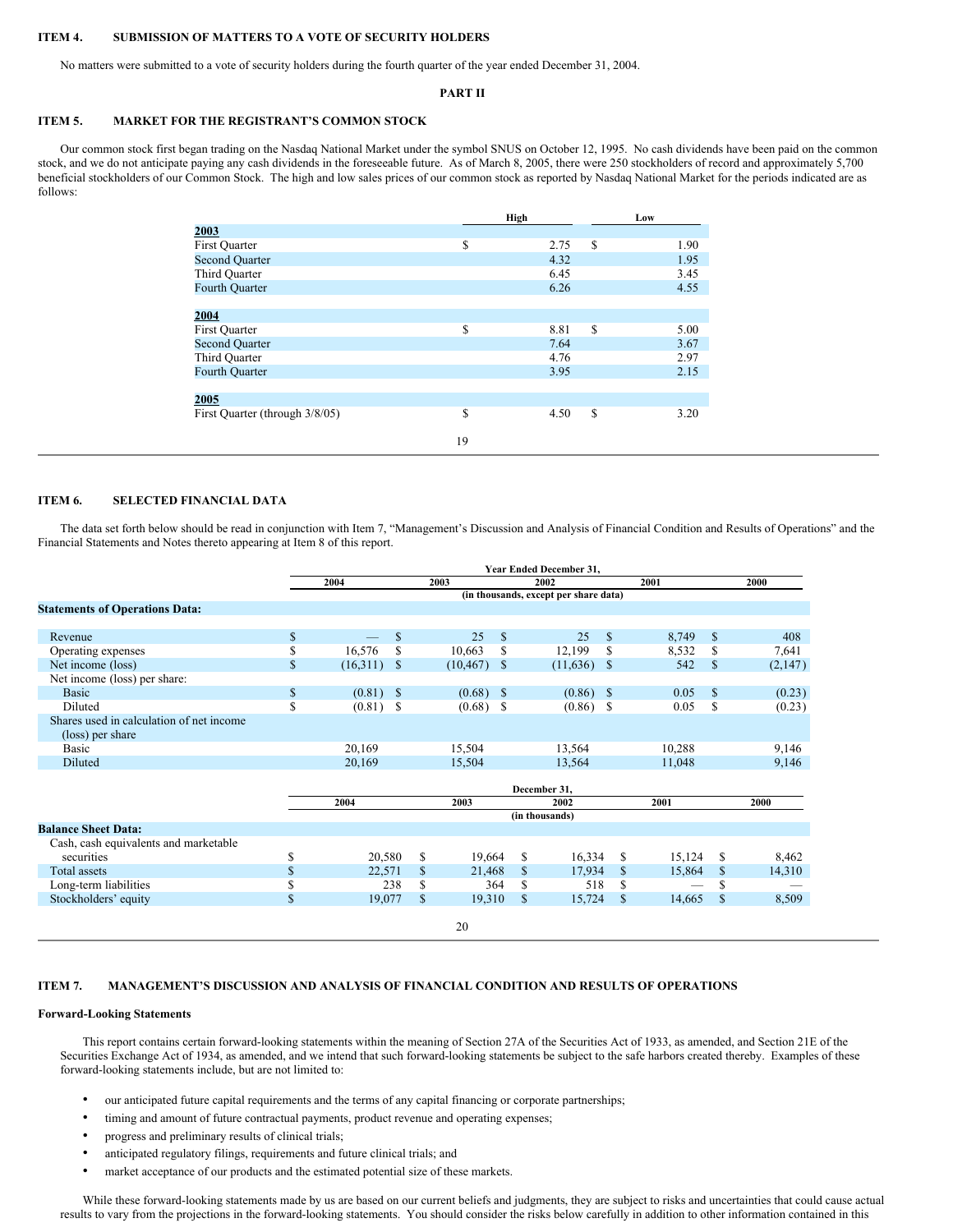report before engaging in any transaction involving shares of our common stock. If any of these risks occur, they could seriously harm our business, financial condition or results of operations. In such case, the trading price of our common stock could decline, and you may lose all or part of your investment.

The discussion and analysis set forth in this document contains trend analysis, discussions of regulatory status and other forward-looking statements. Actual results could differ materially from those projected in the forward-looking statement as a result of the following factors, among others:

- future capital requirements and uncertainty of additional funding through either debt or equity financings or corporate partnerships;
- dependence on the development and commercialization of products;
- future prospects heavily dependent on results of TOCOSOL Paclitaxel;
- history of operating losses and uncertainty of future financial results;
- uncertainty of governmental regulatory requirements and lengthy approval process;
- dependence on third parties for funding, clinical development, manufacturing and distribution;
- dependence on key employees;
- uncertainty of U.S. or international legislative or administrative actions;
- competition and risk of competitive new products;
- limited manufacturing experience and dependence on a limited number of contract manufacturers and suppliers;
- ability to obtain and defend patents, protect trade secrets and avoid infringing patents held by third parties;
- limitations on third-party reimbursement for medical and pharmaceutical products;
- acceptance of our products by the medical community;
- potential for product liability issues and related litigation;
- potential for claims arising from the use of hazardous materials in our business;
- continued listing on the Nasdaq National Market; and
- volatility in the value of our common stock.

21

#### **MD&A Overview**

In Management's Discussion and Analysis of Financial Condition and Results of Operations we explain the general financial condition and the results of operations for our Company, including:

- An overview of our business:
- Results of operations and why those results are different from the prior year; and
- The capital resources our Company currently has and possible sources of additional funding for future capital requirements.

## **Business Overview**

Sonus Pharmaceuticals is focused on the development of drugs that may offer improved effectiveness, safety, tolerability and administration for the treatment of cancer and related therapies. Our business strategy is as follows:

- Develop proprietary formulations of therapeutic drugs utilizing our TOCOSOL® technology platform; and
- Identify and acquire products/technologies that are complementary to our focus in oncology and related markets in order to broaden our business and market opportunities.

## **Subsequent Event: Termination of Material Definitive Agreement**

On December 22, 2004, we executed an Amended and Restated Stock Purchase Agreement with the stockholders of Synt:em S.A. for the purchase of all of the outstanding capital stock of Synt:em. On March 15, 2005, we delivered an irrevocable notice to the Chief Executive Officer of Synt:em, S.A., pursuant to Sections 8.1(e) and 8.2 the Amended and Restated Stock Purchase Agreement terminating the Amended and Restated Stock Purchase Agreement effective March 31, 2005.

In reaching our conclusion to terminate the Amended and Restated Stock Purchase Agreement, management weighed the increased human and financial resources required to take advantage of opportunities with TOCOSOL® Paclitaxel, our lead oncology candidate, against the human and financial resources required to complete the transaction and subsequent integration of the Synt:em S.A. business with our business. We concluded that the best course of action was to focus our resources on opportunities with TOCOSOL® Paclitaxel and remain as a standalone company.

According to the terms of the Amended and Restated Stock Purchase Agreement, properly terminating the Amended and Restated Stock Purchase Agreement pursuant to Section 8.1(e) will not result in any material early termination penalties or financial liability to us. Through December 31, 2004, we incurred approximately \$1.0 million in legal, accounting and investment banker fees on this transaction. These charges are reflected in our 2004 financial statements as general and administrative expense. We anticipate that we will incur an additional \$100,000 to \$200,000 in legal, accounting and investment banker fees in 2005 for work done subsequent to December 31, 2004.

## **Results of Operations**

As of December 31, 2004, our accumulated deficit was approximately \$67.1 million. We expect to incur substantial additional operating losses over the next several years. Such losses have been and will continue to principally be the result of various costs associated with our discovery and research and development programs. Substantially all of our working capital in recent years has resulted from equity financings. Historically, substantially all of our revenue has resulted from corporate partnerships and licensing arrangements. Our ability to achieve a consistent, profitable level of operations depends in large part on entering into corporate partnerships for product discovery, research, development and commercialization, obtaining regulatory approvals for our

products and successfully manufacturing and marketing our products once they are approved. Even if we are successful in the aforementioned activities our operations may not be profitable. In addition, payments under corporate partnerships and licensing arrangements are subject to significant fluctuations in both timing and amount. Therefore, our operating results for any period may fluctuate significantly and may not be comparable to the operating results for any other period.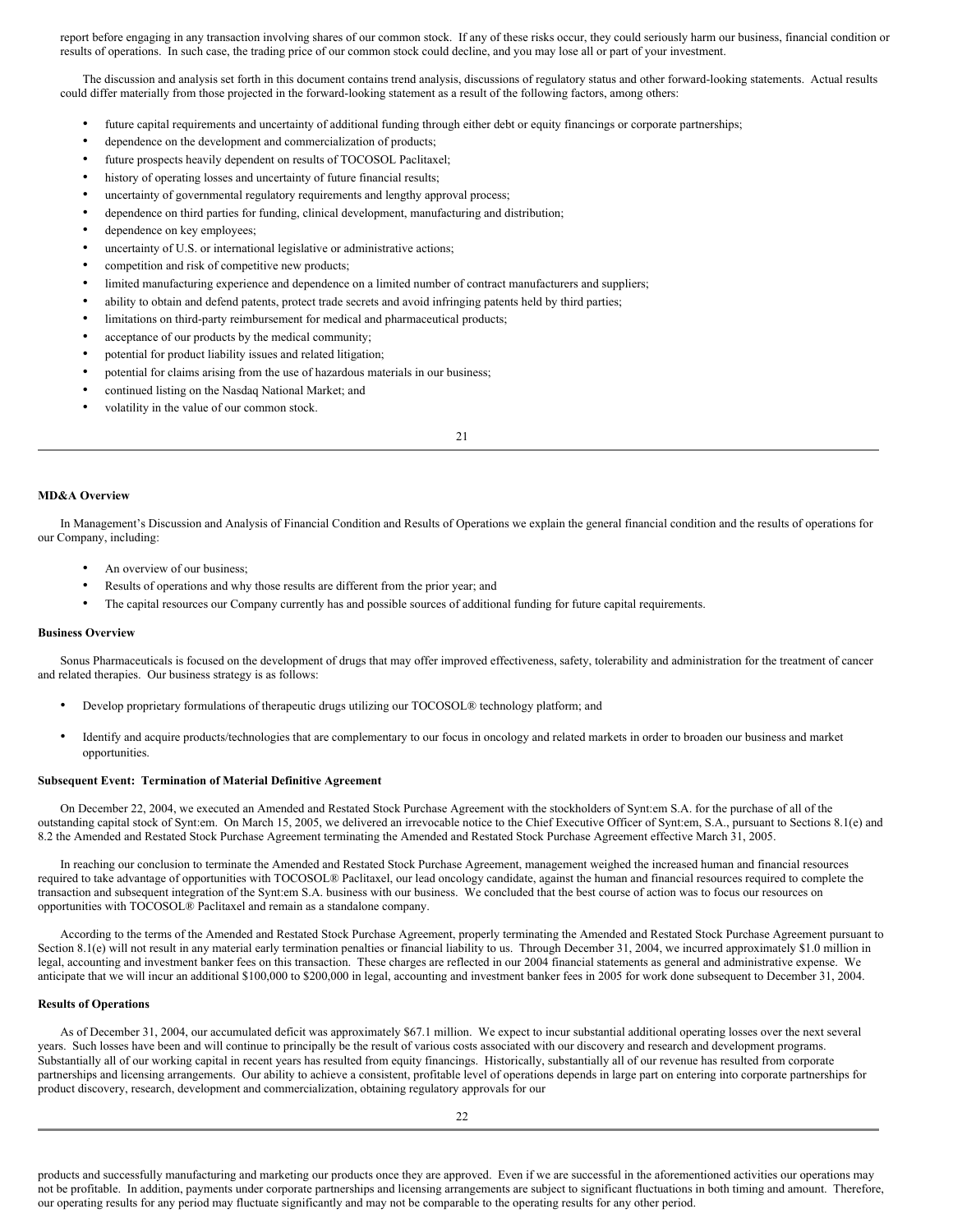#### *Years Ended December 31, 2004 and December 31, 2003*

We had no revenue for the year ended December 31, 2004 as compared with \$25,000 for 2003.

Our research and development (R&D) expenses were \$10.7 million for the year ended December 31, 2004 compared with \$7.7 million for 2003. The 2004 increase was primarily the result of the expansion of clinical trial programs in support of the anticipated Phase 3 clinical trial for TOCOSOL Paclitaxel. We expect R&D expenses to increase substantially in 2005 upon commencement of our Phase 3 clinical trial for TOCOSOL Paclitaxel.

Our general and administrative (G&A) expenses were \$5.9 million for the year ended December 31, 2004 compared with \$3.0 million for 2003. The 2004 increase was primarily attributed to approximately \$1.0 million in costs related to the termination of our acquisition of Synt:em as well as increased personnel, business development and Sarbanes-Oxley compliance costs in 2004. We expect G&A expenses for 2005 to decrease by approximately \$1.0 million from the 2004 levels as the majority of the expenses related to the terminated Synt:em agreement were recognized in 2004.

Our total operating expenses in 2005 are expected to increase from 2004 levels as we move into Phase 3 clinical development of TOCOSOL Paclitaxel. We estimate that R&D spending will comprise approximately 75%-80% of the anticipated spending in 2005, assuming we are successful in raising additional financing. A significant portion of the R&D spending will be devoted to the Phase 3 clinical trial for TOCOSOL Paclitaxel. These estimates and actual expenses are subject to change depending on many factors, including unforeseen expansion of study size or duration, complications in conducting or completing studies when the study begins, changes in FDA requirements, increased material costs and other factors. Additionally, we will be required to substantially reduce our anticipated R&D expenses if additional financing is not available in 2005.

Our interest income, net of interest expense, was \$265,000 for the year ended December 31, 2004 compared with \$171,000 for 2003. The 2004 increase was due primarily to higher levels of invested cash in 2004.

The Company had no income tax expense in 2004 or 2003 as it had incurred significant losses and has significant net operating loss carryforwards.

## *Years Ended December 31, 2003 and December 31, 2002*

Our revenue was unchanged at \$25,000 for the years ended December 31, 2003 and 2002.

Our R&D expenses were \$7.7 million for the year ended December 31, 2003 compared with \$9.0 million for 2002. The 2003 decrease as compared with 2002 reflected the completion of patient enrollment in the Phase 2a clinical trials in mid-2003.

Our G&A expenses were \$3.0 million for the year ended December 31, 2003, or slightly below the 2002 expense of \$3.2 million.

Our interest income, net of interest expense, was \$171,000 for the year ended December 31, 2003 compared with \$437,000 for 2002. The 2003 decrease as compared with 2002 was primarily due to lower interest rates as well as lower levels of invested cash in 2003.

The Company had no income tax expense in 2003. During 2002, income taxes reflect a one-time tax benefit of \$101,000 primarily related to regulatory changes in federal tax regulations in early 2002.

23

#### **Liquidity and Capital Resources**

We have historically financed operations with proceeds from equity financings and payments under contractual agreements with third parties. At December 31, 2004, we had cash, cash equivalents and marketable securities totaling \$20.6 million compared to \$19.7 million at December 31, 2003. The increase was primarily due to the \$14.4 million in net proceeds from the private placement of 2.9 million shares of common stock in May 2004, \$1.4 million in proceeds from the issuance of 345,000 shares of common stock from the exercise of common stock warrants and \$259,000 in proceeds from the issuance of 151,000 shares of common stock under employee benefit programs. These increases were offset in part by the net loss for 2004 of \$16.3 million.

Net cash used in operating activities for the years ended December 31, 2004, 2003, and 2002 was \$14.6 million, \$9.9 million and \$10.4 million, respectively. Expenditures in all periods were a result of R&D expenses, including clinical trial costs, and G&A expenses in support of our operations and product development activities primarily related to TOCOSOL Paclitaxel and to a lesser extent other potential product candidates. Our G&A expenses are relatively controllable, although for the year ended December 31, 2004, we incurred approximately \$1.0 million in legal, accounting and investment banker fees related to the terminated Synt:em acquisition. We estimate that we will incur an additional \$100,000 to \$200,000 in legal, accounting and investment banker fees in the first half of 2005 for work done subsequent to December 31, 2004 related to the terminated Synt:em acquisition. Our R&D expenses are dependent upon the scope of our clinical trial activities. We recognized no material revenues in any of the years presented and paid no corporate income taxes. We received a refund of approximately \$70,000 in 2002 related primarily to changes in federal tax regulations for the treatment of net operating losses for alternative minimum taxes paid in prior years.

Net cash used in investing activities for the years ended December 31, 2004, 2003, and 2002 was \$2.6 million, \$2.7 million and \$2.4 million, respectively. These uses of cash were primarily related to purchases and maturities of short-term investments and purchases of property and equipment occurring in the normal course of business. Activity related to short-term marketable securities relates primarily to the investment of money raised in equity financings and the related maturities and sales of those investments recorded accordingly to provide working capital to us on an as needed basis.

Net cash provided by financing activities for the years ended December 31, 2004, 2003, and 2002 was \$16.0 million, \$13.9 million and \$12.8 million, respectively. These inflows were primarily the result of private placement transactions by us in each of the years presented. We issued 2.9 million, 3.9 million and 1.9 million shares for the years ended December 31, 2004, 2003 and 2002, respectively under these transactions. We have used this type of equity financing to provide working capital for our operations over the last three years.

We expect that our cash requirements will continue to increase in future periods due to development costs associated with TOCOSOL Paclitaxel and other product candidates. We do expect to see a decline in G&A expenses in 2005, as 2004 included the majority of the costs related to the terminated Synt:em acquisition. Based on our 2005 operating plan, which includes certain cost reductions, we estimate that existing cash, cash equivalents and marketable securities will be sufficient to meet our cash requirements through at least the end of first quarter 2006. We intend to raise at least \$10.0 million in additional cash through debt or equity financing or pursuant to a corporate partnership in 2005, to permit us to proceed with certain of our product development efforts, which are currently not included in the 2005 operating plan. We are seeking a corporate partnership to proceed with the enrollment of patients in the Phase 3 clinical trial of TOCOSOL Paclitaxel. If we are unable to raise additional cash in 2005 through either a debt or equity financing or pursuant to a corporate partnership by the end of the second quarter 2005, we will continue our scaled back 2005 operating plan such that we would have sufficient cash to fund our operations through at least the first quarter of 2006. Under this assumption, the required scale back would be significant and would involve programs, operations and personnel which would materially impact our ability to initiate the Phase 3 clinical trial for TOCOSOL Paclitaxel as well as advance our other product candidates along in development. Our current balance of cash and marketable securities should enable us to proceed with the development and testing of TOCOSOL Paclitaxel up to the point of patient enrollment in the Phase 3 clinical trial. Enrollment of patients in the Phase 3 trial cannot occur until we have additional funding either through a corporate partner or other type of financing. In addition to funding planned in 2005, we will need additional capital to complete the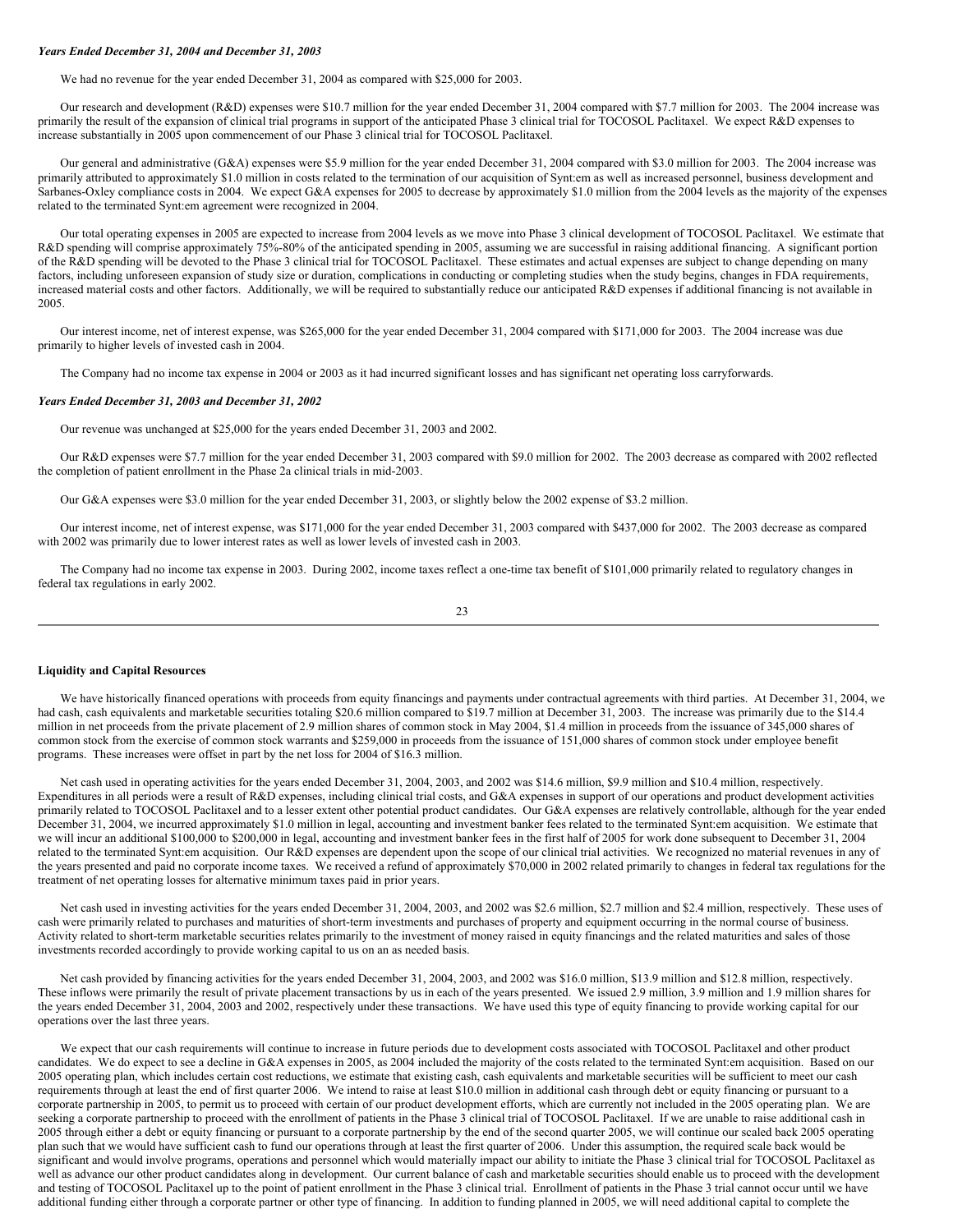product candidates. We estimate that the total cost to complete the Phase 3 clinical trial for TOCOSOL Paclitaxel and submission of a TOCOSOL Paclitaxel New Drug Application under a 505(b)(2) regulatory mechanism over a period of three years will be in the mid to upper \$30 million range. However, until we agree upon an SPA with the FDA, the scope and structure of the Phase 3 clinical trial is uncertain and these costs may vary significantly depending upon regulatory and other matters that are not within our control and there can be no assurance that such amount will be sufficient to submit a New Drug Application for TOCOSOL Paclitaxel. Should our clinical data support an NDA submission based on the primary endpoint of objective response rates, we anticipate that the NDA could be submitted within twelve months after conclusion of patient enrollment. Our future capital requirements depend on many factors including:

- our ability to obtain and timing of payments, if any, under corporate partner agreements and/or debt or equity financings;
- timing and costs of preclinical development, clinical trials and regulatory approvals;
- drug discovery and research & development;
- entering into new collaborative or product license agreements;
- timing and costs of technology transfer associated with manufacturing and supply agreements; and
- costs related to obtaining, defending and enforcing patents.

Any future debt or equity financing, if available, may result in substantial dilution to existing stockholders, and debt financing, if available, may include restrictive covenants. If we are unable to raise additional financing in 2005 and beyond, we will have to substantially reduce our expenditures, scale back the development of our products and new product research and development and reduce personnel costs. In addition, we would likely have to out license products that we otherwise would seek to commercialize ourselves, which could seriously harm our business, and cause us to explore other strategic alternatives.

We have contractual obligations in the form of capital leases, operating leases and leasehold financing arrangements. We have remaining contractual obligations through 2007 under our operating leases of \$1.8 million and \$131,000 under our capital lease and leasehold financing agreements. The following table summarizes our contractual obligations, including interest as of December 31, 2004:

|                                           |       | Obligations due by period |      |           |       |           |       |                          |         |           |
|-------------------------------------------|-------|---------------------------|------|-----------|-------|-----------|-------|--------------------------|---------|-----------|
|                                           |       |                           |      | Less than |       | -1-2      |       | 35                       |         | More than |
| <b>Contractual Obligations</b>            | Total |                           | vear |           | vears |           | vears |                          | 5 years |           |
| Capital lease/lease financing obligations |       | 130,868                   |      | 85,279    |       | 45.589    |       | $\overline{\phantom{a}}$ |         |           |
| Operating lease obligations               |       | .815.664                  |      | 686.928   |       | .128.736  |       |                          |         |           |
| Total:                                    |       | 1.946.532                 |      | 772,207   |       | 1.174.325 |       | $-$                      |         |           |

#### **Critical Accounting Policies and Estimates**

- *Cash and Cash Equivalents.* We consider investments in highly liquid instruments purchased with a remaining maturity of 90 days or less to be cash equivalents. The amounts are recorded at cost, which approximate fair market value. Our cash equivalents and marketable securities consist principally of commercial paper, money market securities, corporate bonds/notes and government agency securities. We have classified our entire investment portfolio as available-for-sale. Available-for-sale securities are carried at fair value, with unrealized gains and losses reported as a separate component of stockholders' equity and included in accumulated other comprehensive income. The amortized cost of investments is adjusted for amortization of premiums and accretion of discounts to maturity. Such amortization and accretion are included in interest income. Interest earned on securities is included in interest income. We consider marketable securities with maturity greater than twelve months long-term and maturity less than twelve months short-term.
- *Revenue Recognition.* Since inception, the Company has generated revenue from collaborative agreements, licensing fees and from the assignment of developed and patented technology. We have recognized this revenue primarily through up-front, milestone and licensing payments. We recognize license revenue from intellectual technology agreements. Generally, the payments received under these

research collaboration agreements are contractually not refundable even if the research effort is not successful. Performance under our collaborative agreements is measured by scientific progress, as mutually agreed upon by us and our collaborators.

Up-front Payments: Up-front payments from our research collaborations include payments for technology transfer and access rights. Non-refundable, up-front payments received in connection with collaborative research and development agreements are deferred and recognized on a straight-line basis over the relevant periods specified in the agreement, generally the research term. When the research term is not specified in the agreement and instead the agreement specifies the completion or attainment of a particular development goal, an estimate is made of the time required to achieve that goal considering experience with similar projects, level of effort and the development stage of the project. The basis of the revenue recognition is reviewed and adjusted based on the status of the project against the estimated timeline as additional information becomes available.

Milestones: Payments for milestones that are based on the achievement of substantive and at risk-performance criteria are recognized in full at such time as the specified milestone has been achieved according to the terms of the agreement. When payments are not for substantive and at-risk milestones revenue is recognized as if the payment was an up-front fee.

License Fees: Non-refundable license fees where we have completed all future obligations are recognized as revenue in the period when persuasive evidence of an agreement exists, delivery has occurred, collectability is reasonably assured and the price is fixed and determinable.

Royalty Income: Royalties from licensees are based on reported sales of licensed products and revenue is calculated based on contract terms when reported sales are reliably measurable and collectability is reasonably assured.

- *Research and Development Expenses.* Pursuant to SFAS No. 2 "Accounting for Research and Development Costs," our research and development costs are expensed as incurred. In instances where the Company enters into collaborative agreements with third parties, costs are expensed the earlier of when amounts are due or when services are performed. In instances where the Company enters into agreements with third parties for research and/or clinical trial activities, costs are expensed the earlier of when amounts are due or when services are performed. Research and development expenses include, but are not limited to, payroll and personnel expenses, lab expenses, clinical trial and related clinical manufacturing costs, facilities and overhead costs.
- Use of Estimates. Our discussion and analysis of our financial condition and results of operations is based upon our financial statements, which have been prepared in accordance with accounting principles generally accepted in the United States. The preparation of these financial statements requires us to make estimates and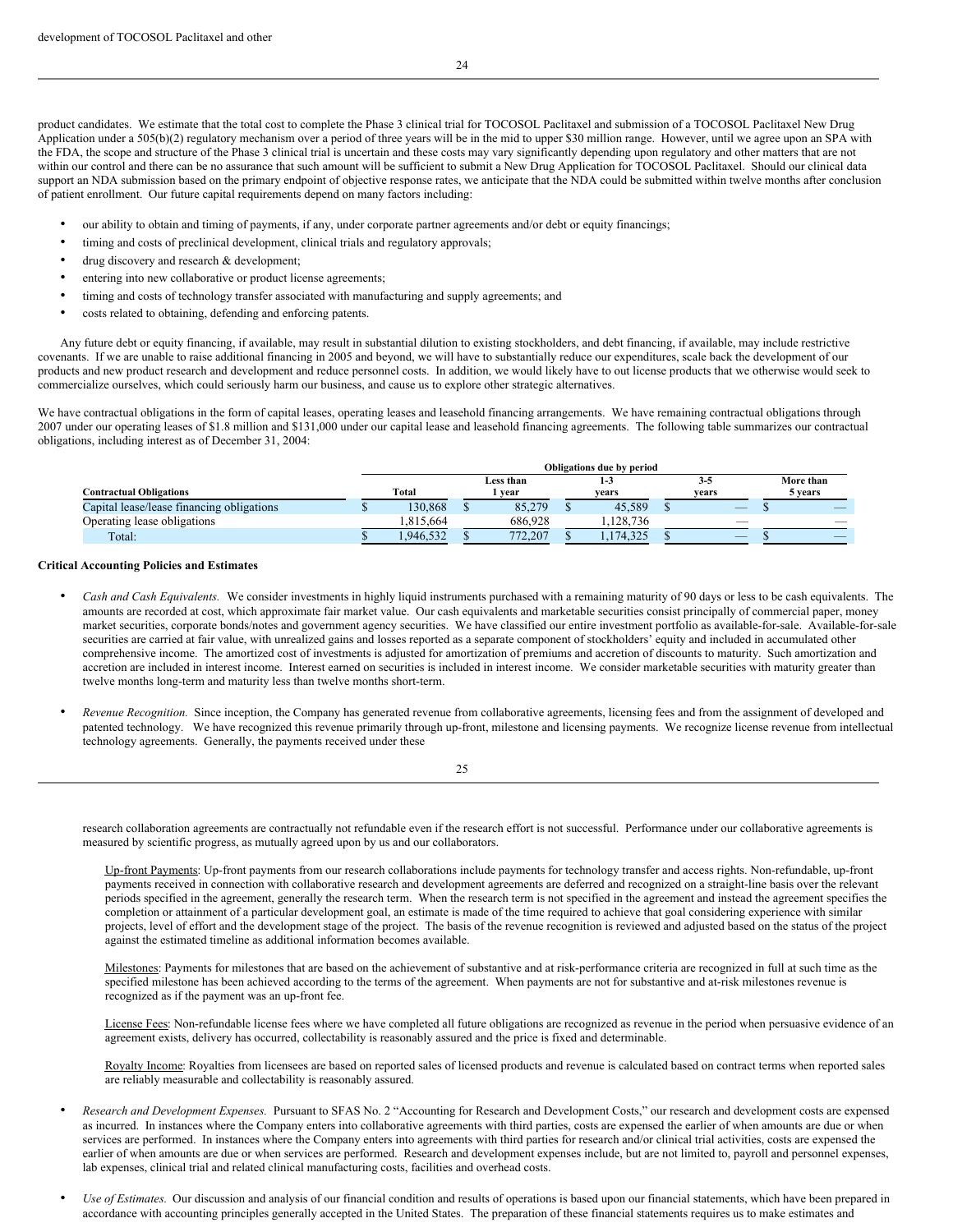judgments in certain circumstances that affect the reported amounts of assets, liabilities, revenues and expenses, and related disclosure of contingent liabilities. In preparing these financial statements, management has made its best estimates and judgments of certain amounts included in the financial statements, giving due consideration to materiality. On an on-going basis, we evaluate our estimates, including those related to revenue recognition, marketable securities, income taxes, clinical trials, and other contingencies. Management bases its estimates on historical experience and on various other assumptions that are believed to be reasonable under the circumstances. Actual results could differ from these estimates.

#### *Recent Accounting Pronouncements*

In December 2004, the Financial Accounting Standards Board ("FASB") issued SFAS No. 123R "Share Based Payment." This statement is a revision to SFAS 123 and supersedes Accounting Principles Board (APB) Opinion No. 25, "Accounting for Stock Issued to Employees," and amends FASB Statement No. 95, "Statement of Cash Flows." This statement requires a public entity to expense the cost of employee services

received in exchange for an award of equity instruments. This statement also provides guidance on valuing and expensing these awards, as well as disclosure requirements of these equity arrangements. This statement is effective for the first interim reporting period that begins after June 15, 2005.

SFAS 123R permits public companies to choose between the following two adoption methods:

- 1. A "modified prospective" method in which compensation cost is recognized beginning with the effective date (a) based on the requirements of SFAS 123R for all share-based payments granted after the effective date and (b) based on the requirements of Statement 123 for all awards granted to employees prior to the effective date of SFAS 123R that remain unvested on the effective date, or
- 2. A "modified retrospective" method which includes the requirements of the modified prospective method described above, but also permits entities to restate based on the amounts previously recognized under SFAS 123 for purposes of pro forma disclosures either (a) all prior periods presented or (b) prior interim periods of the year of adoption.

As permitted by SFAS 123, we currently account for share-based payments to employees using APB Opinion 25's intrinsic value method and, as such, we generally recognize no compensation cost for employee stock options. The impact of the adoption of SFAS 123R cannot be predicted at this time because it will depend on levels of share-based payments granted in the future. However, valuation of employee stock options under SFAS 123R is similar to SFAS 123, with minor exceptions. For information about what our reported results of operations and earnings per share would have been had we adopted SFAS 123, please see the discussion under the heading "Stock Based Compensation" in Note 1 to our Financial Statements. Accordingly, the adoption of SFAS 123R's fair value method will have a significant impact on our results of operations, although it will have no impact on our overall financial position. Due to timing of the release of SFAS 123R, we have not yet completed the analysis of the ultimate impact that this new pronouncement will have on the results of operations, nor the method of adoption for this new standard.

## <span id="page-14-0"></span>**ITEM 7A. QUANTITATIVE AND QUALITATIVE DISCLOSURES ABOUT MARKET RISK**

The market risk inherent in our marketable securities portfolio represents the potential loss arising from adverse changes in interest rates. If market rates hypothetically increase immediately and uniformly by 100 basis points from levels at December 31, 2004, the decline in the fair value of the investment portfolio would not be material. Because we have the ability to hold our fixed income investments until maturity, we do not expect our operating results or cash flows to be affected to any significant degree by a sudden change in market interest rates.

## <span id="page-14-1"></span>**ITEM 8. FINANCIAL STATEMENTS AND SUPPLEMENTARY DATA**

#### **INDEX TO FINANCIAL STATEMENTS:**

Report of [Independent](#page-14-2) Registered Public Accounting Firm

Balance Sheets as of [December](#page-15-0) 31, 2004 and 2003

[Statements](#page-15-1) of Operations for the years ended December 31, 2004, 2003, and 2002

Statements of [Stockholders'](#page-16-0) Equity for the years ended December 31, 2004, 2003, and 2002

[Statements](#page-16-1) of Cash Flows for the years ended December 31, 2004, 2003, and 2002

Notes to the Financial [Statements](#page-17-0)

27

## <span id="page-14-2"></span>**Report of Independent Registered Public Accounting Firm**

## **The Board of Directors and Stockholders of Sonus Pharmaceuticals, Inc.**

We have audited the accompanying balance sheets of Sonus Pharmaceuticals, Inc. as of December 31, 2004 and 2003, and the related statements of operations, stockholders' equity, and cash flows for each of the three years in the period ended December 31, 2004. These financial statements are the responsibility of the Company's management. Our responsibility is to express an opinion on these financial statements based on our audits.

We conducted our audits in accordance with the standards of the Public Company Accounting Oversight Board (United States). Those standards require that we plan and perform the audit to obtain reasonable assurance about whether the financial statements are free of material misstatement. An audit includes examining, on a test basis, evidence supporting the amounts and disclosures in the financial statements. An audit also includes assessing the accounting principles used and significant estimates made by management, as well as evaluating the overall financial statement presentation. We believe that our audits provide a reasonable basis for our opinion.

In our opinion, the financial statements referred to above present fairly, in all material respects, the financial position of Sonus Pharmaceuticals, Inc. at December 31, 2004 and 2003, and the results of its operations and its cash flows for each of the three years in the period ended December 31, 2004, in conformity with U.S. generally accepted accounting principles.

We also have audited, in accordance with the standards of the Public Company Accounting Oversight Board (United States), the effectiveness of Sonus Pharmaceuticals, Inc.'s internal control over financial reporting as of December 31, 2004, based on criteria established in Internal Control-Integrated Framework issued by the Committee of Sponsoring Organizations of the Treadway Commission and our report dated March 16, 2005 expressed an unqualified opinion thereon.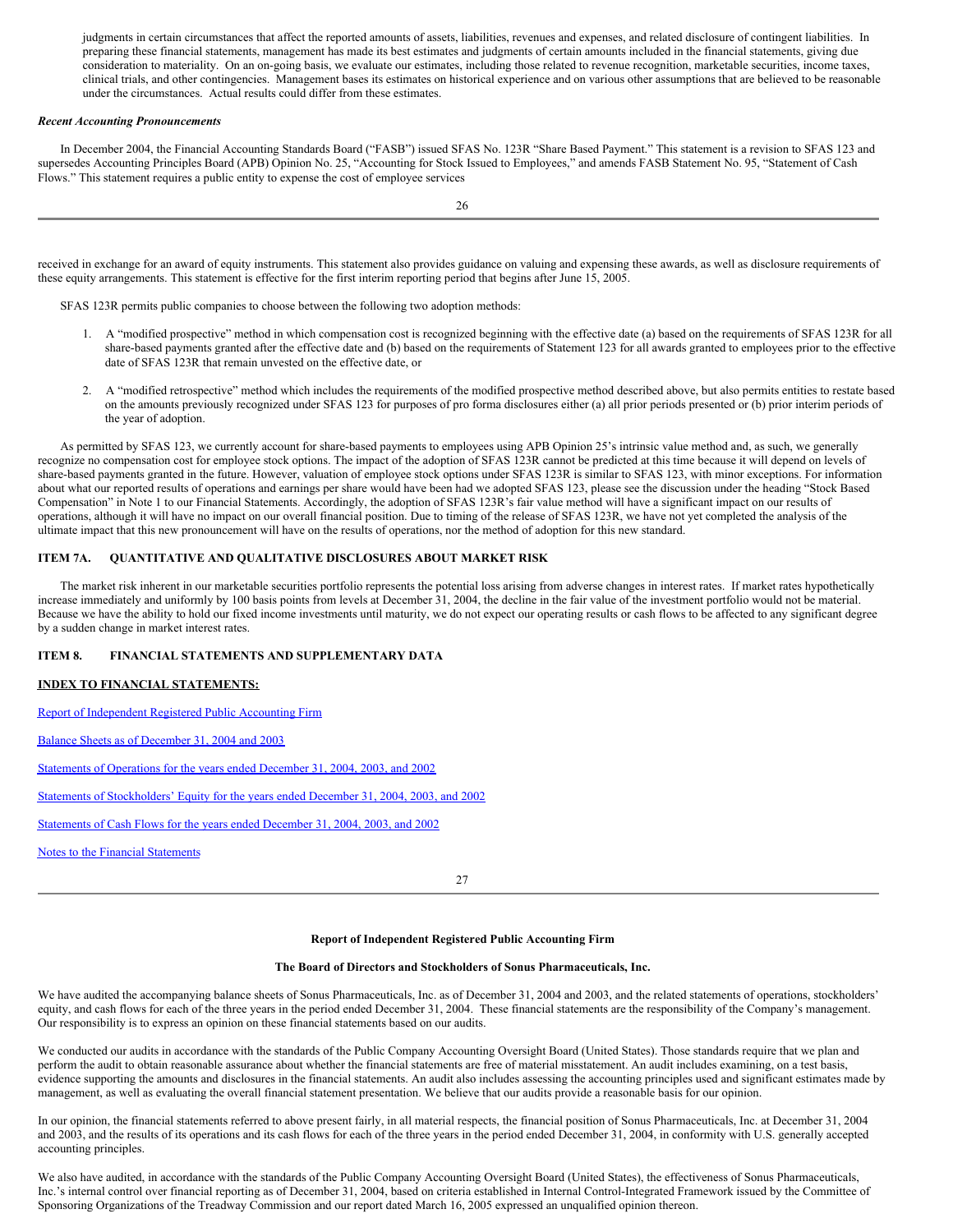28

## <span id="page-15-0"></span>**Sonus Pharmaceuticals, Inc. Balance Sheets**

|                                                                                                         |              | December 31, |               |                |
|---------------------------------------------------------------------------------------------------------|--------------|--------------|---------------|----------------|
|                                                                                                         |              | 2004         |               | 2003           |
| <b>ASSETS</b>                                                                                           |              |              |               |                |
| Current assets:                                                                                         |              |              |               |                |
| Cash and cash equivalents                                                                               | $\mathbb{S}$ | 416,847      | <sup>\$</sup> | 1,709,017      |
| Marketable securities                                                                                   |              | 20,163,641   |               | 17,954,578     |
| Other current assets                                                                                    |              | 458,826      |               | 147,084        |
| Total current assets                                                                                    |              | 21.039.314   |               | 19,810,679     |
| Equipment, furniture and leasehold improvements, net                                                    |              | 1,479,785    |               | 1,606,061      |
| Other assets                                                                                            |              | 51,500       |               | 51,500         |
|                                                                                                         |              |              |               |                |
| <b>Total assets</b>                                                                                     | \$           | 22,570,599   | <sup>\$</sup> | 21,468,240     |
|                                                                                                         |              |              |               |                |
| <b>LIABILITIES AND STOCKHOLDERS' EQUITY</b>                                                             |              |              |               |                |
| Current liabilities:                                                                                    |              |              |               |                |
| Accounts payable and accrued expenses                                                                   | $\mathbb{S}$ | 3,176,709    | $\mathbb{S}$  | 1,642,947      |
| Current portion of lease obligations                                                                    |              | 78,445       |               | 151,369        |
| Total current liabilities                                                                               |              | 3,255,154    |               | 1,794,316      |
| Lease obligations, less current portion                                                                 |              | 42.172       |               | 120,617        |
| Deferred rent                                                                                           |              | 196,092      |               | 243,624        |
|                                                                                                         |              |              |               |                |
| Commitments and contingencies                                                                           |              |              |               |                |
| Stockholders' equity:                                                                                   |              |              |               |                |
| Preferred stock, \$.001 par value:                                                                      |              |              |               |                |
| 5,000,000 shares authorized; no shares outstanding                                                      |              |              |               |                |
| Common stock, \$.001 par value:                                                                         |              |              |               |                |
| 75,000,000 shares authorized; 21,352,795 and 17,957,452 shares issued and outstanding in 2004 and 2003, |              |              |               |                |
| respectively                                                                                            |              | 86,202,180   |               | 70,085,299     |
| Accumulated deficit                                                                                     |              | (67,090,356) |               | (50, 779, 764) |
| Accumulated other comprehensive (loss) income                                                           |              | (34, 643)    |               | 4,148          |
| Total stockholders' equity                                                                              |              | 19.077.181   |               | 19.309.683     |
|                                                                                                         |              |              |               |                |
| Total liabilities and stockholders' equity                                                              |              | 22,570,599   | S             | 21,468,240     |

See accompanying notes.

29

# <span id="page-15-1"></span>**Sonus Pharmaceuticals, Inc.**

|                                | Year Ended December 31, |                         |               |                |  |  |  |  |  |  |
|--------------------------------|-------------------------|-------------------------|---------------|----------------|--|--|--|--|--|--|
|                                | 2004                    | 2003                    |               | 2002           |  |  |  |  |  |  |
| Revenue:                       |                         |                         |               |                |  |  |  |  |  |  |
| Contract and licensing revenue | \$                      | \$<br>25,000            | \$            | 25,000         |  |  |  |  |  |  |
|                                |                         |                         |               |                |  |  |  |  |  |  |
| Operating expenses:            |                         |                         |               |                |  |  |  |  |  |  |
| Research and development       | 10,706,223              | 7,653,486               |               | 8,956,755      |  |  |  |  |  |  |
| General and administrative     | 5,869,331               | 3,009,665               |               | 3,242,342      |  |  |  |  |  |  |
| Total operating expenses       | 16,575,554              | 10,663,151              |               | 12,199,097     |  |  |  |  |  |  |
| Operating loss                 | (16, 575, 554)          | (10,638,151)            |               | (12, 174, 097) |  |  |  |  |  |  |
| Interest income (expense):     |                         |                         |               |                |  |  |  |  |  |  |
| Interest income                | 289,587                 | 213,188                 |               | 468,480        |  |  |  |  |  |  |
| Interest expense               | (24, 625)               | (42, 136)               |               | (31,667)       |  |  |  |  |  |  |
| Total interest income, net     | 264,962                 | 171,052                 |               | 436,813        |  |  |  |  |  |  |
| Loss before income taxes       | (16,310,592)            | (10, 467, 099)          |               | (11, 737, 284) |  |  |  |  |  |  |
| Income tax benefit             |                         |                         |               | 101,483        |  |  |  |  |  |  |
| Net loss                       | (16,310,592)            | (10, 467, 099)<br>S     | <sup>\$</sup> | (11, 635, 801) |  |  |  |  |  |  |
|                                |                         |                         |               |                |  |  |  |  |  |  |
| Net loss per share:            |                         |                         |               |                |  |  |  |  |  |  |
| Basic                          | \$<br>(0.81)            | <sup>\$</sup><br>(0.68) | -S            | (0.86)         |  |  |  |  |  |  |
| Diluted                        | \$<br>(0.81)            | (0.68)<br><sup>\$</sup> | <sup>\$</sup> | (0.86)         |  |  |  |  |  |  |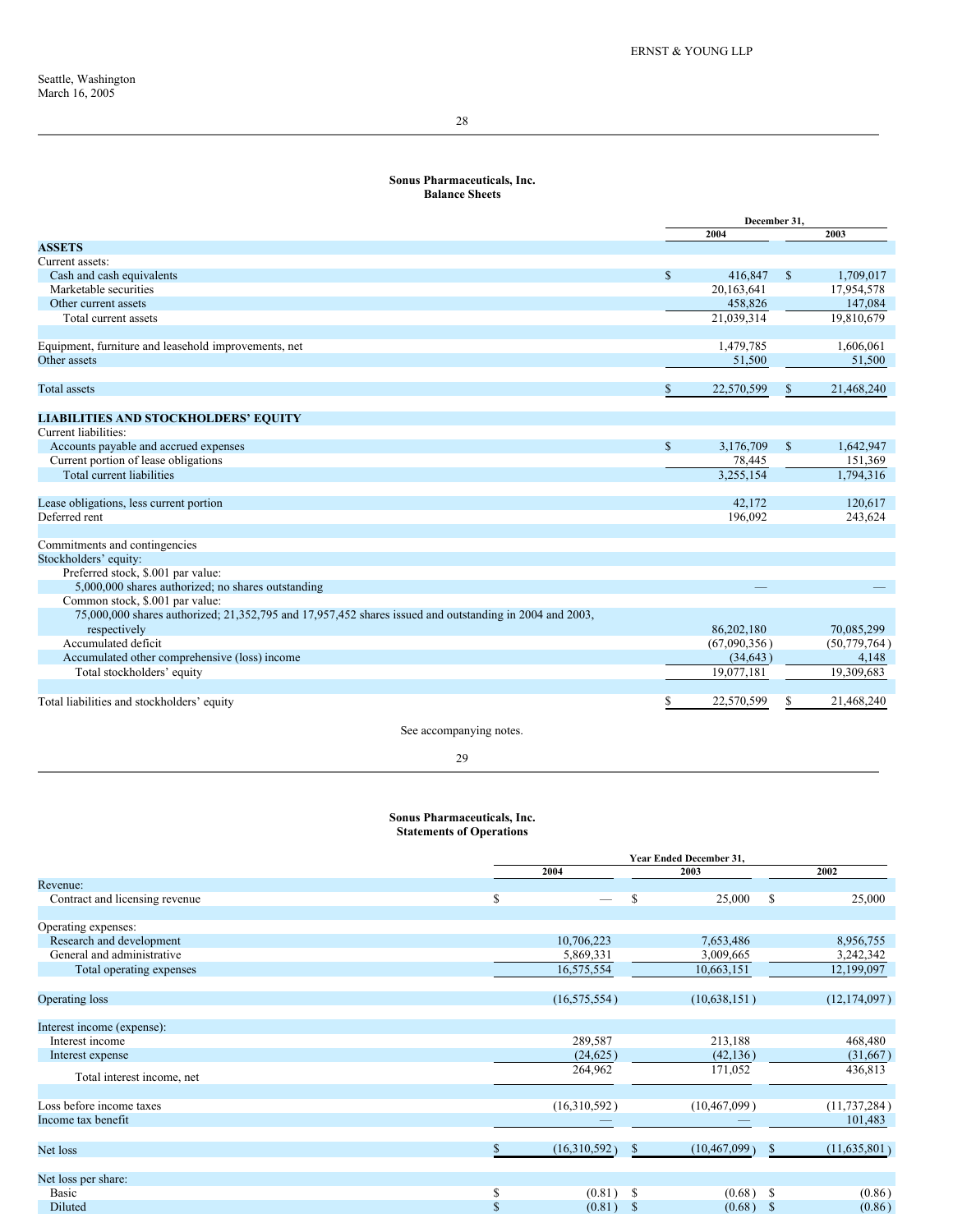| Shares used in calculation of net loss per share: |            |            |            |
|---------------------------------------------------|------------|------------|------------|
| Basic                                             | 20,169,258 | 15,503,794 | 13,563,754 |
| <b>Diluted</b>                                    | 20,169,258 | 15,503,794 | 13,563,754 |

See accompanying notes.

30

### <span id="page-16-0"></span>**Sonus Pharmaceuticals, Inc. Statements of Stockholders' Equity**

|                                                    | <b>Common Stock</b> |              |            |                               |                |                                | Accumulated<br>Other |              |                |
|----------------------------------------------------|---------------------|--------------|------------|-------------------------------|----------------|--------------------------------|----------------------|--------------|----------------|
|                                                    | <b>Shares</b>       |              | Amount     | Accumulated<br><b>Deficit</b> |                | Comprehensive<br>Income (Loss) |                      |              | Total          |
| Balance at December 31, 2001                       | 11.650.797          | $\mathbb{S}$ | 43,302,286 | <sup>\$</sup>                 | (28,676,864)   | $\mathbb{S}$                   | 39,708               | $\mathbb{S}$ | 14,665,130     |
| Comprehensive income (loss):                       |                     |              |            |                               |                |                                |                      |              |                |
| Net loss                                           |                     |              |            |                               | (11,635,801)   |                                |                      |              | (11, 635, 801) |
| Unrealized losses on investments                   |                     |              |            |                               |                |                                | (14,065)             |              | (14,065)       |
| Comprehensive loss                                 |                     |              |            |                               |                |                                |                      |              | (11,649,866)   |
| Issuance of common stock under employee benefit    |                     |              |            |                               |                |                                |                      |              |                |
| plans                                              | 111,750             |              | 432,314    |                               |                |                                |                      |              | 432,314        |
| Issuance of common stock and common stock          |                     |              |            |                               |                |                                |                      |              |                |
| warrants (net of offering costs of \$1,293,100)    | 1,929,000           |              | 12,276,350 |                               |                |                                |                      |              | 12,276,350     |
| Balance at December 31, 2002                       | 13,691,547          |              | 56,010,950 |                               | (40,312,665)   |                                | 25,643               |              | 15,723,928     |
| Comprehensive income (loss):                       |                     |              |            |                               |                |                                |                      |              |                |
| Net loss                                           |                     |              |            |                               | (10, 467, 099) |                                |                      |              | (10, 467, 099) |
| Unrealized losses on investments                   |                     |              |            |                               |                |                                | (21, 495)            |              | (21, 495)      |
| Comprehensive loss                                 |                     |              |            |                               |                |                                |                      |              | (10, 488, 594) |
| Issuance of common stock under employee benefit    |                     |              |            |                               |                |                                |                      |              |                |
| plans                                              | 98,725              |              | 191,746    |                               |                |                                |                      |              | 191,746        |
|                                                    |                     |              |            |                               |                |                                |                      |              |                |
| Exercise of common stock warrants                  | 237.109             |              | 728,893    |                               |                |                                |                      |              | 728,893        |
| Issuance of common stock and common stock          |                     |              |            |                               |                |                                |                      |              |                |
| warrants (net of offering costs of \$1,082,977)    | 3,930,071           |              | 13,153,710 |                               |                |                                |                      |              | 13,153,710     |
| Balance at December 31, 2003                       | 17,957,452          |              | 70,085,299 |                               | (50, 779, 764) |                                | 4,148                |              | 19,309,683     |
| Comprehensive income (loss):                       |                     |              |            |                               |                |                                |                      |              |                |
| Net loss                                           |                     |              |            |                               | (16,310,592)   |                                |                      |              | (16,310,592)   |
| Unrealized losses on investments                   |                     |              |            |                               |                |                                | (38, 791)            |              | (38, 791)      |
| Comprehensive loss                                 |                     |              |            |                               |                |                                |                      |              | (16, 349, 383) |
| Issuance of common stock under employee benefit    |                     |              |            |                               |                |                                |                      |              |                |
| plans                                              | 150.628             |              | 259,093    |                               |                |                                |                      |              | 259,093        |
| Exercise of common stock warrants                  | 344,715             |              | 1,409,884  |                               |                |                                |                      |              | 1,409,884      |
| Issuance of common stock (net of offering costs of |                     |              |            |                               |                |                                |                      |              |                |
| \$777,096)                                         | 2,900,000           |              | 14,447,904 |                               |                |                                |                      |              | 14,447,904     |
| Balance at December 31, 2004                       | 21,352,795          | $\mathbb{S}$ | 86,202,180 | $\mathcal{S}$                 | (67,090,356)   | $\mathbb{S}$                   | (34, 643)            | $\mathbb{S}$ | 19,077,181     |
|                                                    |                     |              |            |                               |                |                                |                      |              |                |

See accompanying notes.

## 31

## <span id="page-16-1"></span>**Sonus Pharmaceuticals, Inc. Statements of Cash Flows**

|                                                                                          | Year Ended December 31, |                   |                |                      |
|------------------------------------------------------------------------------------------|-------------------------|-------------------|----------------|----------------------|
|                                                                                          |                         | 2004              | 2003           | 2002                 |
| <b>Operating activities:</b>                                                             |                         |                   |                |                      |
| Net loss                                                                                 | \$                      | (16,310,592)<br>S | (10, 467, 099) | (11, 635, 801)<br>-S |
| Adjustments to reconcile net loss to net cash used in operating activities:              |                         |                   |                |                      |
| Depreciation                                                                             |                         | 552,277           | 390,965        | 358,139              |
| Amortization of net premium (discount) on marketable securities                          |                         | (36,798)          | (10, 539)      | 222,480              |
| Changes in operating assets and liabilities:                                             |                         |                   |                |                      |
| Other current assets                                                                     |                         | (311,742)         | 91,325         | 53,148               |
| Accounts payable and accrued expenses                                                    |                         | 1,533,762         | 130,566        | 356,024              |
| Other liabilities                                                                        |                         | (47, 532)         | (44, 782)      | 246,210              |
| Net cash used in operating activities                                                    |                         | (14,620,625)      | (9,909,564)    | (10,399,800)         |
|                                                                                          |                         |                   |                |                      |
| <b>Investing activities:</b>                                                             |                         |                   |                |                      |
| Purchases of capital equipment                                                           |                         | (426,001)         | (686, 636)     | (904, 933)           |
| Purchases of marketable securities                                                       |                         | (31,830,775)      | (21,876,067)   | (28, 234, 997)       |
| Proceeds from sales of marketable securities                                             |                         | 8,198,719         | 1,386,530      | 6,751,664            |
| Proceeds from maturities of marketable securities                                        |                         | 21,421,000        | 18,480,000     | 19,959,632           |
| Net cash used in investing activities                                                    |                         | (2,637,057)       | (2,696,173)    | (2,428,634)          |
| <b>Financing activities:</b>                                                             |                         |                   |                |                      |
| Proceeds from issuance of common stock and common stock warrants under equity financings |                         | 14,447,904        | 13,153,710     | 12,276,350           |
|                                                                                          |                         |                   |                |                      |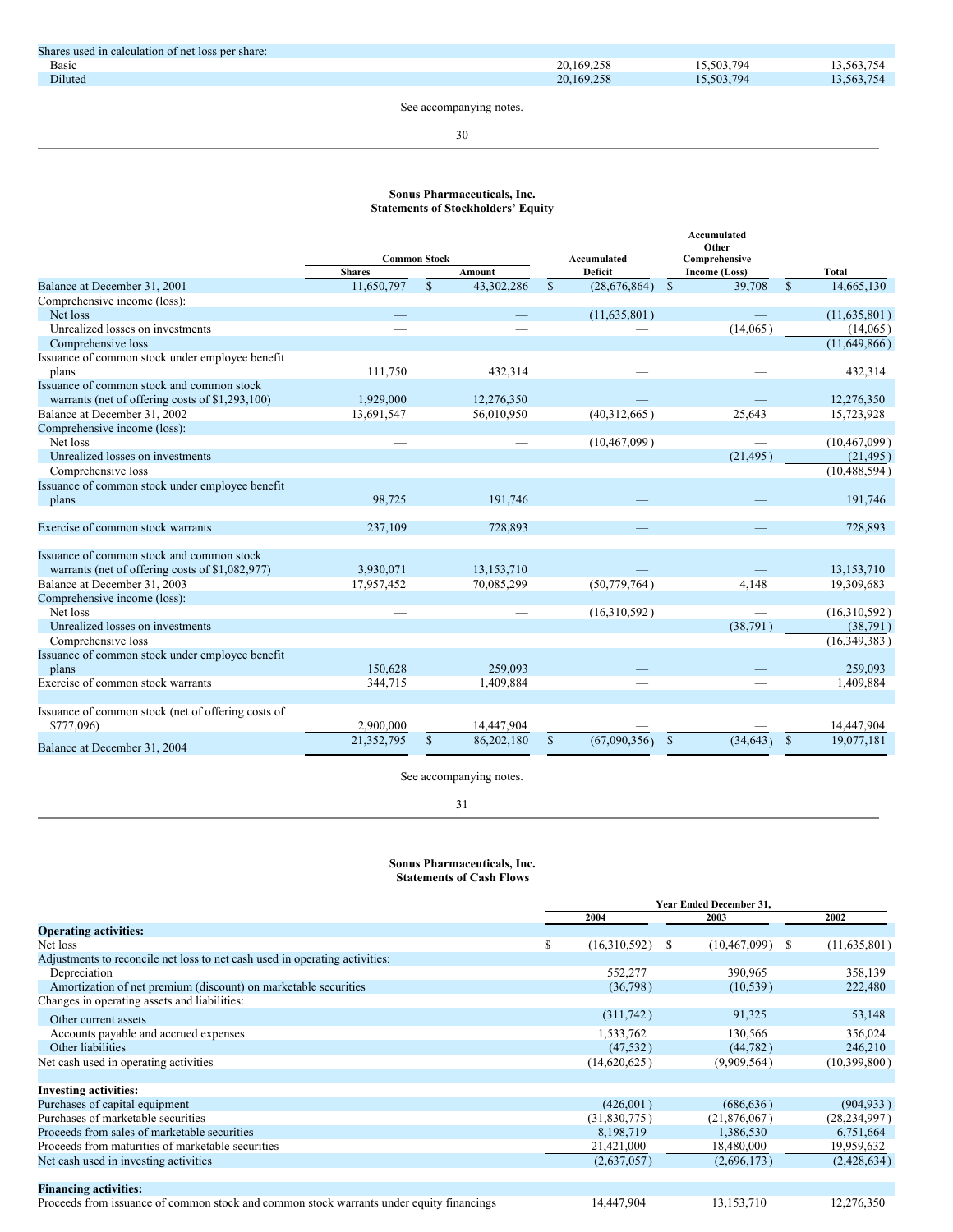| Proceeds from exercise of common stock warrants                     |    | 1,409,884   | 728,893    |               |            |
|---------------------------------------------------------------------|----|-------------|------------|---------------|------------|
| Proceeds from issuance of common stock under employee benefit plans |    | 259,093     | 191.746    |               | 432,314    |
| Payments on lease obligations                                       |    | (151, 369)  | (137,602)  |               | (81,766)   |
| Proceeds from lease obligations                                     |    |             |            |               | 124,470    |
| Net cash provided by financing activities                           |    | 15,965,512  | 13,936,747 |               | 12,751,368 |
| Change in cash and cash equivalents for the year                    |    | (1,292,170) | 1,331,010  |               | (77,066)   |
| Cash and cash equivalents at beginning of year                      |    | 1,709,017   | 378,007    |               | 455,073    |
| Cash and cash equivalents at end of year                            |    | 416,847     | 1,709,017  |               | 378,007    |
| Supplemental cash flow information:                                 |    |             |            |               |            |
| Interest paid                                                       | S  | 24,625      | 42,136     | <sup>\$</sup> | 31,667     |
| Income taxes received                                               | \$ | _           |            | \$            | (70,078)   |
| Supplemental disclosure of non-cash financing activity:             |    |             |            |               |            |
| Assets acquired under capital leases                                | \$ |             |            | \$            | 366,885    |
| See accompanying notes.                                             |    |             |            |               |            |

32

#### <span id="page-17-0"></span>**Sonus Pharmaceuticals, Inc. Notes to Financial Statements**

#### **1. Description of Business and Summary of Accounting Policies**

#### *Business Overview*

Sonus Pharmaceuticals is focused on the development of drugs that may offer improved effectiveness, safety, tolerability and administration for the treatment of cancer and related therapies. Our business strategy is as follows:

- Develop proprietary formulations of therapeutic drugs utilizing our TOCOSOL® technology platform; and
- Identify and acquire products/technologies that are complementary to our focus in oncology and related markets in order to broaden our business and market opportunities.

#### *Liquidity*

The Company has historically experienced recurring losses from operations through December 31, 2004, which has generated an accumulated deficit of \$67.1 million. In 2004, the Company used \$14.6 million of cash to fund operations for the year. At December 31, 2004, the Company has cash and cash equivalents and marketable securities of \$20.6 million, and working capital of \$17.8 million.

The Company expects that its cash requirements will continue to increase in future periods due to the projected development costs associated with TOCOSOL Paclitaxel and other product candidates. Based on the 2005 operating plan, which includes certain cost reduction initiatives, the Company estimates that existing cash, cash equivalents and marketable securities will be sufficient to meet its cash requirements through at least the end of first quarter of 2006.

The Company also intends to raise at least \$10.0 million in additional cash through a debt or equity financing or pursuant to a corporate partnership in 2005, to permit it to proceed with certain of its product development efforts, which are currently not included in the 2005 operating plan. The Company is seeking a corporate partnership to proceed with the enrollment of patients in the Phase 3 clinical trial of TOCOSOL Paclitaxel. The Company cannot be certain that such additional financing or corporate partnership will be available at acceptable terms, or at all.

If the Company is unable to raise additional cash in 2005 through either debt or equity financing or pursuant to a corporate partnership by the end of the second quarter of 2005, the Company will continue its scaled back 2005 operating plan such that it would have sufficient cash to fund its operations through at least the end of first quarter 2006. Under this assumption, the required operations scale back would be significant, and would involve reductions in programs, operations and personnel which would materially impact the Company's ability to advance product candidates along in development.

#### *Cash and Cash Equivalents*

Cash and cash equivalents consist of highly liquid investments with a maturity of three months or less at the date of purchase.

## *Marketable Securities*

The Company classifies the marketable securities portfolio as available-for-sale, and such securities are stated at fair value based on quoted market prices, with the unrealized gains and losses included as a component of accumulated other comprehensive loss. Interest earned on securities available-for-sale is included in interest

income. The carrying value of debt securities in this category is adjusted for amortization of premiums and accretion of discounts to maturity. Such amortization and accretion are included in interest income. Realized gains and losses and declines in value judged to be other than temporary on securities available-for-sale also are included in interest income. The cost of securities sold is based on the specific identification method.

## *Concentrations of Credit Risk*

The Company invests its excess cash in accordance with investment guidelines, which limit the credit exposure to any one financial institution and to any one type of investment, other than securities issued by the U.S. government. The guidelines also specify that the financial instruments are issued by institutions with strong credit ratings. These securities are generally not collateralized and mature within one year.

#### *Revenue Recognition*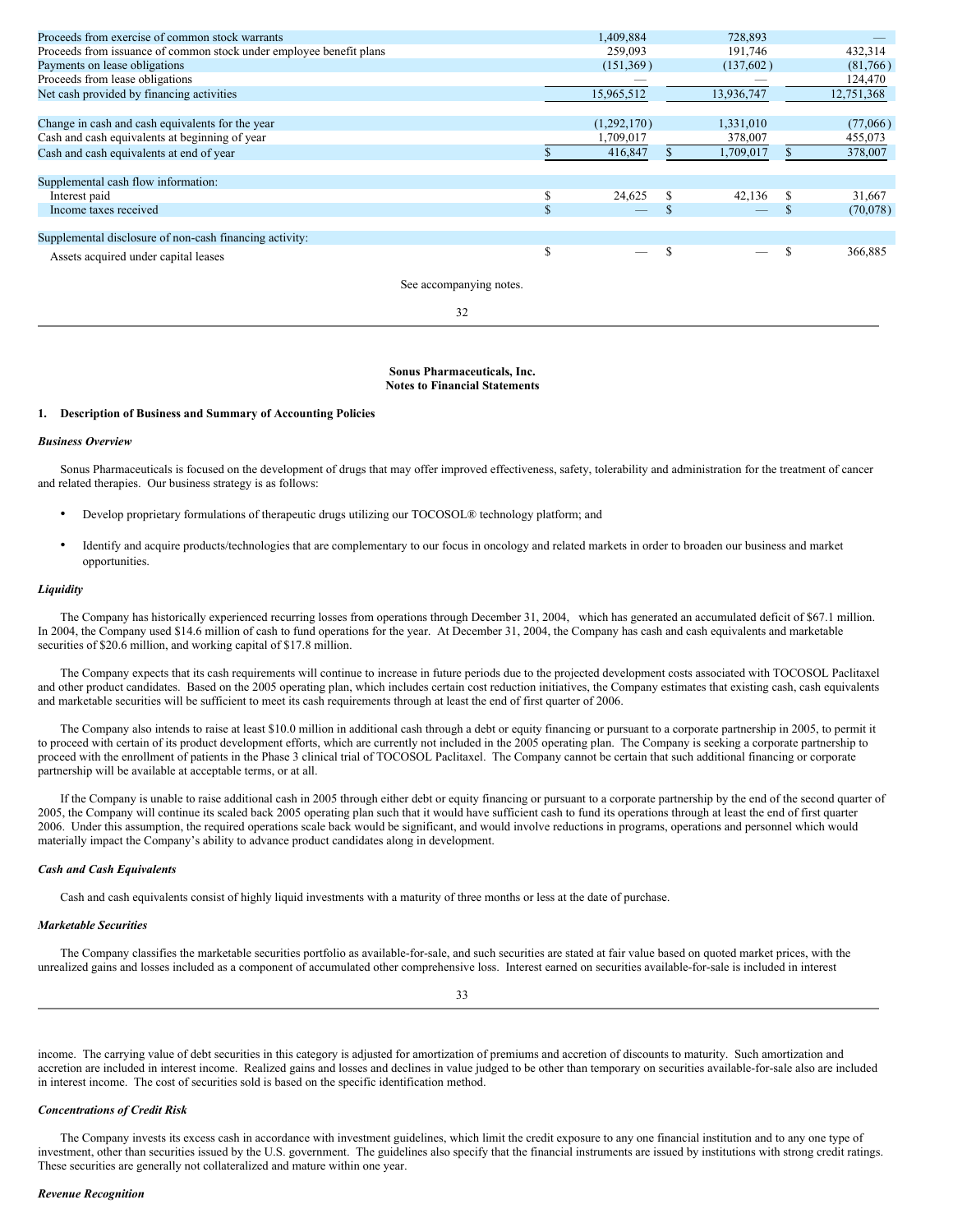Since inception, the Company has generated revenue from collaborative agreements, licensing fees and from the assignment of developed and patented technology. Revenue is recorded as earned based on the performance requirements of the contract, generally as the services are performed. The Company recognizes revenue from nonrefundable, upfront license fees and proceeds from the assignment of technology when delivery has occurred and no future obligations exist. Royalties from licensees are based on third-party sales and recorded as earned in accordance with contract terms, when third-party results are reliably measured and collection is reasonably assured. Payments received for which the earnings process is not complete are classified as deferred revenue.

#### *Research and Development Costs*

Research and development costs including personnel costs, supplies, depreciation and other indirect costs are expensed as incurred. In instances where the Company enters into collaborative agreements with third parties, costs are expensed the earlier of when amounts are due or when services are performed. In instances where the Company enters into agreements with third parties for research and/or clinical trial activities, costs are expensed the earlier of when amounts are due or when services are performed.

#### *Equipment, Furniture and Leasehold Improvements*

Equipment, furniture and leasehold improvements are stated at cost. Depreciation of equipment is provided using the straight-line basis over three to five years, the estimated useful life of the assets. Leasehold improvements are amortized over the lesser of the economic useful lives of the improvements or the term of the related lease. Repair and maintenance costs are expensed as incurred.

#### *Stock-Based Compensation*

Under the provisions of SFAS No. 123,*"Accounting for Stock-Based Compensation,"* companies may continue to follow Accounting Principles Board Opinion No. 25 (APB 25) in accounting for stock-based compensation and provide footnote disclosure of the pro forma impact of expensing stock options. We have elected to follow the disclosure-only provisions of SFAS No. 123 and continue to apply APB 25 and related interpretations in accounting for our stock option plans. Under the provisions of APB 25 and related interpretations, employee stock-based compensation expense is recognized based on the intrinsic value of the option on the date of grant (the difference between the market value of the underlying common stock on the date of grant and the option exercise price, if any).

At December 31, 2004 we had several stock-based employee compensation plans, which are described more fully in Note 5. All options granted under these plans had exercise prices equal to the market value of the underlying common stock on the date of grant and therefore, in accordance with APB 25, no stock-based employee compensation cost has been recorded.

34

As required under SFAS 123, the following table illustrates the effect on net loss and net loss per share if we had applied the fair value expense recognition provision of SFAS 123, *Accounting for Stock-Based Compensation*, to stock-based employee compensation.

|                                                                                                                                                |   | 2004              | 2003           | 2002           |
|------------------------------------------------------------------------------------------------------------------------------------------------|---|-------------------|----------------|----------------|
| Net loss, as reported<br>Add: Stock-based employee compensation expense included in reported net loss                                          | S | $(16,310,592)$ \$ | (10, 467, 099) | (11, 635, 801) |
|                                                                                                                                                |   |                   |                |                |
| Deduct: Total stock-based employee compensation expense determined under fair<br>value based method for all awards, net of related tax effects |   | (1,528,401)       | (976, 056)     | (651, 199)     |
| Pro forma net loss                                                                                                                             |   | (17,838,993)      | (11, 443, 155) | (12, 287, 000) |
| Loss per share:                                                                                                                                |   |                   |                |                |
| Basic and diluted-as reported                                                                                                                  |   | (0.81)            | (0.68)         | (0.86)         |
| Basic and diluted-pro forma                                                                                                                    |   | (0.88)            | (0.74)         | (0.91)         |

#### *Comprehensive Income*

In accordance with Statement of Financial Accounting Standard No. 130, "Reporting Comprehensive Income" (SFAS 130), the Company has reported comprehensive income, defined as net income (loss) plus other comprehensive income, in the Statements of Stockholders' Equity. The total of other accumulated comprehensive income consists of unrealized gains and losses on marketable securities.

#### *Per Share Data*

Basic earnings per share ("EPS") is based on the weighted average number of common shares outstanding. Diluted EPS is based on the weighted average number of common shares and dilutive potential common shares. Dilutive potential common shares are calculated under the treasury stock method and consist of unexercised stock options and warrants.

#### *Use of Estimates*

The preparation of financial statement in conformity with generally accepted accounting principles requires management to make estimates and assumptions that affect the amounts reported in the financial statements and accompanying notes. Actual results could differ from those estimates.

#### *Recent Accounting Pronouncements*

In December 2004, the Financial Accounting Standards Board ("FASB") issued SFAS No. 123R "Share Based Payment." This statement is a revision to SFAS 123 and supersedes Accounting Principles Board (APB) Opinion No. 25, "Accounting for Stock Issued to Employees," and amends FASB Statement No. 95, "Statement of Cash Flows." This statement requires a public entity to expense the cost of employee services received in exchange for an award of equity instruments. This statement also provides guidance on valuing and expensing these awards, as well as disclosure requirements of these equity arrangements. This statement is effective for the first interim reporting period that begins after June 15, 2005.

SFAS 123R permits public companies to choose between the following two adoption methods:

1. A "modified prospective" method in which compensation cost is recognized beginning with the effective date (a) based on the requirements of SFAS 123R for all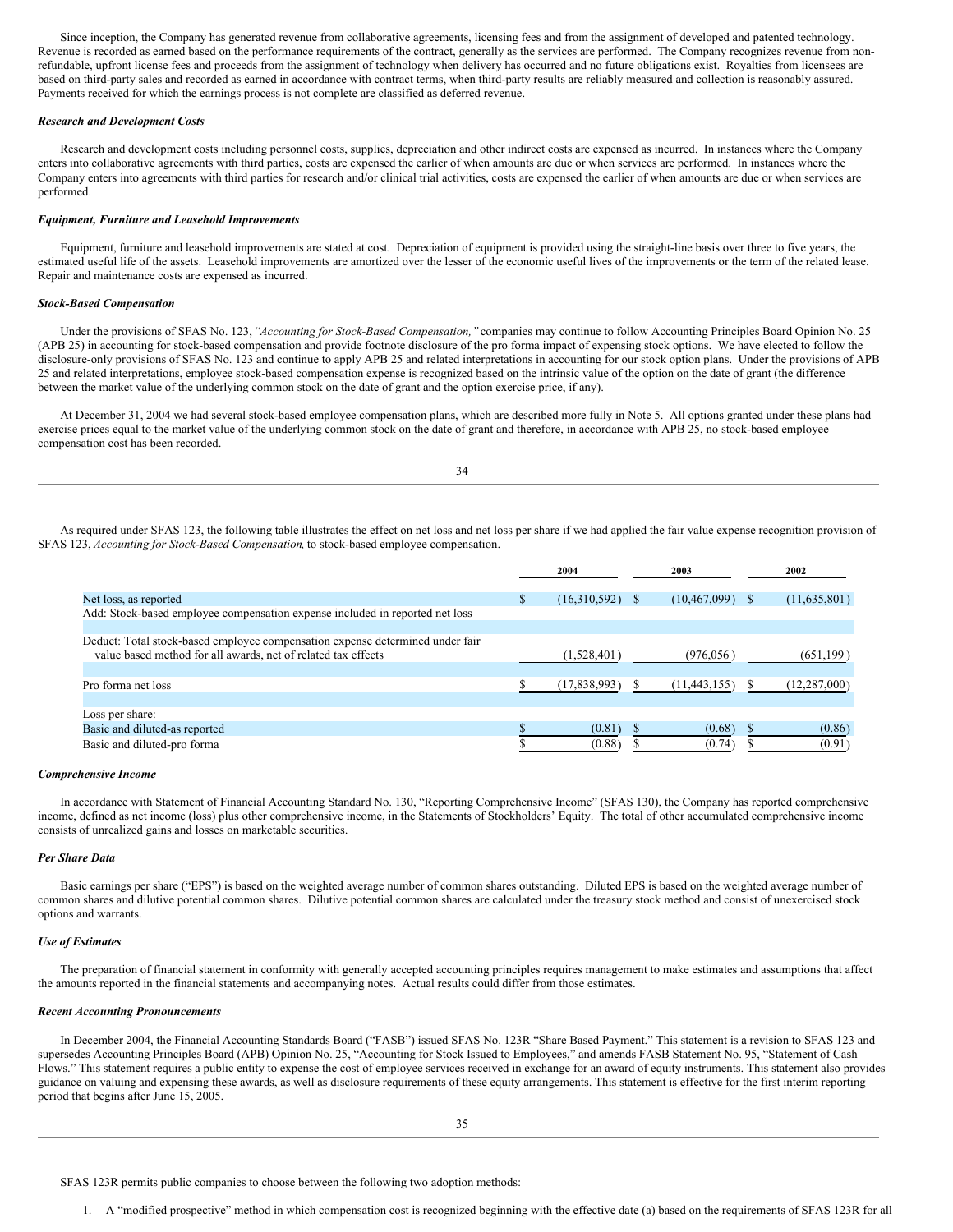share-based payments granted after the effective date and (b) based on the requirements of Statement 123 for all awards granted to employees prior to the effective date of SFAS 123R that remain unvested on the effective date, or

2. A "modified retrospective" method which includes the requirements of the modified prospective method described above, but also permits entities to restate based on the amounts previously recognized under SFAS 123 for purposes of pro forma disclosures either (a) all prior periods presented or (b) prior interim periods of the year of adoption.

As permitted by SFAS 123, we currently account for share-based payments to employees using APB Opinion 25's intrinsic value method and, as such, we generally recognize no compensation cost for employee stock options. The impact of the adoption of SFAS 123R cannot be predicted at this time because it will depend on levels of share-based payments granted in the future. However, valuation of employee stock options under SFAS 123R is similar to SFAS 123, with minor exceptions. For information about what our reported results of operations and earnings per share would have been had we adopted SFAS 123, please see the discussion under the heading "Stock Based Compensation" in Note 1 to our Financial Statements. Accordingly, the adoption of SFAS 123R's fair value method will have a significant impact on our results of operations, although it will have no impact on our overall financial position. Due to timing of the release of SFAS 123R, we have not yet completed the analysis of the ultimate impact that this new pronouncement will have on the results of operations, nor the method of adoption for this new standard.

## *Reclassifications*

Certain prior year amounts have been reclassified to conform to the 2004 presentation.

### **2. Marketable Securities**

Marketable securities consist of the following at December 31, 2004 and 2003:

| 2004:                                                                                                 | Cost       | Unrealized<br>Gains | Unrealized<br><b>Losses</b> | <b>Fair Value</b> |
|-------------------------------------------------------------------------------------------------------|------------|---------------------|-----------------------------|-------------------|
| Corporate debt securities (principally commercial paper and<br>bonds/notes) and government securities | 20.198.284 | $\hspace{0.05cm}$   | (34, 643)                   | 20, 163, 641      |
|                                                                                                       |            |                     |                             |                   |
|                                                                                                       | Cost       | Unrealized<br>Gains | Unrealized<br>Losses        | <b>Fair Value</b> |
| 2003:<br>Corporate debt securities (principally commercial paper) and                                 |            |                     |                             |                   |

Realized gains on the sales of available-for-sale securities were \$1,058, \$1,893 and \$10,191 in 2004, 2003 and 2002, respectively. The realized losses on sales of available for sale securities were \$0, \$0 and \$6,869 in 2004, 2003 and 2002, respectively. All marketable securities at December 31, 2004 mature within one year.

## **3. Equipment, Furniture and Leasehold Improvements**

Equipment, furniture and leasehold improvements consist of the following:

|                                                |   | 2004      | 2003      |
|------------------------------------------------|---|-----------|-----------|
| Laboratory equipment                           | S | 3,613,803 | 3,671,095 |
| Construction in progress                       |   |           | 1.073     |
| Office furniture and equipment                 |   | 1,183,541 | 1,012,633 |
| Leasehold improvements                         |   | 1,304,487 | 1,260,315 |
|                                                |   | 6,101,831 | 5,945,116 |
| Less accumulated depreciation and amortization |   | 4.622.046 | 4,339,055 |
|                                                |   | 1,479,785 | 1.606.061 |

We held laboratory equipment acquired under capital leases with an original cost of \$392,968 as of December 31, 2004 and 2003. Accumulated depreciation on this equipment was \$300,900 and \$186,507 at December 31, 2004 and 2003, respectively.

#### **4. Accounts Payable and Accrued Expenses**

Accounts payable and accrued expenses consist of the following:

|                              |   | 2004      | 2003      |
|------------------------------|---|-----------|-----------|
| Clinical trials              | Φ | 912.643   | 446,001   |
| Accrued compensation         |   | 792.755   | 731.858   |
| Accounts payable             |   | 815.203   | 196,878   |
| Accrued legal & professional |   | 423.732   | 42,600    |
| Other                        |   | 232,376   | 225,610   |
|                              |   | 3,176,709 | 1,642,947 |

## **5. Income Tax**

Income tax benefit consists of the following:

|                    | 2004                     | 2003                     | 2002               |
|--------------------|--------------------------|--------------------------|--------------------|
| Federa.<br>current | $\overline{\phantom{a}}$ | $\overline{\phantom{a}}$ | .483<br>$\sqrt{1}$ |

The Company recorded no income tax expense or benefit during 2004 or 2003. During 2002, the Company recognized an income tax benefit of \$101,000 related to changes in federal tax regulations for the treatment of net operating losses for alternative minimum taxes that were originally paid in 1996, 1997 and 1999. This change in regulations occurred in early 2002 and the Company subsequently filed amended returns and received the refunds in late 2002.

<sup>36</sup>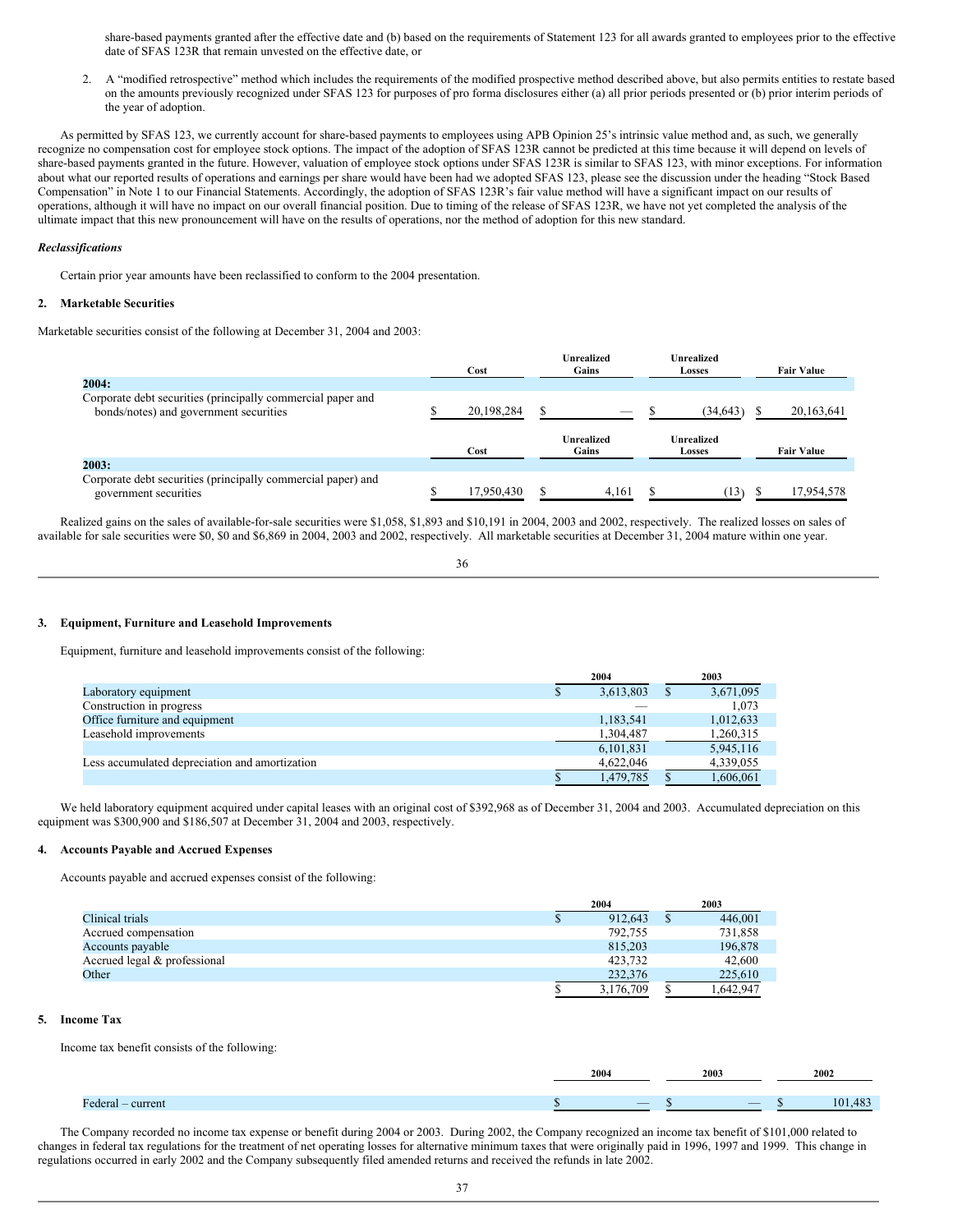A reconciliation of the Federal Statutory tax rate of 34% to the Company's effective income tax rate follows:

|                               | 2004                     | 2003        | 2002        |
|-------------------------------|--------------------------|-------------|-------------|
| Statutory tax rate            | $(34.00)\%$              | $(34.00)\%$ | $(34.00)\%$ |
| Permanent difference          | 0.05                     | 0.02        | 0.17        |
| Change in valuation allowance | 33.95                    | 33.98       | 33.83       |
| AMT refunds                   | $\overline{\phantom{a}}$ | ___         | (0.86)      |
|                               |                          |             |             |
| Effective tax rate            | $0.0\%$                  | $0.0\%$     | $(0.86)\%$  |

Significant components of the Company's net deferred tax assets and liabilities as of December 31, 2004 and 2003 are as follows:

|                                                 | 2004           | 2003 |                |  |
|-------------------------------------------------|----------------|------|----------------|--|
| Deferred tax assets:                            |                |      |                |  |
| Federal net operating loss carryforwards        | 22,698,000     | -S   | 17,273,000     |  |
| Accrued expenses                                | 192,000        |      | 187,000        |  |
| Research and development credits                | 2,299,000      |      | 2,103,000      |  |
| Foreign tax credits                             |                |      | 1,029,000      |  |
| Book in excess of tax depreciation expense      | 69,000         |      | 142,000        |  |
| Gross deferred tax assets                       | 25,258,000     |      | 20,734,000     |  |
| Valuation allowance for net deferred tax assets | (25, 258, 000) |      | (20, 734, 000) |  |
| Net deferred tax assets                         |                |      |                |  |

Due to the uncertainty of the Company's ability to generate taxable income to realize its net deferred tax assets at December 31, 2004 and 2003, a valuation allowance has been recognized for financial reporting purposes. The Company's valuation allowance for deferred tax assets increased \$4.5 million and \$3.9 million for the years ended December 31, 2004 and 2003, respectively. The increase in the deferred tax assets in 2004 is primarily the result of increasing net operating loss carryforwards.

At December 31, 2004, the Company has federal net operating loss carryforwards of approximately \$66.8 million for income tax reporting purposes and research and development tax credit carryforwards of approximately \$2.3 million. The federal operating loss carryforwards and research and development credits begin to expire in 2006. Approximately \$1.0 million in foreign tax credits expired in 2004. To the extent that net operating loss carryforwards, when realized, relate to stock option deductions of approximately \$2.5 million, the resulting benefit will be credited to stockholders' equity.

The initial public offering of common stock by the Company in 1995 caused an ownership change pursuant to applicable regulations in effect under the Internal Revenue Code of 1986. Therefore, the Company's use of losses incurred through the date of ownership change will be limited during the carryforward period and may result in the expiration of net operating loss carryforwards before utilization.

#### **6. Stockholders' Equity**

#### *Common Stock*

At December 31, 2004, the Company had shares of common stock reserved for possible future issuance as follows:

| Stock options outstanding                           |    | 3,010,509 |
|-----------------------------------------------------|----|-----------|
| Warrants outstanding                                |    | 1,828,116 |
| Shares available for future grant under stock plans |    | 1,383,295 |
|                                                     |    | 6.221.920 |
|                                                     |    |           |
|                                                     | 38 |           |

#### *Private Placements*

In May 2004, the Company sold 2.9 million shares of common stock in a private placement transaction for gross proceeds of \$15.2 million (approximately \$14.4 million net of transaction costs). The common stock was sold at a price of \$5.25 per share.

In July 2003, the Company sold 3.9 million shares of common stock and warrants to purchase 1.95 million shares of common stock in a private placement transaction for gross proceeds of \$14.2 million (\$13.2 million net of transaction costs). The common stock and warrants were sold at a total price of \$3.62 per share. The warrants are exercisable at \$4.09 per share and expire in July 2008.

#### *Stock Warrants*

At December 31, 2004, there were warrants outstanding to purchase 1.8 million shares of common stock at exercise prices ranging from \$4.09 to \$9.40 per share. During 2004, the Company recorded \$1.4 million in proceeds from the issuance of 345,000 shares of common stock from the exercise of common stock warrants. During 2003, the Company recorded \$729,000 in proceeds from the issuance of 237,000 shares of common stock from the exercise of common stock warrants.

#### *Stock Options*

The Company has stock option plans whereby shares of common stock are reserved for future issuance pursuant to stock option grants or other issuances. Under the 2000 Stock Incentive Plan, an incremental number of shares equal to four percent of the Company's common stock outstanding as of December 31 of each year commencing December 31, 2000 are made available for issuance under the plan up to a lifetime maximum of five million shares. Employee stock options vest over a period of time determined by the Board of Directors, generally four years, and director stock options are generally fully vested on the date of grant. Stock options generally are granted at the fair market value on the date of grant and expire ten years from the date of grant.

A summary of activity related to the Company's stock options follows:

|                            |               | <b>Exercise</b> |
|----------------------------|---------------|-----------------|
|                            | <b>Shares</b> | Price           |
| Balance, December 31, 2001 | 2,537,272     | $.20 - 44.00$   |
| Granted                    | 556,571       | $1.46 - 7.35$   |
| Exercised                  | (74, 508)     | $.88 - 6.06$    |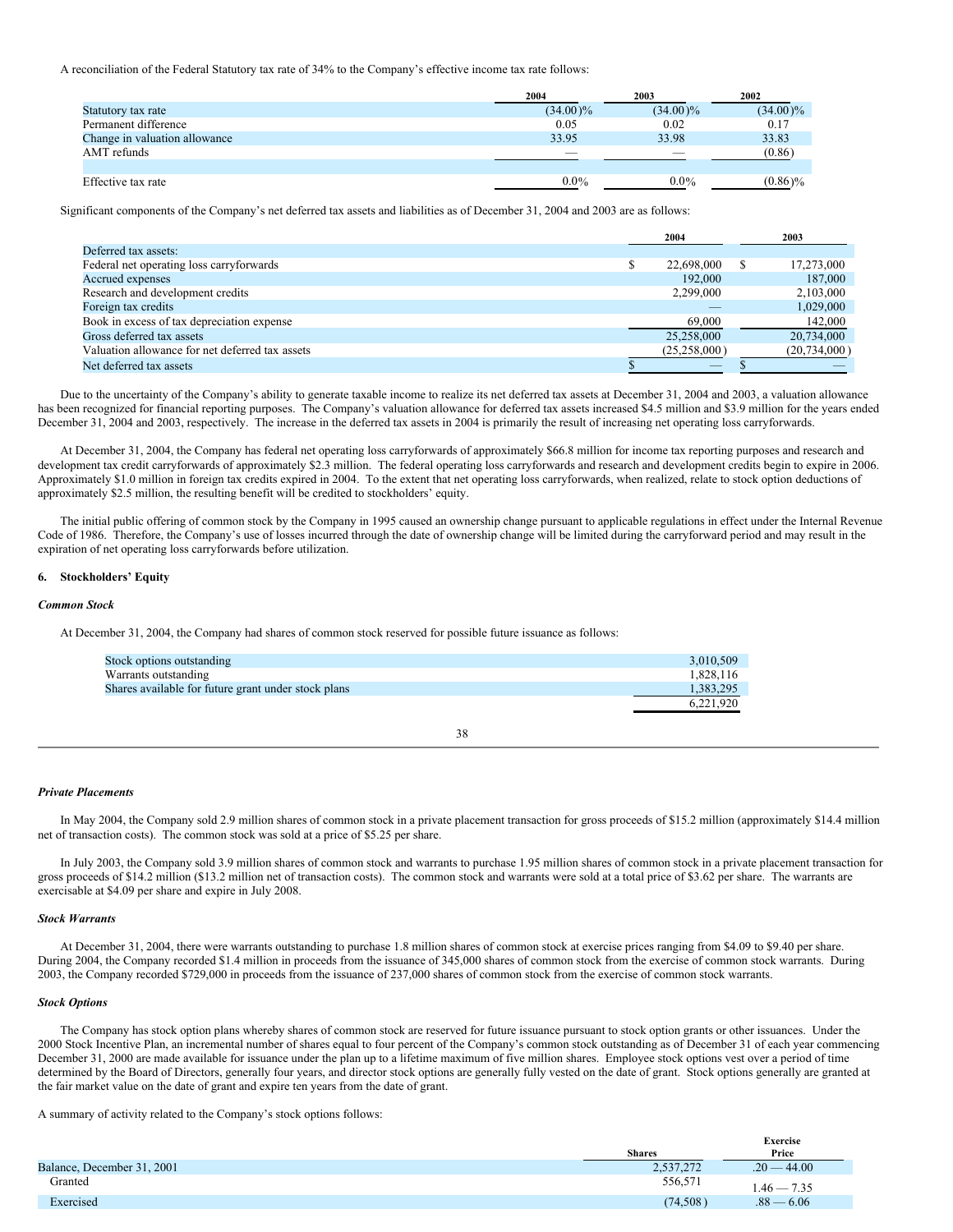| Canceled                   | (800, 541) | $4.00 - 38.63$ |
|----------------------------|------------|----------------|
| Balance, December 31, 2002 | 2,218,794  | $.20 - 44.00$  |
| Granted                    | 817,827    | $2.14 - 5.08$  |
| Exercised                  | (78,220)   | $.20 - 3.79$   |
| Canceled                   | (369,749)  | $1.46 - 44.00$ |
| Balance, December 31, 2003 | 2,588,652  | $.63 - 44.00$  |
| Granted                    | 926.575    | $2.86 - 7.84$  |
| Exercised                  | (136,670)  | $.63 - 3.38$   |
| Canceled                   | (368,048)  | $.88 - 8.08$   |
| Balance, December 31, 2004 | 3,010,509  | $.63 - 44.00$  |

Options exercisable at December 31, 2004, 2003, and 2002, were 1,485,380; 1,346,995 and 1,260,020, respectively. The weighted average exercise prices for those options for the years ended December 31, 2004, 2003 and 2002, were \$4.13, \$4.23 and \$2.67, respectively

39

The following table summarizes information about stock options outstanding at December 31, 2004:

|                                       |                              | <b>Options Outstanding</b>                              |        |                                                 |                                     | <b>Options Exercisable</b> |                                                 |  |  |
|---------------------------------------|------------------------------|---------------------------------------------------------|--------|-------------------------------------------------|-------------------------------------|----------------------------|-------------------------------------------------|--|--|
| Range of<br><b>Exercise</b><br>Prices | <b>Number</b><br>Outstanding | Weighted<br>Average<br>Remaining<br>Contractual<br>Life |        | Weighted<br>Average<br><b>Exercise</b><br>Price | <b>Number</b><br><b>Exercisable</b> |                            | Weighted<br>Average<br><b>Exercise</b><br>Price |  |  |
| $$0.63 - $1.46$                       | 268,600                      | 5.82 years                                              | D.     | 0.74                                            | 267,166                             | \$.                        | 0.75                                            |  |  |
| $$2.03 - $3.65$                       | 1,057,507                    | $9.01$ years                                            | S      | 2.80                                            | 279,042                             | S                          | 2.21                                            |  |  |
| $$3.72 - $6.00$                       | 954,656                      | 8.55 years                                              | \$     | 5.65                                            | 457,329                             | <sup>\$</sup>              | 5.38                                            |  |  |
| $$6.25 - $8.19$                       | 702,113                      | 6.44 years                                              | ¢<br>D | 7.04                                            | 454,210                             | S                          | 7.15                                            |  |  |
| $$19.38 - $20.50$                     | 15,000                       | $2.80$ years                                            | \$     | 19.75                                           | 15,000                              | \$.                        | 19.75                                           |  |  |
| $$37.00 - $44.00$                     | 12,633                       | 2.88 years                                              | \$     | 39.77                                           | 12,633                              | S                          | 39.77                                           |  |  |
| Total                                 | 3,010,509                    | 7.72 years                                              | S      | 4.54                                            | 1,485,380                           |                            | 4.98                                            |  |  |

Pro forma information regarding net loss per share required by SFAS 123 and disclosed in Note 1 has been determined as if we accounted for our employee options under the fair value method of SFAS 123. The fair value of each option is estimated using the Black-Scholes option pricing model. The assumptions used in this model include (1) the stock price at grant date, (2) the exercise price, (3) an estimated option life of four years (4) no expected dividends for each year presented, (5) stock price volatility factor of .9913, 1.116, and 1.154 in 2004, 2003 and 2002, respectively, and (6) a risk-free interest rate of 3.49%, 2.97% and 3.82% in 2004, 2003 and 2002, respectively. The weighted average fair value per share of options granted during 2004, 2003 and 2002 was \$2.89, \$3.17 and \$2.06, respectively.

### *Stock Purchase Plan*

The Company has an employee stock purchase plan whereby employees may contribute up to 15% of their compensation to purchase shares of the Company's common stock at 85% of the stock's fair market value at the lower of the beginning or end of each three-month offering period. Shares purchased under the plan were 3,390, 10,860 and 19,002 in 2004, 2003 and 2002, respectively. At December 31, 2004, a total of 12,550 shares remain available for future purchases by employees under the plan.

#### *401(k) Plan*

The Company has a 401(k) plan for all employees under which it provides a specified percentage match on employee contributions. Currently, the Company match is made in shares of the Company's common stock. Shares issued as matching contributions under the plan were 10,568; 9,645 and 18,240 in 2004, 2003 and 2002, respectively. The related expense recorded on these matching contributions was \$44,400, \$33,400 and \$42,900 in 2004, 2003 and 2002, respectively. At December 31, 2004, a total of 47,069 shares remain available for future issuances as matching contributions under the plan.

## *Shareholder Rights Plan*

The Company has adopted a Shareholder Rights Plan ("Plan") which was amended in July 2002. Under the Plan, as amended, the Company's Board of Directors declared a dividend of one Preferred Stock Purchase Right ("Right") for each outstanding common share of the Company. The Rights have an exercise price of \$140 per Right and provide the holders with the right to purchase, in the event a person or group acquires 15% or more of the Company's common stock, additional shares of the Company's common stock having a market value equal to two times the exercise price of the Right. The Rights expire in 2006.

| ۰.<br>۰.<br>۰.<br>× |
|---------------------|
|---------------------|

#### **7. Net Income (Loss) Per Share**

A reconciliation between basic and diluted net loss per share is as follows:

|                                  |    | 2004         |               | 2003              |      | 2002           |
|----------------------------------|----|--------------|---------------|-------------------|------|----------------|
| <b>Basic net loss per share:</b> |    |              |               |                   |      |                |
| Net loss                         | S  | (16,310,592) | <sup>\$</sup> | $(10,467,099)$ \$ |      | (11, 635, 801) |
| Weighted average common shares   |    | 20,169,258   |               | 15,503,794        |      | 13,563,754     |
| Basic net loss per share         | S  | $(0.81)$ \$  |               | $(0.68)$ \$       |      | (0.86)         |
|                                  |    |              |               |                   |      |                |
| Diluted net loss per share:      |    |              |               |                   |      |                |
| Net loss                         | \$ | (16,310,592) | \$            | (10, 467, 099)    | - \$ | (11, 635, 801) |
| Weighted average common shares   |    | 20,169,258   |               | 15,503,794        |      | 13,563,754     |
| Dilutive potential common shares |    |              |               |                   |      |                |
| Total dilutive shares            |    | 20,169,258   |               | 15,503,794        |      | 13,563,754     |
|                                  |    |              |               |                   |      |                |
| Diluted net loss per share       | S  | (0.81)       |               | (0.68)            |      | (0.86)         |

As of December 31, 2004, 2003 and 2002 a total of 4,838,625; 4,761,483 and 2,779,094 options and warrants, respectively, have not been included in the calculation of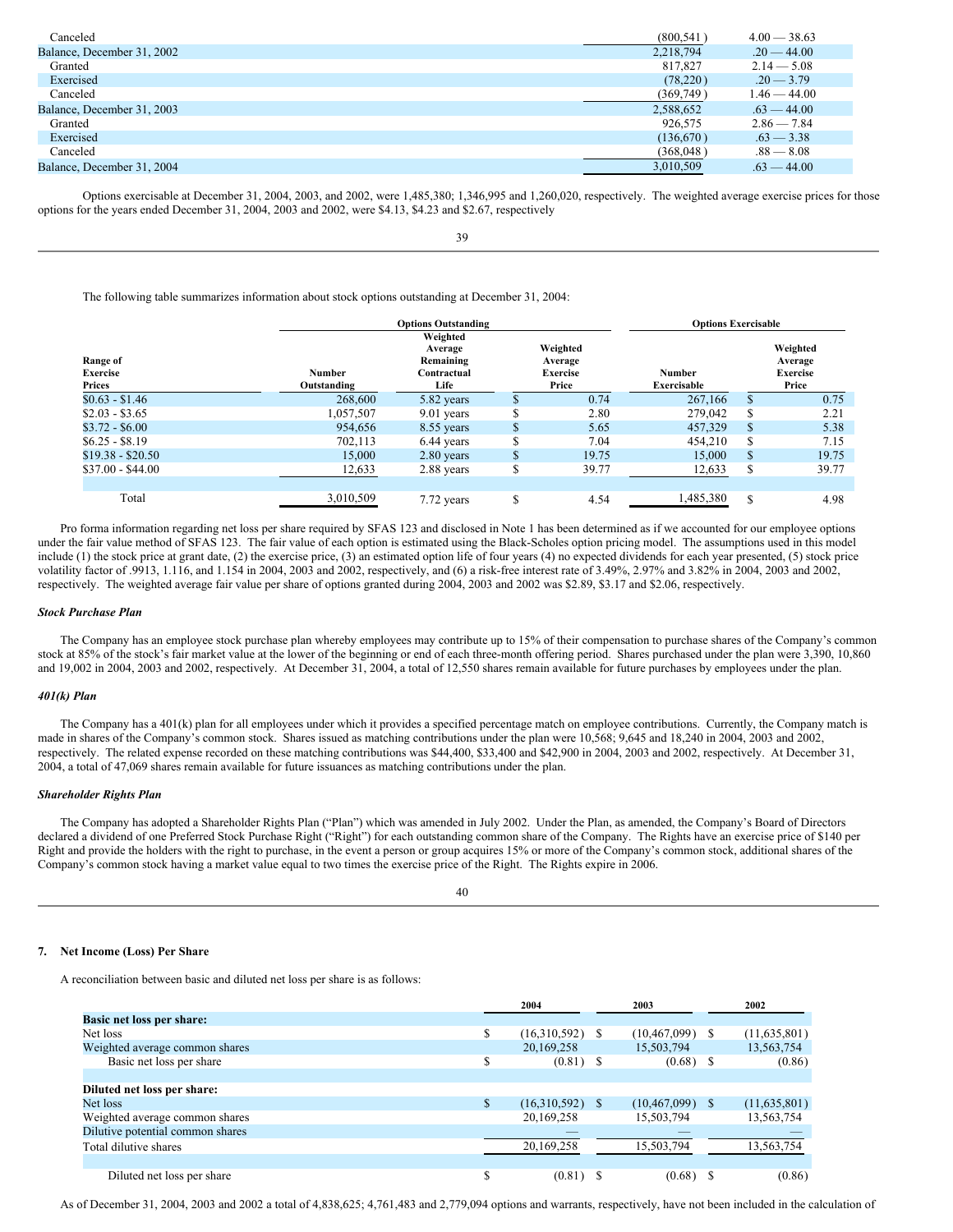potential common shares as their effect on diluted per share amounts would have been anti-dilutive.

### **8. Commitments and Contingencies**

The Company has leased office space and equipment under two operating lease agreements, which expire in July 2007 and November 2007, respectively. Under the office space lease, the Company has the option to extend the lease for an additional three years at the then fair market value of the leased premises. Future minimum lease payments under these leases are as follows:

| 2005         | 686,928<br>$\sigma$<br>P |
|--------------|--------------------------|
|              | 701,928                  |
| 2006<br>2007 | 426,808                  |
| 2008         | $\boldsymbol{0}$         |
| 2009         | $\Omega$                 |
|              | 1,815,664<br>S           |

Rental expense for the years ended December 31, 2004, 2003 and 2002 was \$647,000, \$553,000 and \$528,000, respectively.

The Company also entered into two capital leases for laboratory equipment and a leasehold financing arrangement in 2002. Both capital leases have terms of 36 months, implied interest rates of approximately 10% and are secured by the underlying assets. The leasehold financing arrangement has a term of 64 months and an interest rate of 10%. The following is a summary of the lease obligations and the related future minimum payments as of December 31, 2004:

| 2005                                                   | ъ | 85,279   |
|--------------------------------------------------------|---|----------|
| 2006                                                   |   | 30,392   |
| 2007                                                   |   | 15,197   |
| 2008                                                   |   |          |
| 2009                                                   |   | $\theta$ |
| Total lease payments                                   |   | 130,868  |
| Less amount representing interest                      |   | (10,251) |
| Present value of net minimum lease payments            |   | 120,617  |
| Less current portion                                   |   | 78,445   |
| Long-term lease obligations, excluding current portion |   | 42,172   |
|                                                        |   |          |
|                                                        |   |          |

41

#### **9. Quarterly Financial Information (unaudited)**

|                     |               | <b>Ouarter Ended</b> |               |                                       |              |                 |               |          |
|---------------------|---------------|----------------------|---------------|---------------------------------------|--------------|-----------------|---------------|----------|
|                     |               | <b>Mar. 31</b>       |               | June 30                               |              | <b>Sept. 30</b> |               | Dec. 31  |
|                     |               |                      |               | (in thousands, except per share data) |              |                 |               |          |
| 2004                |               |                      |               |                                       |              |                 |               |          |
| Revenue             | \$            |                      | S             |                                       | \$           |                 | \$            |          |
| Operating expenses  | \$            | 3,614                | S             | 3,817                                 | <sup>S</sup> | 3,692           | S             | 5,453    |
| Operating loss      | \$            | (3,614)              | S             | (3,817)                               | S            | (3,692)         | S             | (5, 453) |
| Net loss            | $\mathbf S$   | (3,578)              | - \$          | $(3,761)$ \$                          |              | $(3,612)$ \$    |               | (5,360)  |
| Net loss per share: |               |                      |               |                                       |              |                 |               |          |
| <b>Basic</b>        | \$            | (0.20)               | -S            | $(0.19)$ \$                           |              | $(0.17)$ \$     |               | (0.25)   |
| Diluted             | S             | (0.20)               | -S            | (0.19)                                | - \$         | $(0.17)$ \$     |               | (0.25)   |
|                     |               |                      |               |                                       |              |                 |               |          |
| 2003                |               |                      |               |                                       |              |                 |               |          |
| Revenue             | $\mathsf{\$}$ | 25                   | <sup>\$</sup> |                                       | \$           |                 | \$            |          |
| Operating expenses  | \$            | 2,359                | S             | 3,116                                 | S            | 2,540           | S             | 2,648    |
| Operating loss      | $\mathbb{S}$  | (2, 334)             | S             | (3,116)                               | - \$         | (2,540)         | -S            | (2,648)  |
| Net loss            | \$            | (2,274)              | S             | (3,086)                               | -\$          | $(2,501)$ \$    |               | (2,606)  |
| Net loss per share: |               |                      |               |                                       |              |                 |               |          |
| Basic               | S             | (0.17)               | - S           | (0.22)                                | -S           | $(0.15)$ \$     |               | (0.14)   |
| Diluted             | $\mathbf S$   | (0.17)               | S             | (0.22)                                | \$           | (0.15)          | <sup>\$</sup> | (0.14)   |
|                     |               |                      |               |                                       |              |                 |               |          |

## **10. Subsequent Event: Termination of Material Definitive Agreement**

On December 22, 2004, we executed an Amended and Restated Stock Purchase Agreement with the stockholders of Synt:em S.A. for the purchase of all of the outstanding capital stock of Synt:em. On March 15, 2005, we delivered an irrevocable notice to the Chief Executive Officer of Synt:em, S.A., pursuant to Sections 8.1(e) and 8.2 the Amended and Restated Stock Purchase Agreement terminating the Amended and Restated Stock Purchase Agreement effective March 31, 2005.

In reaching our conclusion to terminate the Amended and Restated Stock Purchase Agreement, management weighed the increased human and financial resources required to take advantage of opportunities with TOCOSOL® Paclitaxel, our lead oncology candidate, against the human and financial resources required to complete the transaction and subsequent integration of the Synt:em S.A. business with our business. We concluded that the best course of action was to focus our resources on opportunities with TOCOSOL® Paclitaxel and remain as a standalone company.

According to the terms of the Amended and Restated Stock Purchase Agreement, properly terminating the Amended and Restated Stock Purchase Agreement pursuant to Section 8.1(e) will not result in any material early termination penalties or financial liability to us. Through December 31, 2004, we incurred approximately \$1.0 million in legal, accounting and investment banker fees on this transaction. These charges are reflected in our 2004 financial statements as general and administrative expense. We anticipate that we will incur an additional \$100,000 to \$200,000 in legal, accounting and investment banker fees in 2005 for work done subsequent to December 31, 2004.

## <span id="page-22-0"></span>**ITEM 9. CHANGES IN AND DISAGREEMENTS WITH ACCOUNTANTS ON ACCOUNTING AND FINANCIAL DISCLOSURE**

<span id="page-22-1"></span>None.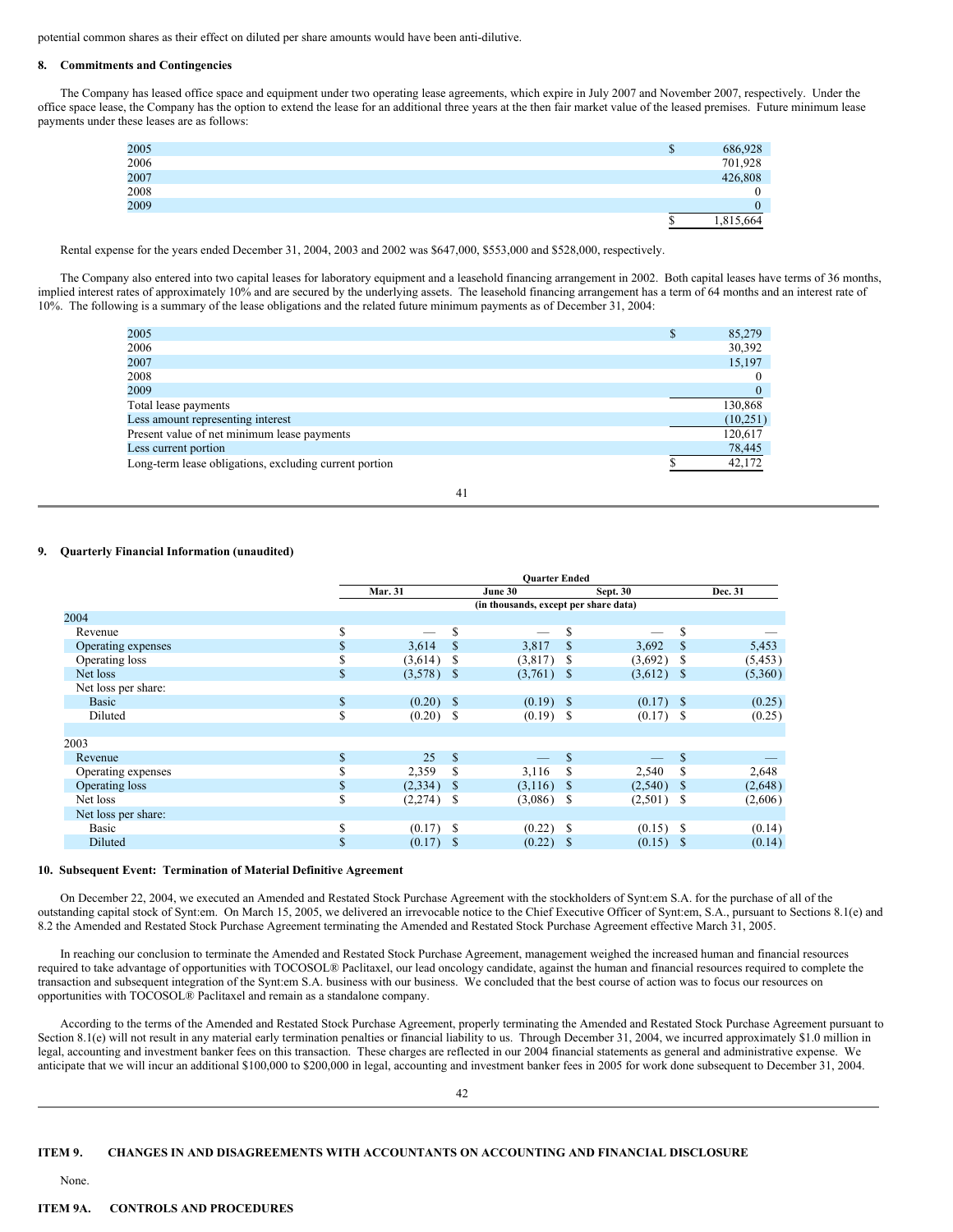#### Evaluation of Disclosure Controls and Procedures

Our management, with the participation of our Chief Executive Officer and Chief Financial Officer, has evaluated the effectiveness of our disclosure controls and procedures (as defined in Rule 13a-15(e) under the Securities Exchange Act of 1934 (the "Exchange Act")), as of the end of the period covered by this annual report on Form 10-K. Based on this evaluation, our Chief Executive Officer and Chief Financial Officer have concluded that, as of such date, our disclosure controls and procedures were effective.

In addition, no change in our internal control over financial reporting (as defined in Rule 13a-15(f) under the Exchange Act) occurred during the fourth quarter of our fiscal year ended December 31, 2004 that has materially affected, or is reasonable likely to materially affect, our internal control over financial reporting.

## **Management's Report on Internal Control Over Financial Reporting**

The management of Sonus Pharmaceuticals, Inc. (the "Company") is responsible for establishing and maintaining adequate internal control over financial reporting, as defined in Rule 13a–15(f) under the Securities Exchange Act of 1934. The Company's internal control over financial reporting is a process designed under the supervision of the Company's principal executive and principal financial officers to provide reasonable assurance regarding the reliability of financial reporting and the preparation of the Company's financial statements for external reporting purposes in accordance with U.S. generally accepted accounting principles.

As of December 31, 2004, management assessed the effectiveness of the Company's internal control over financial reporting based on the framework established in "Internal Control—Integrated Framework" issued by the Committee of Sponsoring Organizations of the Treadway Commission (COSO). Based on this evaluation, management has determined that the Company's internal control over financial reporting was effective as of December 31, 2004.

Because of its inherent limitations, internal control over financial reporting may not prevent or detect misstatements. Also, projections of any evaluation of effectiveness to future periods are subject to the risk that controls may become inadequate because of changes in conditions, or that the degree of compliance with the policies or procedures may deteriorate.

Management's assessment of the effectiveness of its internal control over financial reporting as of December 31, 2004, has been audited by Ernst &Young LLP, an independent registered public accounting firm, as stated in their report, which is included herein.

43

## **Report of Independent Registered Public Accounting Firm**

## **The Board of Directors and Stockholders of Sonus Pharmaceuticals, Inc.**

We have audited management's assessment, included in the accompanying Management's Report on Internal Control over Financial Reporting, that Sonus Pharmaceuticals, Inc. maintained effective internal control over financial reporting as of December 31, 2004, based on criteria established in Internal Control—Integrated Framework issued by the Committee of Sponsoring Organizations of the Treadway Commission (the COSO criteria). Sonus Pharmaceutical Inc.'s management is responsible for maintaining effective internal control over financial reporting and for its assessment of the effectiveness of internal control over financial reporting. Our responsibility is to express an opinion on management's assessment and an opinion on the effectiveness of the company's internal control over financial reporting based on our audit.

We conducted our audit in accordance with the standards of the Public Company Accounting Oversight Board (United States). Those standards require that we plan and perform the audit to obtain reasonable assurance about whether effective internal control over financial reporting was maintained in all material respects. Our audit included obtaining an understanding of internal control over financial reporting, evaluating management's assessment, testing and evaluating the design and operating effectiveness of internal control, and performing such other procedures as we considered necessary in the circumstances. We believe that our audit provides a reasonable basis for our opinion.

A company's internal control over financial reporting is a process designed to provide reasonable assurance regarding the reliability of financial reporting and the preparation of financial statements for external purposes in accordance with generally accepted accounting principles. A company's internal control over financial reporting includes those policies and procedures that (1) pertain to the maintenance of records that, in reasonable detail, accurately and fairly reflect the transactions and dispositions of the assets of the company; (2) provide reasonable assurance that transactions are recorded as necessary to permit preparation of financial statements in accordance with generally accepted accounting principles, and that receipts and expenditures of the company are being made only in accordance with authorizations of management and directors of the company; and (3) provide reasonable assurance regarding prevention or timely detection of unauthorized acquisition, use, or disposition of the company's assets that could have a material effect on the financial statements.

Because of its inherent limitations, internal control over financial reporting may not prevent or detect misstatements. Also, projections of any evaluation of effectiveness to future periods are subject to the risk that controls may become inadequate because of changes in conditions, or that the degree of compliance with the policies or procedures may deteriorate.

In our opinion, management's assessment that Sonus Pharmaceuticals, Inc. maintained effective internal control over financial reporting as of December 31, 2004, is fairly stated, in all material respects, based on the COSO criteria. Also, in our opinion, Sonus Pharmaceuticals, Inc. maintained, in all material respects, effective internal control over financial reporting as of December 31, 2004, based on the COSO criteria**.**

We also have audited, in accordance with the standards of the Public Company Accounting Oversight Board (United States), the balance sheets of Sonus Pharmaceuticals, Inc. as of December 31, 2004 and 2003, and the related statements of operations, stockholders' equity, and cash flows for each of the three years in the period ended December 31, 2004 of Sonus Pharmaceuticals, Inc. and our report dated March 16, 2005 expressed an unqualified opinion thereon.

ERNST & YOUNG LLP

Seattle, Washington March 16, 2005

44

#### **ITEM 9B. OTHER INFORMATION**

Not applicable.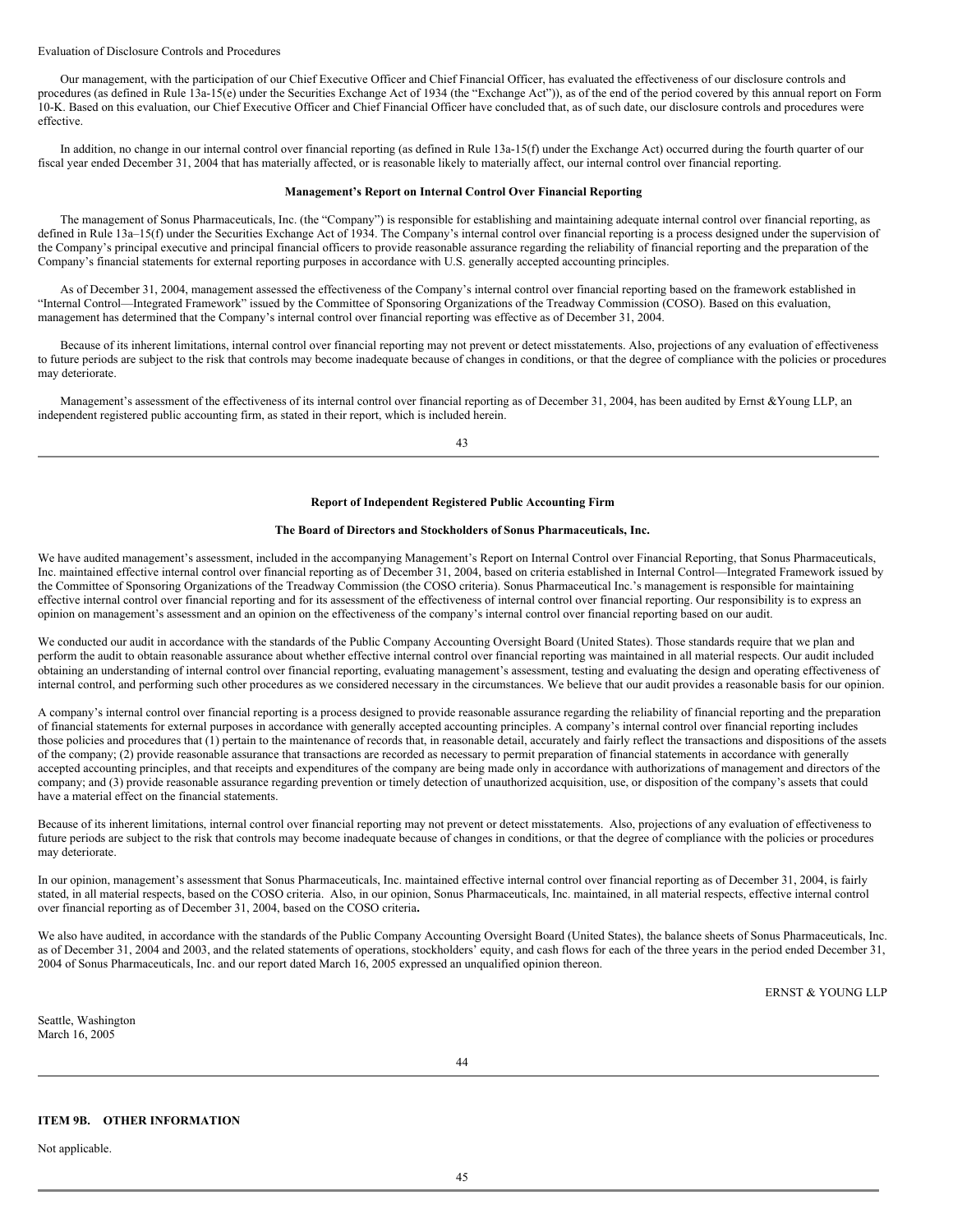#### <span id="page-24-0"></span>**PART III**

## <span id="page-24-1"></span>**ITEM 10. DIRECTORS AND EXECUTIVE OFFICERS OF THE REGISTRANT**

In compliance with Section 406 of the Sarbanes-Oxley Act of 2002 and the Nasdaq corporate governance listing standards, the Company has adopted a code of conduct that is applicable to all of the Company's employees and directors. Interested parties may request a copy of this code of conduct, free of charge, by delivering a written request addressed to the Chief Financial Officer, Sonus Pharmaceuticals, Inc., 22026 20<sup>th</sup> Avenue S.E., Bothell, Washington 98021. The Company will disclose any amendments to the code of conduct and any waivers from the code of conduct for directors and executive officers by posting such information on its website at www.sonuspharma.com.

The other information required hereunder is incorporated by reference from our Proxy Statement to be filed in connection with its 2005 Annual Meeting of Stockholders.

## <span id="page-24-2"></span>**ITEM 11. EXECUTIVE COMPENSATION**

The information required hereunder is incorporated by reference from our Proxy Statement to be filed in connection with its 2005 Annual Meeting of Stockholders.

#### <span id="page-24-3"></span>**ITEM 12. SECURITY OWNERSHIP OF CERTAIN BENEFICIAL OWNERS AND MANAGEMENT**

The following table sets forth certain information regarding our equity compensation plans as of December 31, 2004:

|                                                    | (a)                                                                                                            |    | (b)                                                                                  | (c)                                                                                                                                                              |  |  |
|----------------------------------------------------|----------------------------------------------------------------------------------------------------------------|----|--------------------------------------------------------------------------------------|------------------------------------------------------------------------------------------------------------------------------------------------------------------|--|--|
| Plan category                                      | <b>Number of securities</b><br>to be issued upon<br>exercise of outstanding<br>options, warrants and<br>rights |    | Weighted-average<br>exercise price of<br>outstanding options,<br>warrants and rights | <b>Number of securities</b><br>remaining available for<br>future issuance under<br>equity compensation<br>plans (excluding securities<br>reflected in column (a) |  |  |
| Equity compensation plans approved by security     |                                                                                                                |    |                                                                                      |                                                                                                                                                                  |  |  |
| holders $(1)$                                      | 2,503,240                                                                                                      |    | 4.50                                                                                 | 1,310,948                                                                                                                                                        |  |  |
| Equity compensation plans not approved by security |                                                                                                                |    |                                                                                      |                                                                                                                                                                  |  |  |
| holders $(2)$                                      | 507,269                                                                                                        | \$ | 4.78                                                                                 | 25,278                                                                                                                                                           |  |  |
| Total                                              | 3.010.509                                                                                                      |    |                                                                                      | 1.336.226                                                                                                                                                        |  |  |

(1) Our 2000 Stock Incentive Plan was approved by security holders with 500,000 shares authorized under the plan. Stock options issued under the 2000 plan are generally granted at the fair market value on the date of grant and expire ten years from the date of grant. The plan also has an annual feature whereby an incremental number of shares equal to four percent of the Company's common stock outstanding as of December 31 of each year commencing December 31, 2000 are made available for issuance under the plan up to a lifetime maximum of five million shares. 1,298,398 shares were available for issuance as of December 31, 2004. The Company also had 12,550 shares available at December 31, 2004 for issuance under its Employee Stock Purchase Plan.

(2) Our 1999 Nonqualified Stock Incentive Plan (the "1999 Plan") is a broad-based plan for which shareholder approval was not required or obtained. A total of 900,000 shares are authorized under the 1999 Plan with 25,278 available for issuance as of December 31, 2004. Options to purchase 507,269 shares of common stock under the 1999 Plan were outstanding as of December 31, 2004 at a weighted average exercise price of \$4.78. Stock options issued under the 1999 Plan are generally granted with an exercise price equal to fair market value on the date of grant, but in no event may be less than 85% of the then fair market value. Options under the 1999 Plan have various vesting schedules and expire ten years from the date of grant. The 1999 Plan also authorizes the issuance of restricted stock, although no restricted stock grants have been issued under the 1999 Plan. Shares underlying unexercised options that expire or are terminated become available again for future grants.

The remaining information required hereunder is incorporated by reference from our Proxy Statement to be filed in connection with its 2005 Annual Meeting of Stockholders.

### <span id="page-24-4"></span>**ITEM 13. CERTAIN RELATIONSHIPS AND RELATED TRANSACTIONS**

The information required hereunder is incorporated by reference from our Proxy Statement to be filed in connection with its 2005 Annual Meeting of Stockholders.

46

## <span id="page-24-5"></span>**ITEM 14. PRINCIPAL ACCOUNTANT FEES AND SERVICES**

The information required hereunder is incorporated by reference from our Proxy Statement to be filed in connection with its 2005 Annual Meeting of Stockholders.

<span id="page-24-6"></span>**PART IV**

## <span id="page-24-7"></span>**ITEM 15. EXHIBITS AND FINANCIAL STATEMENT SCHEDULES**

(a) (1) Financial Statements

Report of [Independent](#page-14-2) Registered Public Accounting Firm

Balance Sheets as of [December](#page-15-0) 31, 2004 and 2003

Statements of [Operations](#page-15-1) for the years ended December 31, 2004, 2003, and 2002

Statements of [Stockholders'](#page-16-0) Equity for the years ended December 31, 2004, 2003, and 2002

[Statements](#page-16-1) of Cash Flows for the years ended December 31, 2004, 2003, and 2002

Notes to the Financial [Statements](#page-17-0)

(2) All schedules are omitted because they are not required or the required information is included in the financial statements or notes thereto.

(3) Exhibits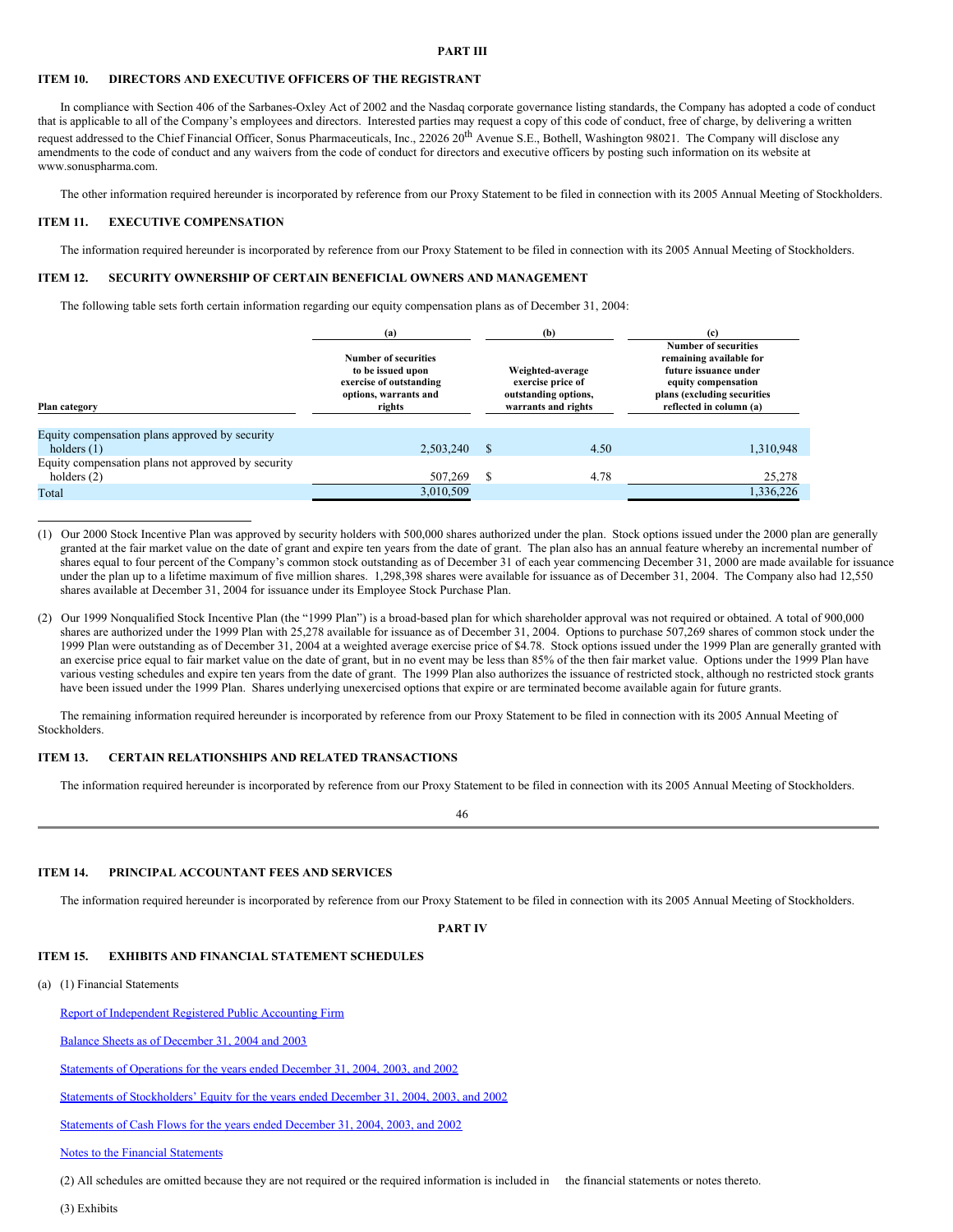| Exhibit No.                              | <b>Index to Exhibits</b><br><b>Description</b>                                                 | Location |
|------------------------------------------|------------------------------------------------------------------------------------------------|----------|
| Exhibit No. 2: Plan of Acquisition       |                                                                                                |          |
| 2.1                                      | Stock Purchase Agreement, dated November 3, 2004                                               | (22)     |
| 2.2                                      | Amended and Restated Stock Purchase Agreement, dated December 22, 2004.                        | (23)     |
| Exhibit No. 3: Articles of Incorporation |                                                                                                |          |
| 3.2                                      | Amended and Restated Certificate of Incorporation of the Company.                              | (1)      |
| 3.3                                      | Certificate of Amendment of Certificate of Incorporation of the Company.                       | (7)      |
| 3.4                                      | Amended and Restated Bylaws of the Company.                                                    | (1)      |
| 3.5                                      | Amended and Restated Certificate of Incorporation of the Company.                              | (19)     |
|                                          | Exhibit No. 4: Instruments Defining the Rights of Security Holders                             |          |
| 4.1                                      | Specimen Certificate of Common Stock.                                                          | (1)      |
| 4.2                                      | Rights Agreement, dated as of August 23, 1996, between the Company and U.S. Stock Transfer     | (3)      |
|                                          | Corporation.                                                                                   |          |
| 4.3                                      | First Amendment to Rights Agreement, dated as of August 23, 1996, between the Company and U.S. | (17)     |
|                                          | Stock Transfer Corporation.                                                                    |          |
|                                          |                                                                                                |          |

47

| Exhibit No.                        | <b>Index to Exhibits</b><br><b>Description</b> | Location |
|------------------------------------|------------------------------------------------|----------|
| Exhibit No. 10: Material Contracts |                                                |          |

|                                 | Compensation Plans and Arrangements                                                                                                       |      |
|---------------------------------|-------------------------------------------------------------------------------------------------------------------------------------------|------|
| 10.1                            | Sonus Pharmaceuticals, Inc. Incentive Stock Option, Nonqualified Stock Option and Restricted Stock                                        | (1)  |
|                                 | Purchase Plan - 1991 (the "1991 Plan"), as amended.                                                                                       |      |
| 10.2                            | Form of Incentive Stock Option Agreement pertaining to the 1991 Plan.                                                                     | (1)  |
| 10.3                            | Form of Nonqualified Stock Option Agreement pertaining to the 1991 Plan.                                                                  | (1)  |
| 10.4                            | Form of Restricted Stock Purchase Agreement pertaining to the 1991 Plan.                                                                  | (1)  |
| 10.5                            | Sonus Pharmaceuticals, Inc. 1995 Stock Option Plan for Directors (the "Director Plan").                                                   | (1)  |
| 10.6                            | Form of Stock Option Agreement pertaining to the Director Plan.                                                                           | (1)  |
| 10.7                            | 1999 Nonqualified Stock Incentive Plan (the "1999 Plan").                                                                                 | (7)  |
| 10.8                            | Form of Stock Option Agreement pertaining to the 1999 Plan.                                                                               | (7)  |
| 10.9                            | Form of Restricted Stock Purchase Agreement pertaining to the 1999 Plan.                                                                  | (7)  |
| 10.10                           | 2000 Stock Incentive Plan (the "2000 Plan").                                                                                              | (9)  |
| 10.11                           | Form of Stock Option Agreement pertaining to the 2000 Plan.                                                                               | (9)  |
| 10.12                           | Sonus Pharmaceuticals, Inc. Employee Stock Purchase Plan.                                                                                 | (2)  |
| 10.13                           | Change in Control Agreement for Michael Martino, dated September 15, 1998.                                                                | (4)  |
| 10.14                           | Change in Control Agreement for Richard J. Klein, dated October 25, 2000.                                                                 | (10) |
| 10.15                           | Change in Control Agreement for Michael A. Martino, dated July 18, 2001.                                                                  | (12) |
| 10.16                           | Change in Control Agreement for Michael B. Stewart, dated May 1, 2003.                                                                    | (18) |
| 10.17                           | Change in Control Agreement for Michael A. Martino, dated October 10, 2003.                                                               | (6)  |
| 10.18                           | Change in Control Agreement for Richard J. Klein, dated October 10, 2003.                                                                 | (6)  |
| 10.19                           | Change in Control Agreement for Michael B. Stewart, dated October 10, 2003.                                                               | (6)  |
| 10.20                           | Change in Control Agreement for Alan Fuhrman, dated September 15, 2004.                                                                   | (21) |
| 10.21                           | Amended and Restated Executive Compensation Program.                                                                                      | (24) |
| 10.22                           | Form of Performance Award under Executive Compensation Program.                                                                           | (24) |
| <b>Other Material Contracts</b> |                                                                                                                                           |      |
| 10.20                           | Lease Agreement dated January 17, 1994 between the Company and WRC Properties, Inc.                                                       | (1)  |
| 10.21                           | Amendment 2 dated October 28, 1997 to Lease Agreement dated January 17, 1994.                                                             | (5)  |
| 10.22                           | Amendment 3 dated October 15, 1998 to Lease Agreement dated January 17, 1994.                                                             | (5)  |
| 10.23                           | Amendment 4 dated November 29, 2001 to Lease Agreement dated January 17, 1994.                                                            | (15) |
| 10.24                           | Form of Indemnification Agreement for Officers and Directors of the Company.                                                              | (1)  |
| 10.25                           | License Agreement by and between Nycomed Amersham AS and the Company dated August 31,<br>1999.                                            | (8)  |
| 10.26                           | License Agreement by and between Chugai Pharmaceutical Co. Ltd., Molecular Biosystems, Inc., and<br>the Company, dated December 22, 2000. | (11) |
| 10.27                           | Nycomed Assignment and Asset Transfer Agreement, dated August 3, 2001.                                                                    | (13) |
| 10.28                           | Supply Agreement dated January 22, 2002 between Indena SpA and Sonus Pharmaceuticals, Inc.                                                | (14) |
| 10.29                           | First Amendment dated May 5, 2003 to Supply Agreement dated January 22, 2002 between Indena<br>SpA and Sonus Pharmaceuticals, Inc.        | (18) |

10.30 Manufacturing and Supply Agreement by and between the Company and Gensia Sicor Pharmaceutical Sales, Inc., dated June 26, 2002.  $(16)$ 10.31 Securities Purchase Agreement, dated May 7, 2004. (20 ) 10.32 Registration Rights Agreement, dated May 7, 2004. (20 )

|             | <b>Index to Exhibits</b>                                                     |          |
|-------------|------------------------------------------------------------------------------|----------|
| Exhibit No. | <b>Description</b>                                                           | Location |
|             | Exhibit No. 23: Consents of Experts and Counsel                              |          |
| 23.1        | Consent of Ernst & Young LLP, Independent Registered Public Accounting Firm. | (6)      |

24.1 Power of Attorney (included on the Signature Page of this Annual Report on Form 10-K). (6 )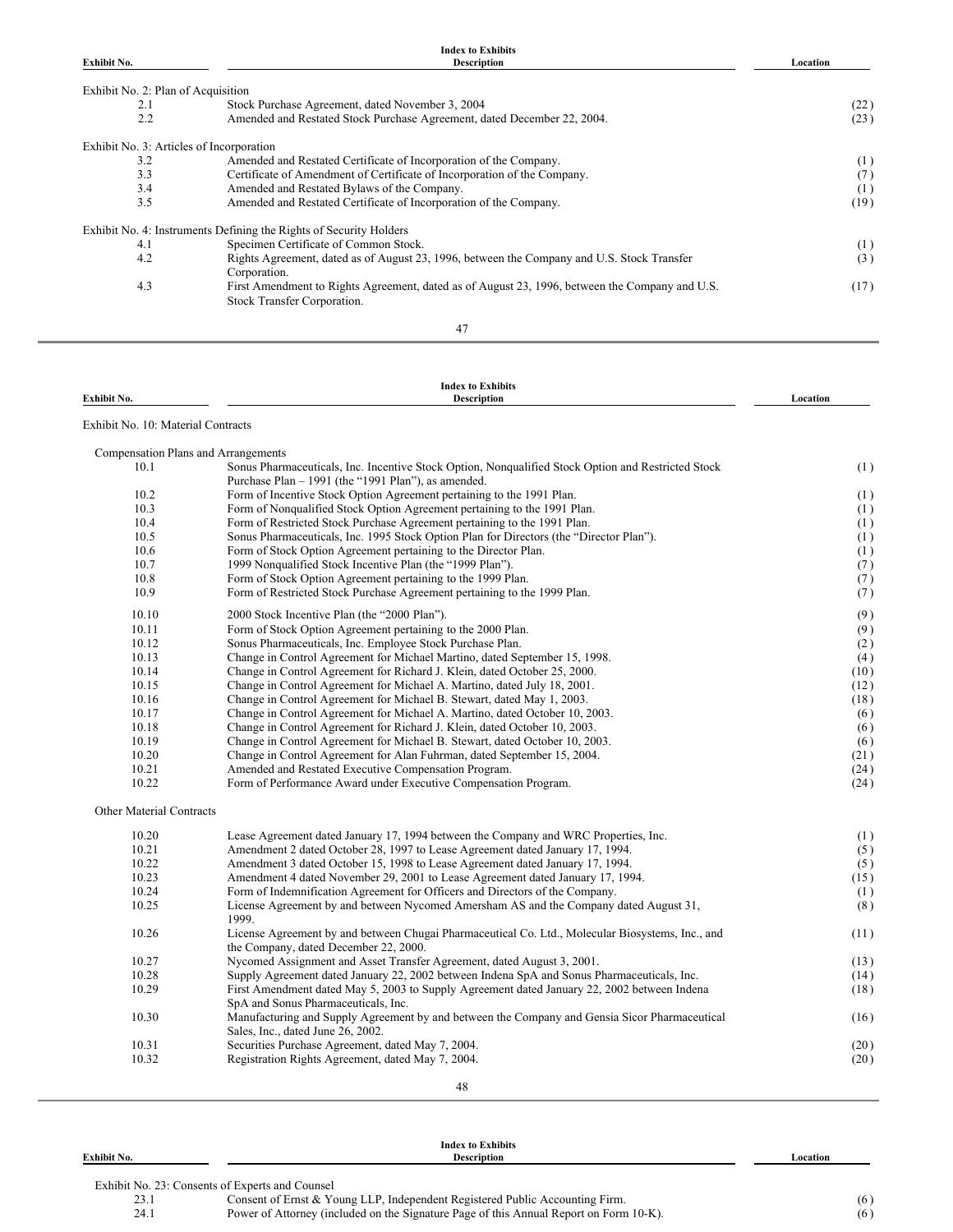- (2) Incorporated by reference to the Company's Registration Statement on Form S-1, Reg. No. 33-80623.
- (3) Incorporated by reference to the Company's Registration Statement on Form 8-A, dated August 23, 1996.
- (4) Incorporated by, reference to the Company's Quarterly Report on Form 10-Q for the quarterly period ended September 30, 1998.
- (5) Incorporated by reference to the Company's Annual Report on Form 10-K for the period ended December 31, 1998.
- (6) Filed herewith.
- (7) Incorporated by reference to the Company's Quarterly Report on Form 10-Q for the quarterly period ended March 31, 1999.
- (8) Incorporated by reference to the Company's Current Report on Form 8-K dated September 28, 1999.
- (9) Incorporated by reference to the Company's Quarterly Report on Form 10-Q for the quarterly period ended June 30, 2000.
- (10) Incorporated by reference to the Company's Quarterly Report on Form 10-Q for the quarterly period ended September 30, 2000.
- (11) Incorporated by reference to the Company's Annual Report on Form 10-KA for the period ended December 31, 2000.
- (12) Incorporated by reference to the Company's Quarterly Report on Form 10-QA for the quarterly period ended June 30, 2001.
- (13) Incorporated by reference to the Company's Quarterly Report on Form 10-Q for the quarterly period ended September 30, 2001.

49

- (14) Incorporated by reference to the Company's Registration Statement on Form S-3 filed February 8, 2002.
- (15) Incorporated by reference to the Company's Annual Report on Form 10-K for the period ended December 31, 2001.
- (16) Incorporated by reference to the Company's Quarterly Report on Form 10-Q for the quarterly period ended June 30, 2002.
- (17) Incorporated by reference to the Company's filing on Form 8-A12G/A dated July 25, 2002.
- (18) Incorporated by reference to the Company's Quarterly Report on Form 10-Q for the quarterly period ended June 30, 2003.
- (19) Incorporated by reference to the Company's Quarterly Report on Form 10-Q for the quarterly period ended June 30, 2004.
- (20) Incorporated by reference to the Company's Current Report on Form 8-K filed May 13, 2004.
- (21) Incorporated by reference to the Company's Current Report on Form 8-K filed September 20, 2004.
- (22) Incorporated by reference to the Company's Current Report on Form 8-K filed November 8, 2004.
- (23) Incorporated by reference to the Company's Current Report on Form 8-K filed December 28, 2004.
- (24) Incorporated by reference to the Company's Current Report on Form 8-K filed January 4, 2005.

50

## **SIGNATURES**

Pursuant to the requirements of Section 13 or 15(d) of the Securities Exchange Act of 1934, the Registrant has duly caused this report to be signed on its behalf by the undersigned thereunto duly authorized, in the City of Bothell, State of Washington, on March 12, 2004.

## **SONUS PHARMACEUTICALS, INC.**

Dated: March 23, 2005 By: /s/ Michael A. Martino

Michael A. Martino President, Chief Executive Officer and Director (Principal Executive Officer)

We, the undersigned directors and officers of Sonus Pharmaceuticals, Inc., do hereby constitute and appoint Michael A. Martino and Alan Fuhrman, or either of them, our true and lawful attorneys and agents, with full powers of substitution to do any and all acts and things in our name and on behalf in our capacities as directors and officers and to execute any and all instruments for us and in our names in the capacities indicated below, which said attorneys and agents may deem necessary or advisable to enable said corporation to comply with the Securities Exchange Act of 1934, as amended, and any rules, regulations and requirements of the Securities and Exchange Commission, in connection with this Annual Report on Form 10-K, including specifically but without limitation, power and authority to sign for us or any of us in our names in the capacities indicated below, any and all amendments thereto; and we do hereby ratify and confirm all that said attorneys and agents, shall do or cause to be done by virtue hereof.

Pursuant to the requirements of the Securities Exchange Act of 1934, this report has been signed below by the following persons on behalf of the registrant and in the

<sup>(1)</sup> Incorporated by reference to the Company's Registration Statement on Form S-1, Reg. No. 33-96112.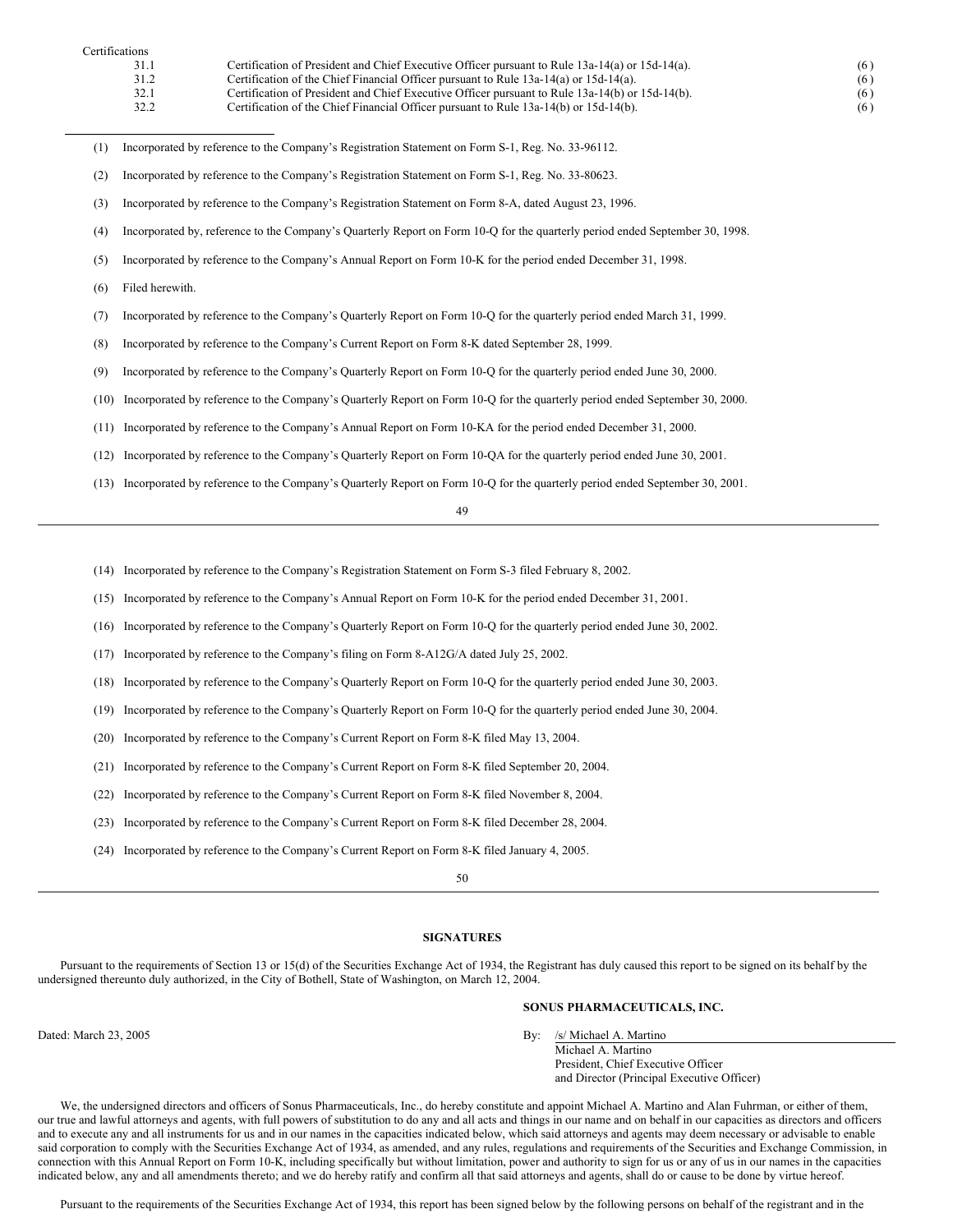capacities and on the dates indicated.

| /s/ Michael A. Martino<br>Michael A. Martino       | President, Chief Executive<br>Officer and Director (Principal<br>Executive Officer) | March 23, 2005 |
|----------------------------------------------------|-------------------------------------------------------------------------------------|----------------|
| /s/ Alan Fuhrman<br>Alan Fuhrman                   | Senior Vice President,<br>Chief Financial Officer<br>(Principal Financial Officer)  | March 23, 2005 |
| /s/ Craig S. Eudy<br>Craig S. Eudy                 | Vice President,<br>Corporate Controller<br>(Principal Accounting Officer)           | March 23, 2005 |
| /s/ Michelle Burris<br>Michelle Burris             | Director                                                                            | March 23, 2005 |
| /s/ George W. Dunbar, Jr.<br>George W. Dunbar, Jr. | Director, Co-Chairman of<br>the Board of Directors                                  | March 23, 2005 |
| /s/ Robert E. Ivy<br>Robert E. Ivy                 | Director, Co-Chairman of<br>the Board of Directors                                  | March 23, 2005 |
| /s/ Dwight Winstead<br>Dwight Winstead             | Director                                                                            | March 23, 2005 |

5 1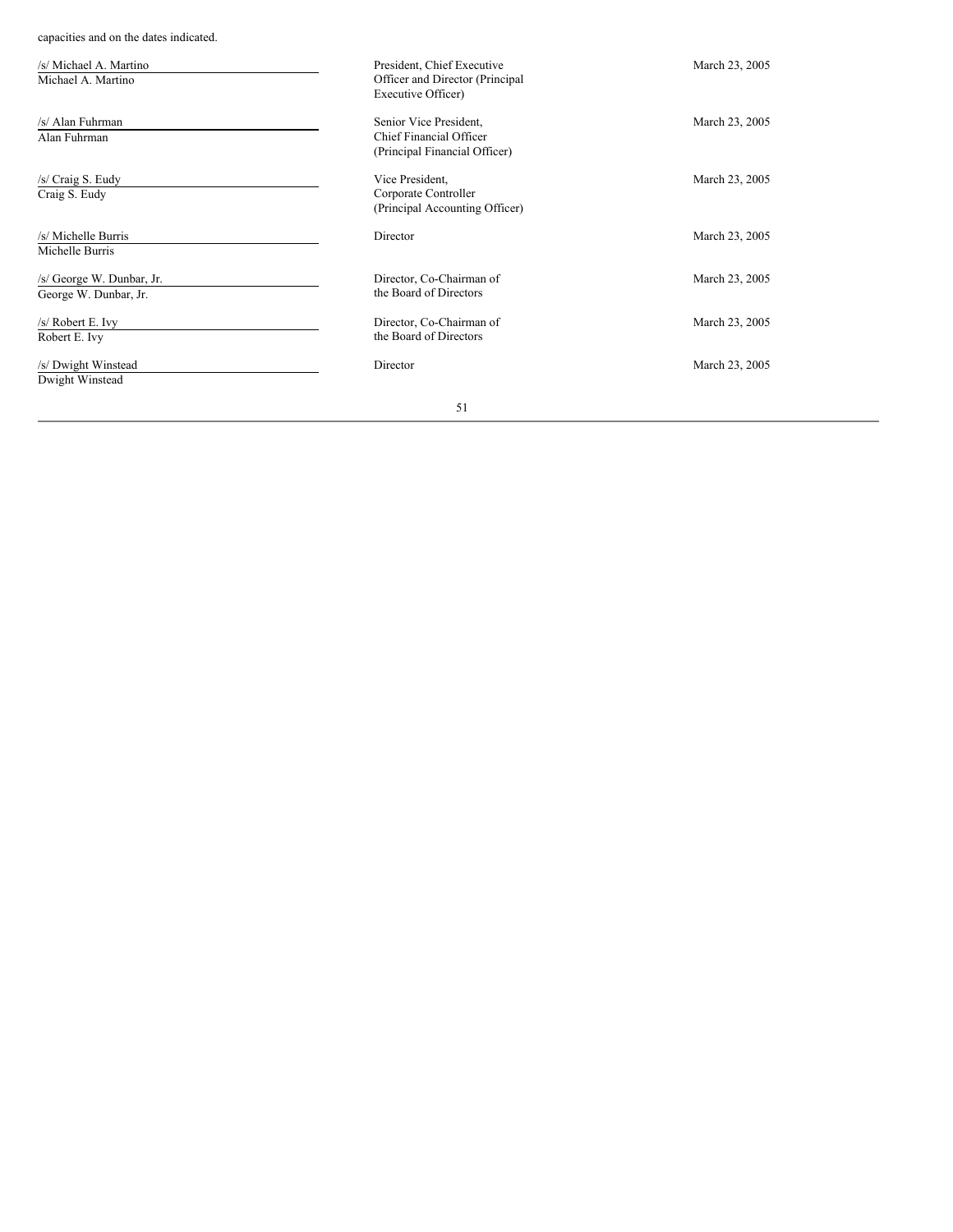## Consent of Independent Registered Public Accounting Firm

We consent to the incorporation by reference in the Registration Statements (Form S-8 No. 333-80623, No. 333-36093, No. 333-56933, No. 333-87897, No. 333-49892, and No. 333-56704) pertaining to the Sonus Pharmaceuticals, Inc., Incentive Stock Option, Nonqualified Stock Option and Restricted Stock Purchase Plan-1991, 1995 Stock Option Plan for Directors, Employee Stock Purchase Plan, 1999 Nonqualified Stock Incentive Plan, 2000 Stock Incentive Plan and 401(k) Profit Sharing Plan and Trust and in the Registration Statements (Form S-3 No. 333-115876, No. 333-64966, No. 333-82414 and No. 333-107987) pertaining to the registration for resale of shares of common stock of Sonus Pharmaceuticals, Inc. and in the related Prospectuses of our reports dated March 16, 2005, with respect to the financial statements of Sonus Pharmaceuticals, Inc., Sonus Pharmaceuticals, Inc. management's assessment of the effectiveness of internal control over financial reporting, and the effectiveness of internal control over financial reporting of Sonus Pharmaceuticals, Inc., included in this Annual Report (Form 10-K) for the year ended December 31, 2004.

Seattle, Washington March 22, 2005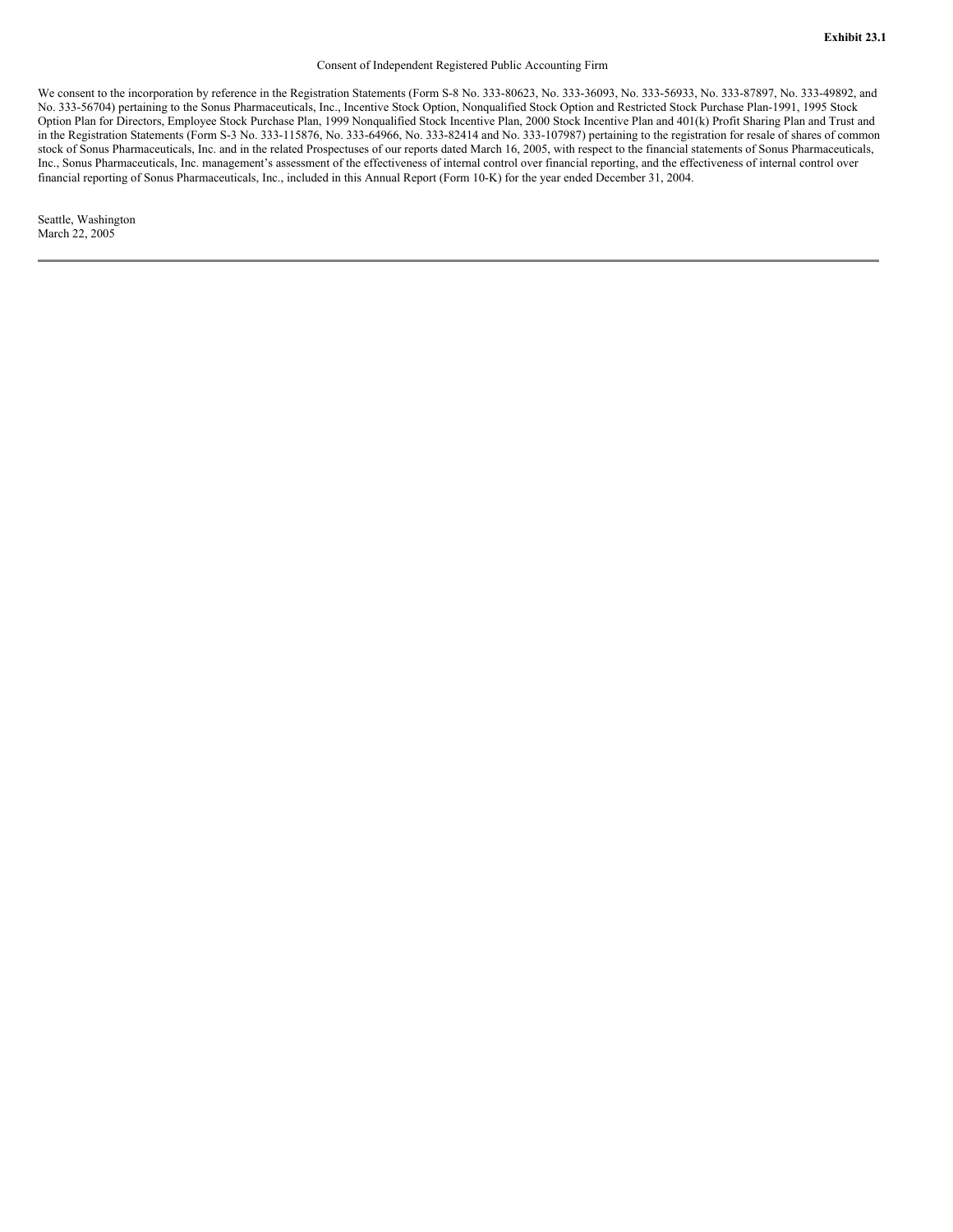## **Certification Pursuant to Rule 13a-14(a) or Rule 15d-14(a) of the Securities Exchange Act of 1934**

I, Michael A. Martino, certify that:

- 1. I have reviewed this annual report on Form 10-K of Sonus Pharmaceuticals, Inc.;
- 2. Based on my knowledge, this report does not contain any untrue statement of a material fact or omit to state a material fact necessary to make the statements made, in light of the circumstances under which such statements were made, not misleading with respect to the period covered by this report;
- 3. Based on my knowledge, the financial statements, and other financial information included in this report, fairly present in all material respects the financial condition, results of operations and cash flows of the registrant as of, and for, the periods presented in this report;
- 4. The registrant's other certifying officer and I are responsible for establishing and maintaining disclosure controls and procedures (as defined in Exchange Act Rules 13a-15(e) and 15d-15(e)) and internal control over financial reporting (as defined in Exchange Act Rules 13a-15(f) and 15d-15(f)) for the registrant and have:
	- (a) Designed such disclosure controls and procedures, or caused such disclosure controls and procedures to be designed under our supervision, to ensure that material information relating to the registrant, including its consolidated subsidiaries, is made known to us by others within those entities, particularly during the period in which this report is being prepared;
	- (b) Designed such internal control over financial reporting, or caused such internal control over financial reporting to be designed under our supervision, to provide reasonable assurance regarding the reliability of financial reporting and the preparation of financial statements for external purposes in accordance with generally accepted accounting principles;
	- (c) Evaluated the effectiveness of the registrant's disclosure controls and procedures and presented in this report our conclusions about the effectiveness of the disclosure controls and procedures, as of the end of the period covered by this report based on such evaluation; and
	- (d) Disclosed in this report any change in the registrant's internal control over financial reporting that occurred during the registrant's most recent fiscal quarter (the registrant's fourth fiscal quarter in the case of an annual report) that has materially affected, or is reasonably likely to materially affect, the registrant's internal control over financial reporting; and
- 5. The registrant's other certifying officer and I have disclosed, based on our most recent evaluation of internal control over financial reporting, to the registrant's auditors and the audit committee of the registrant's board of directors (or persons performing the equivalent functions):
	- (a) all significant deficiencies and material weaknesses in the design or operation of internal control over financial reporting which are reasonably likely to adversely affect the registrant's ability to record, process, summarize and report financial information; and
	- (b) any fraud, whether or not material, that involves management or other employees who have a significant role in the registrant's internal control over financial reporting.

Date: March 23, 2005

/s/ Michael A. Martino Michael A. Martino President and Chief Executive Officer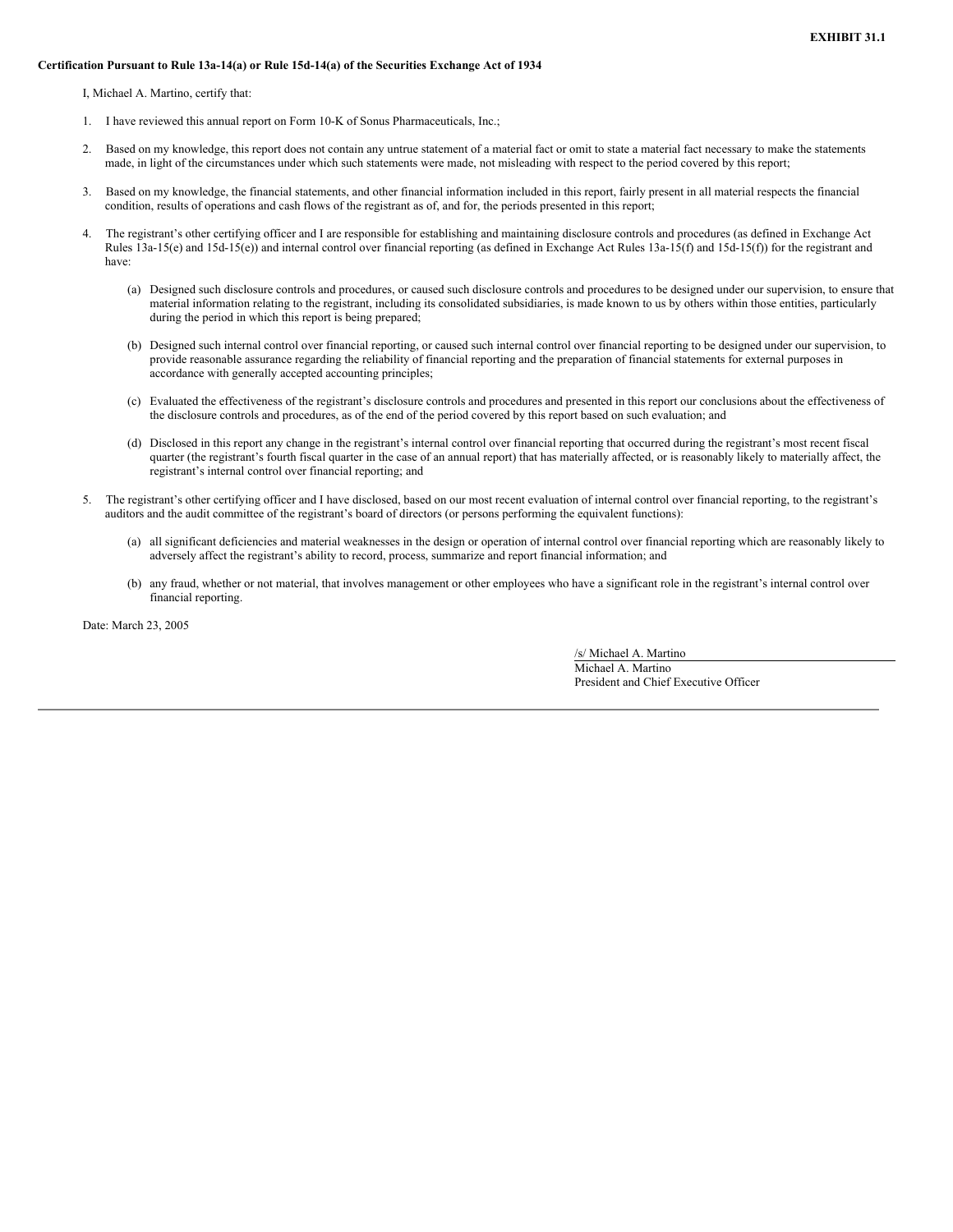## **Certification Pursuant to Rule 13a-14(a) or Rule 15d-14(a) of the Securities Exchange Act of 1934**

I, Alan Fuhrman, certify that:

- 1. I have reviewed this annual report on Form 10-K of Sonus Pharmaceuticals, Inc.;
- 2. Based on my knowledge, this report does not contain any untrue statement of a material fact or omit to state a material fact necessary to make the statements made, in light of the circumstances under which such statements were made, not misleading with respect to the period covered by this report;
- 3. Based on my knowledge, the financial statements, and other financial information included in this report, fairly present in all material respects the financial condition, results of operations and cash flows of the registrant as of, and for, the periods presented in this report;
- 4. The registrant's other certifying officer and I are responsible for establishing and maintaining disclosure controls and procedures (as defined in Exchange Act Rules 13a-15(e) and 15d-15(e)) and internal control over financial reporting (as defined in Exchange Act Rules 13a-15(f) and 15d-15(f)) for the registrant and have:
	- (a) Designed such disclosure controls and procedures, or caused such disclosure controls and procedures to be designed under our supervision, to ensure that material information relating to the registrant, including its consolidated subsidiaries, is made known to us by others within those entities, particularly during the period in which this report is being prepared;
	- (b) Designed such internal control over financial reporting, or caused such internal control over financial reporting to be designed under our supervision, to provide reasonable assurance regarding the reliability of financial reporting and the preparation of financial statements for external purposes in accordance with generally accepted accounting principles;
	- (c) Evaluated the effectiveness of the registrant's disclosure controls and procedures and presented in this report our conclusions about the effectiveness of the disclosure controls and procedures, as of the end of the period covered by this report based on such evaluation; and
	- (d) Disclosed in this report any change in the registrant's internal control over financial reporting that occurred during the registrant's most recent fiscal quarter (the registrant's fourth fiscal quarter in the case of an annual report) that has materially affected, or is reasonably likely to materially affect, the registrant's internal control over financial reporting; and
- 5. The registrant's other certifying officer and I have disclosed, based on our most recent evaluation of internal control over financial reporting, to the registrant's auditors and the audit committee of the registrant's board of directors (or persons performing the equivalent functions):
	- (a) all significant deficiencies and material weaknesses in the design or operation of internal control over financial reporting which are reasonably likely to adversely affect the registrant's ability to record, process, summarize and report financial information; and
	- (b) any fraud, whether or not material, that involves management or other employees who have a significant role in the registrant's internal control over financial reporting.

Date: March 23, 2005

/s/ Alan Fuhrman Alan Fuhrman Senior Vice President and Chief Financial Officer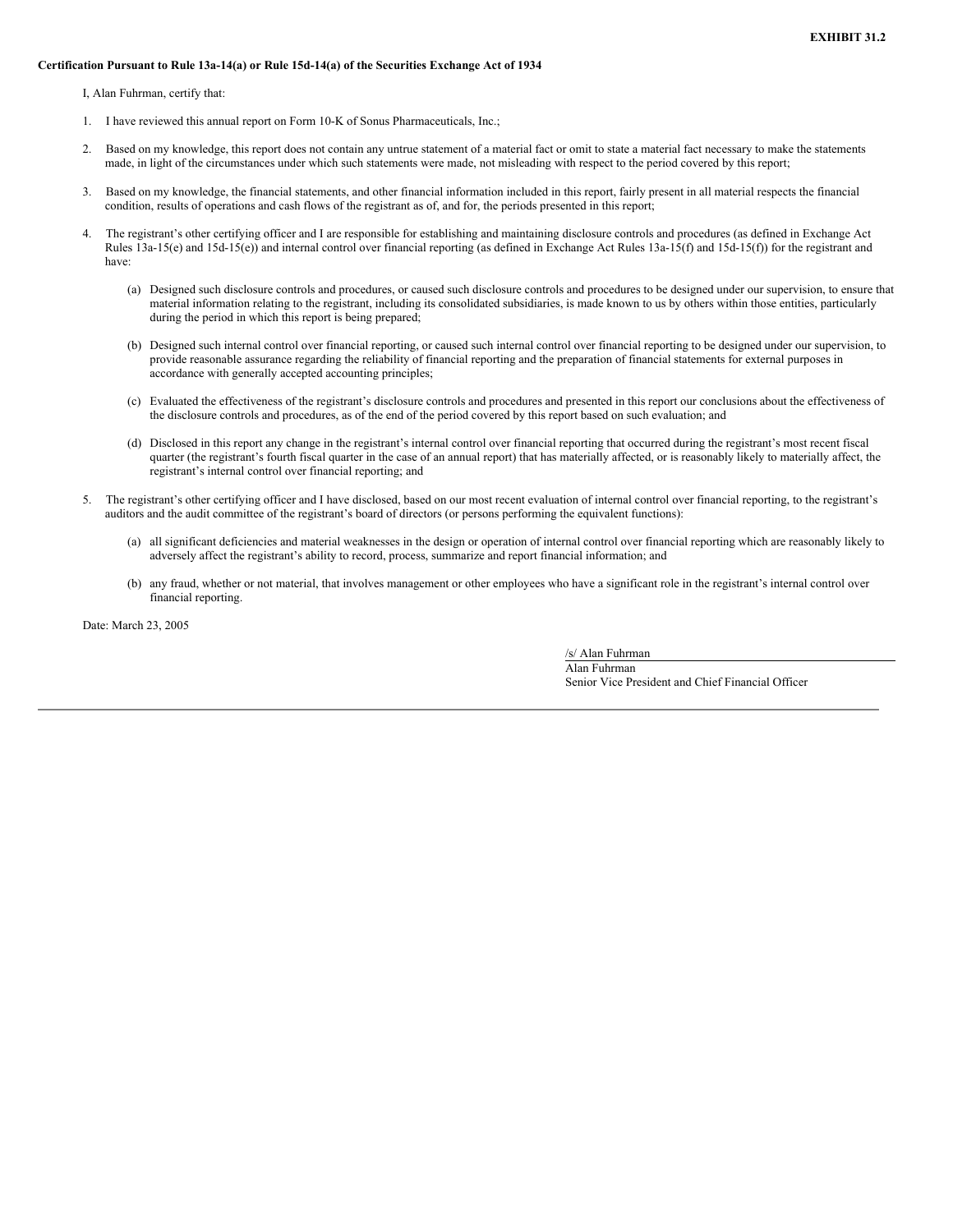## Certification Pursuant to Rule 13a-14(b) or Rule 15d-14(b) of the Securities Exchange Act of 1934 and U.S.C. Section 1350

I, Michael A. Martino, President and Chief Executive Officer of Sonus Pharmaceuticals, Inc. (the "Company"), certify, pursuant to Rule 13a-14(b) or Rule 15d-14(b) of the Securities Exchange Act of 1934 and 18 U.S.C. Section 1350, that:

- (1) the Annual Report on Form 10-K of the Company for the annual period ended December 31, 2004 (the "Report") fully complies with the requirements of Section 13(a) or 15(d) of the Securities Exchange Act of 1934 (15 U.S.C. 78m or 780(d)); and
- (2) the information contained in the Report fairly presents, in all material respects, the financial condition and results of operations of the Company.

Dated: March 23, 2005

/s/ Michael A. Martino Michael A. Martino President and Chief Executive Officer